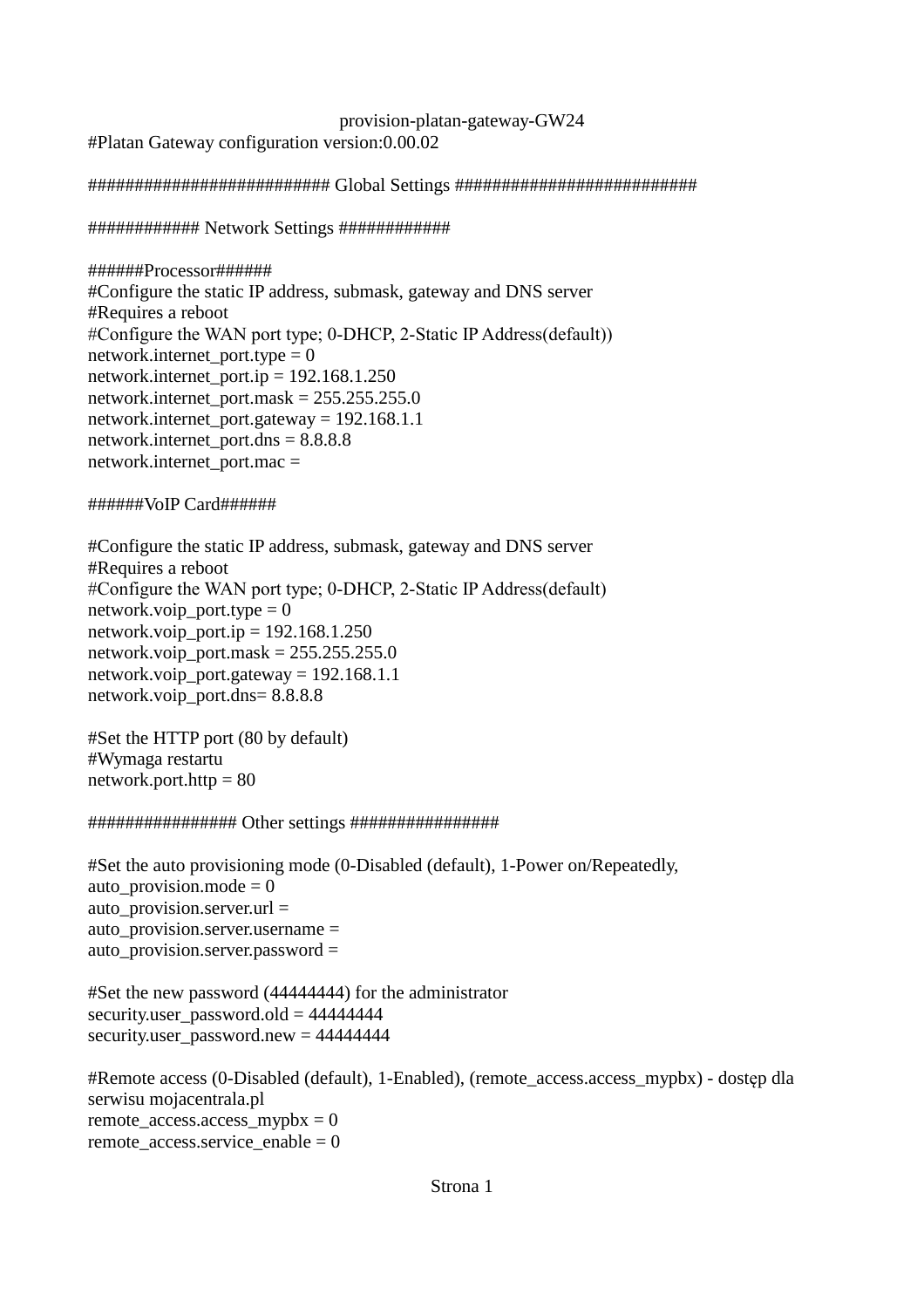#Date & time #Synchronise with computer(0-Manual (default), 1-NTP) local time.manual time enable  $= 0$ 

#NTP Server URL (default null) local time.ntp  $s$ erver  $=$ 

#Daylight Saving Time (0-Disabled, 1-Automatic (Default)) local time.summer time  $= 1$ 

#Time zone  $(-12 \text{ to } +12)$ , The default vaule is  $+1$ )  $local_time.time\_zone = +1$ 

####################### Common Settings ######################### #Allow switching the RTP stream (0-Disabled,1-Enabled (default)) common.switch rtp stream  $= 1$ 

#Timeout period if no RTP packets are received #Value: 15,30,45,60,75 (default),120,180,240,300,360[s] common.rtp\_packets\_timeout = 75

### #######Codecs########

#Codec: 0-None, 1-G.711a, 2-G.711u, 3-GSM, 4-G.726, 5-G.729a. common.codec. $1 = 1$ common.codec. $2 = 2$ common.codec. $3 = 3$ common.codec. $4 = 4$  $commoncodec.5 = 0$ 

#### ########Remote attacks#######

#Blocking time - Time for which an IP address that originates inquiries will be blocked. #The time may vary from 0 (attack blocking #disabled) to 60 minutes. Default - 15 common.blocking\_time  $= 15$ 

#Time-interval for attacks counting (events of a given type), after which the IP address will be blacklisted. #The time may vary from 1 to 30 minutes. Default - 5

common.attacks\_counting\_interval = 5

##Threshlod number of events to detect threats #Set the threshold number of frames with syntax error. #The value may vary from 0 (attack blocking disabled) to 1000. Default - 300 common.threats.syntax\_error = 300

#Set the threshold number of authentications to nonexistent accounts. #The value may vary from 0 (attack blocking disabled) to 1000. Default - 300 common.threats.user  $\text{errors} = 300$ 

#Set the threshold number of authentication errors (wrong passwords) to existing accounts.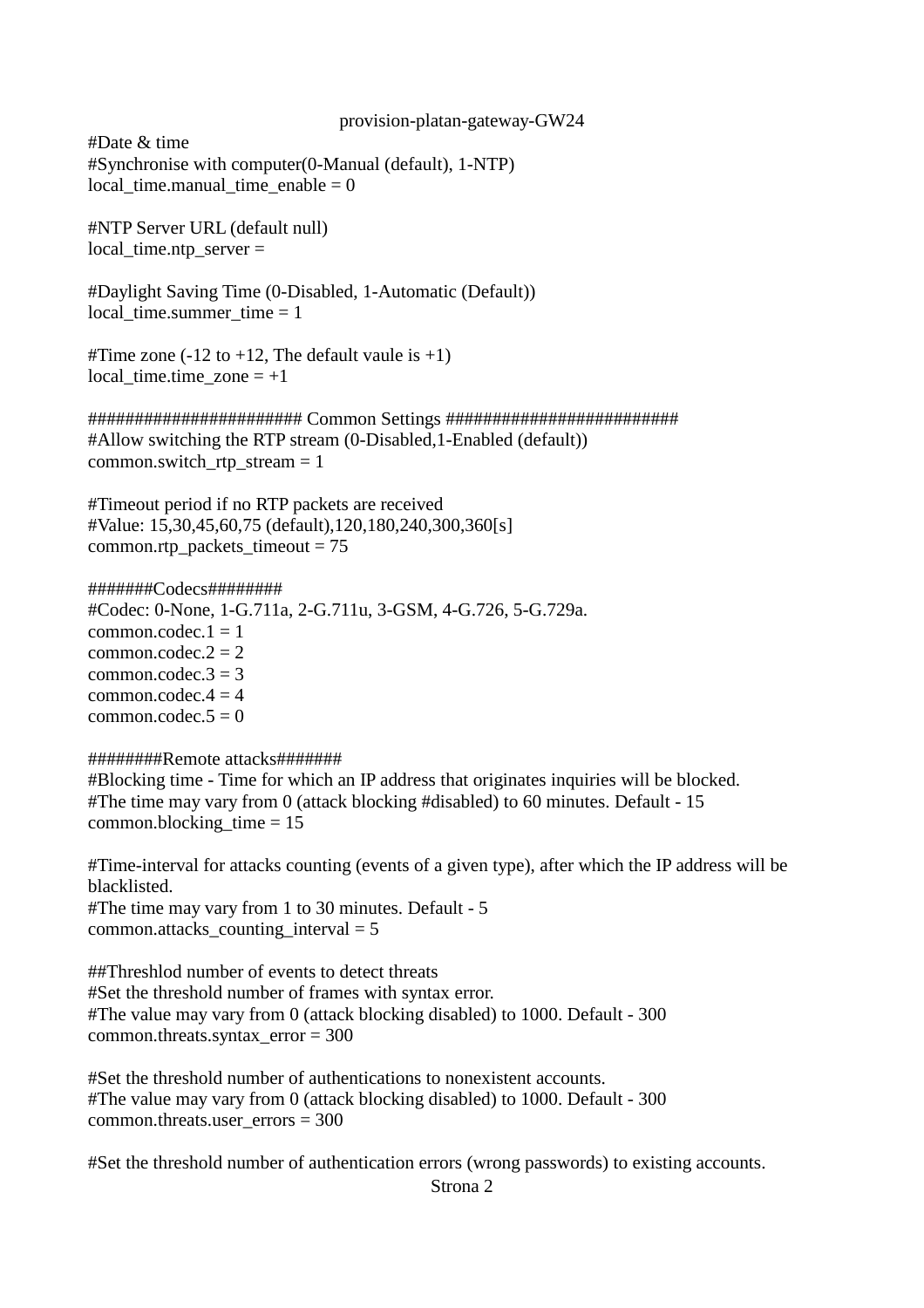provision-platan-gateway-GW24 #The value may vary from 0 (attack blocking disabled) to 1000. Default - 300 common.threats.authentication\_errors =  $300$ 

######################### Individual settings ##########################

##### Line1 settings #################################################################

##### Basic settings #######

#Activate/Deactivate the account, 0-Disabled (Default), 1-Enabled account.1.enable  $= 0$ 

#Configure the ID  $account.1.id =$ 

#Configure the SIP server address (domain) and port  $account.1.\sin\_server\_host =$ 

#Configure the register user name account.1.user  $name =$ 

#Configure the register password  $account.1.password =$ 

#Configure Dial number (#000 to #999) account.1.extension\_number =  $#201$ 

#Configure the display name of account  $account.1.$ display  $name =$ 

#Configure the SIP server proxy account.1.outbound\_proxy\_enable =

#Call recording (0-Disabled (Default), 1-Enabled)  $account.1.call\_reording\_enable = 0$ 

#Announcement (0-None (Default), 1 to 4 )  $account.1.call\_reording\_announcement =  $0$$ 

###### Advanced settings #####

#Domain  $account.1.$ domain  $=$ 

#Configure the sip server expaires (Timeout 60 by default)  $account.1.\sin_$  server\_expires = 60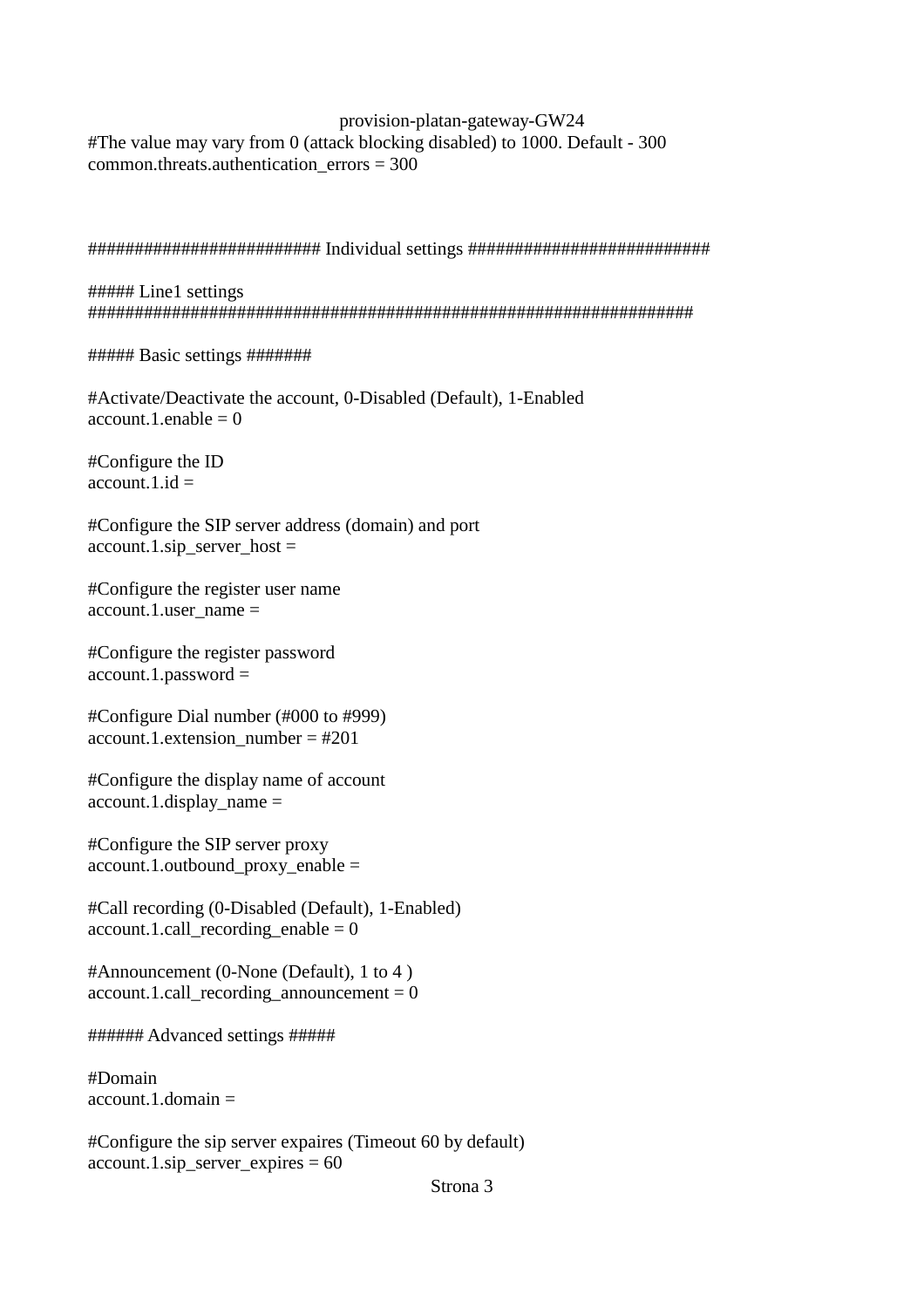#Źródło CLIP, 0-User name (Default), 1-Display name  $account.1$ .source\_clip = 0

#Typ numeru MSN, 0-From (Default), 1-Remote-Party-ID  $account.1.number.type = 0$ 

#Wybór sposobu transmisji sygnalizacji nadawanej DTMF, (DTMF Default), 0-Disabled, 1-Enabled account.1.dtmf.out  $RFC2833 = 1$ account.1.dtmf.out SIP\_INFO = 1

#Wybór sposobu transmisji sygnalizacji odbieranej DTMF (0-Disabled, 1-Enabled) account.1.dtmf.in  $DTMF = 1$ account.1.dtmf.in  $RFC2833 = 1$ account.1.dtmf.in  $SIP$  INFO = 1

#NAT keep alive (0-Disabled, 1-Enabled (default) account.1.nat.udp update enable  $= 1$ 

#Send number after # (0-Disabled, 1-Enabled (default)) account.1.send after hash  $= 1$ 

#T.38 Fax Relay (0-Disabled (default), 1-Enabled)  $account.1.T38. relay\_enable = 0$ 

#Require T.38 standard for incoming fax (0-Disabled, 1-Enabled (default)) account.1.T38.require in enable = 0

#Allow media type change (0-Disabled (default, 1-Enabled)  $account.1.\\ media\_type\_change = 0$ 

#Configure the MSN\_DDI of account  $account.1.msn\_ddi =$ 

#CLIR (hide own number) (0-Disabled (default), 1-Enabled) account.1.clir\_enable  $= 0$ 

#International CLIP detection (0-Disabled, 1-Enabled (Default)  $account.1.int1$  clip.detection = 1

#Incoming prefix 1 : "+" (Default). #Presented prefix 1 ("00" - Default)  $account.1.int1_clip.presented.1 = 00$ 

#Incoming prefix 2.  $account.1.intl_clip.incoming.2 =$ 

#Presented prefix 2.  $account.1.int1_clip.presented.2 =$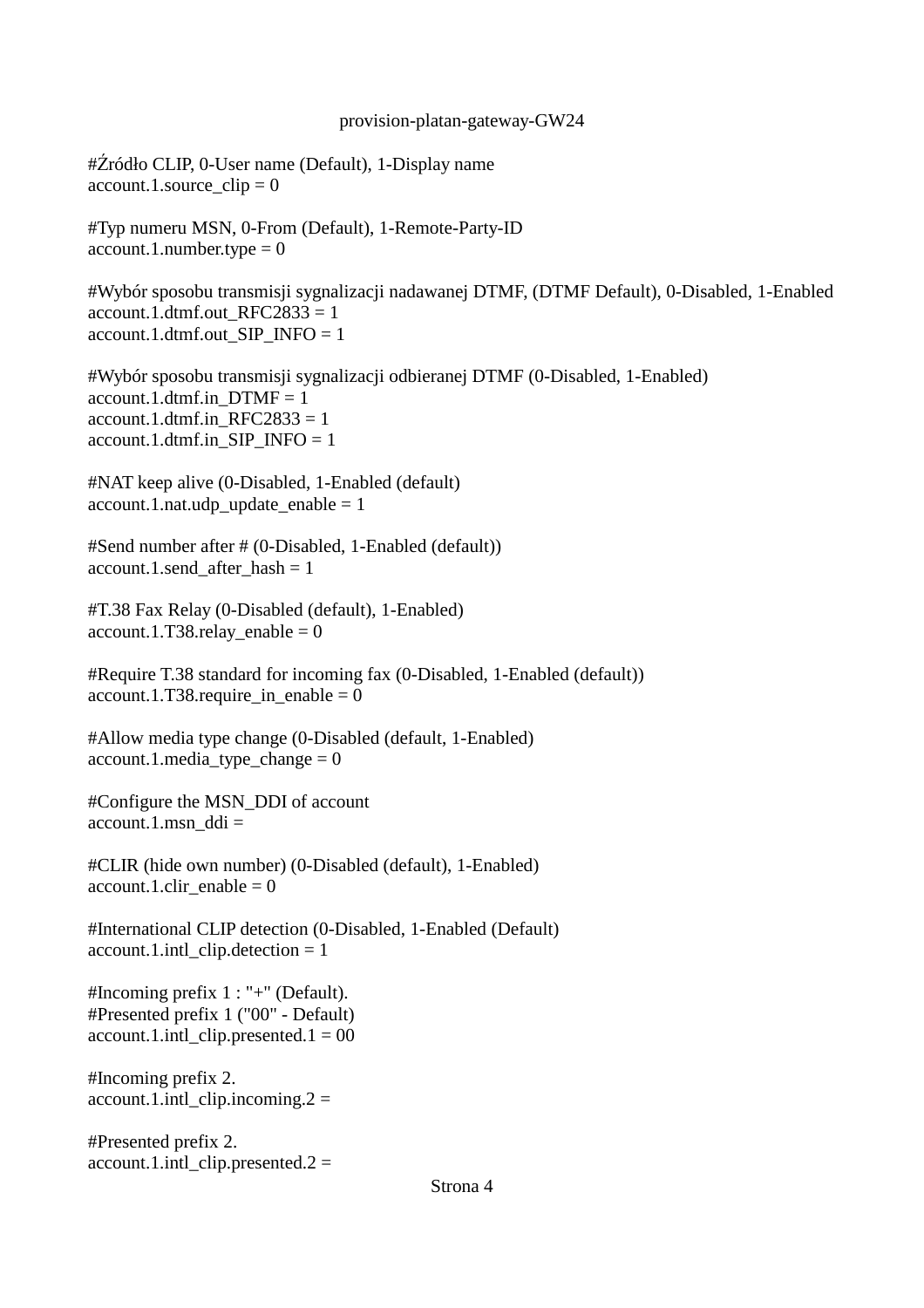#Dialplan rule (112|9[89]x|11[68]xxx|19xxx|[1-9]xxxxxxxx|00x.S3|x.S3) (default) account.1.dialplan\_rule =  $(112|9[89]x|11[68]xxx|19xxx|1-9]xxxxxxx1|00x.S3|x.S3)$ 

##### Line2 settings ########################################################################

##### Basic settings #######

#Activate/Deactivate the account, 0-Disabled (Default), 1-Enabled  $account.2.enable = 0$ 

#Configure the ID  $account.2.id =$ 

#Configure the SIP server address (domain) and port account.2.sip\_server\_host =

#Configure the register user name  $account.2.user_name =$ 

#Configure the register password account.2.password =

#Configure Dial number (#000 to #999) account.2.extension\_number = #202

#Configure the display name of account account.2.display\_name =

#Configure the SIP server proxy account.2.outbound\_proxy\_enable =

#Call recording (0-Disabled (Default), 1-Enabled)  $account.2.call\_reording\_enable = 0$ 

#Announcement (0-None (Default), 1 to 4 )  $account.2.call recording announcement = 0$ 

###### Advanced setting s#######

#Domain  $account.2.domain =$ 

#Configure the sip server expaires (Timeout 60 by default) account.2.sip server expires  $= 60$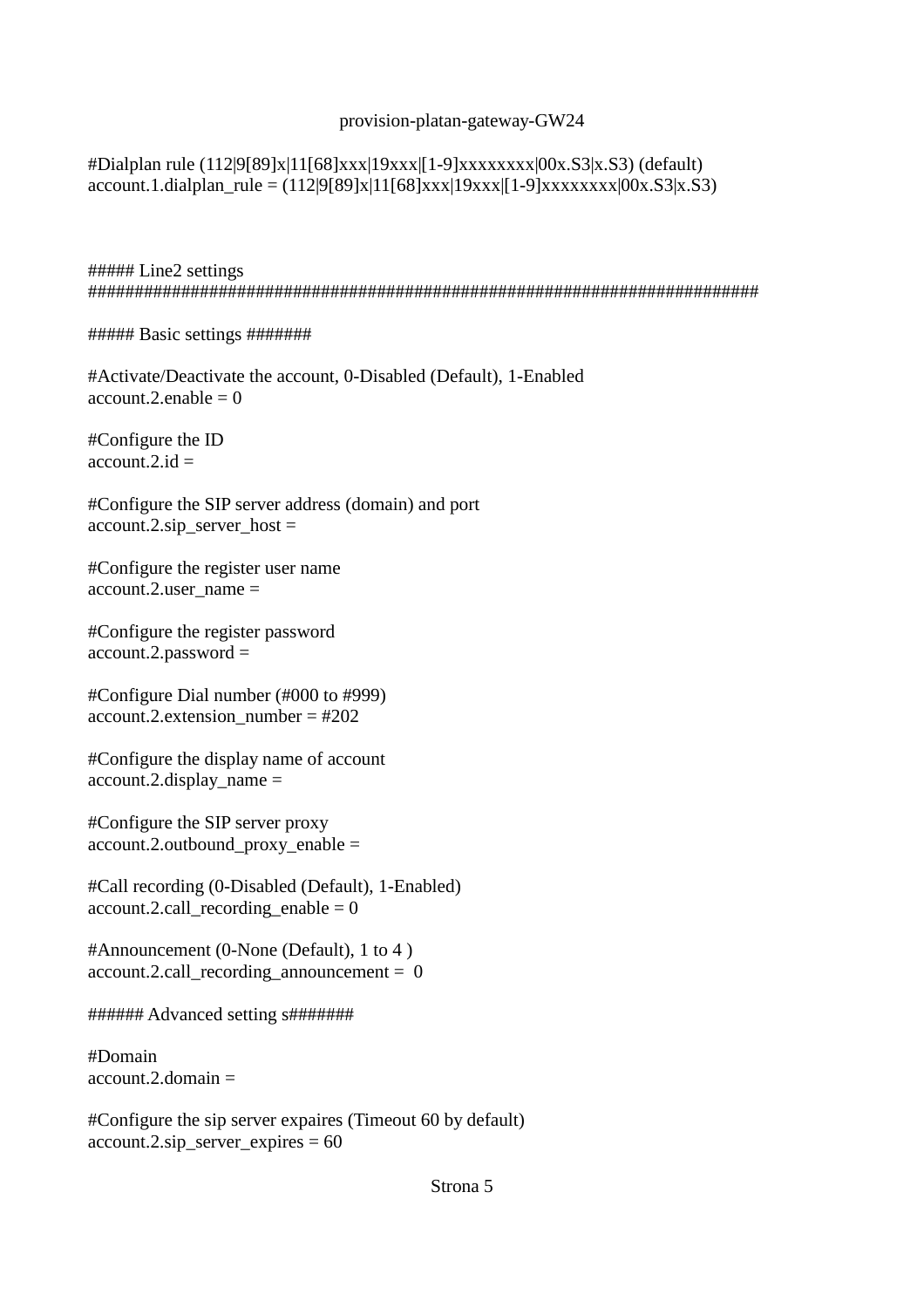provision-platan-gateway-GW24 #Źródło CLIP, 0-User name (Default), 1-Display name account.2.source  $clip = 0$ 

#Typ numeru MSN, 0-From (Default), 1-Remote-Party-ID  $account.2.number.type = 0$ 

#Wybór sposobu transmisji sygnalizacji nadawanej DTMF, (DTMF Default), 0-Disabled, 1-Enabled account.2.dtmf.out  $RFC2833 = 1$ account.2.dtmf.out\_SIP\_INFO = 1

#Wybór sposobu transmisji sygnalizacji odbieranej DTMF (0-Disabled, 1-Enabled)  $account.2.dtmf.in$   $DTMF = 1$ account.2.dtmf.in  $RFC2833 = 1$  $account.2.dtmf.in\_SIP\_INFO = 1$ 

#NAT keep alive (0-Disabled, 1-Enabled (default)  $account.2.nat.udy\_update\_enable = 1$ 

#Send number after # (0-Disabled, 1-Enabled (default)) account.2.send\_after\_hash = 1

#T.38 Fax Relay (0-Disabled (default), 1-Enabled)  $account.2.T38. relay\_enable = 0$ 

#Require T.38 standard for incoming fax (0-Disabled, 1-Enabled (default)) account.2.T38.require in enable = 0

#Allow media type change (0-Disabled (default, 1-Enabled)  $account.2.media\_type\_change = 0$ 

#Configure the MSN\_DDI of account  $account.2.msn$  ddi =

#CLIR (hide own number) (0-Disabled (default), 1-Enabled)  $account.2.clir\_enable = 0$ 

#International CLIP detection (0-Disabled, 1-Enabled (Default) account.2.intl\_clip.detection = 1

#Incoming prefix 1 : "+" (Default). #Presented prefix 1 ("00" - Default)  $account.2.int\_clip.presented.1 = 00$ 

#Incoming prefix 2.  $account.2.int\_clip.incoming.2 =$ 

#Presented prefix 2. account.2.intl clip.presented.2 =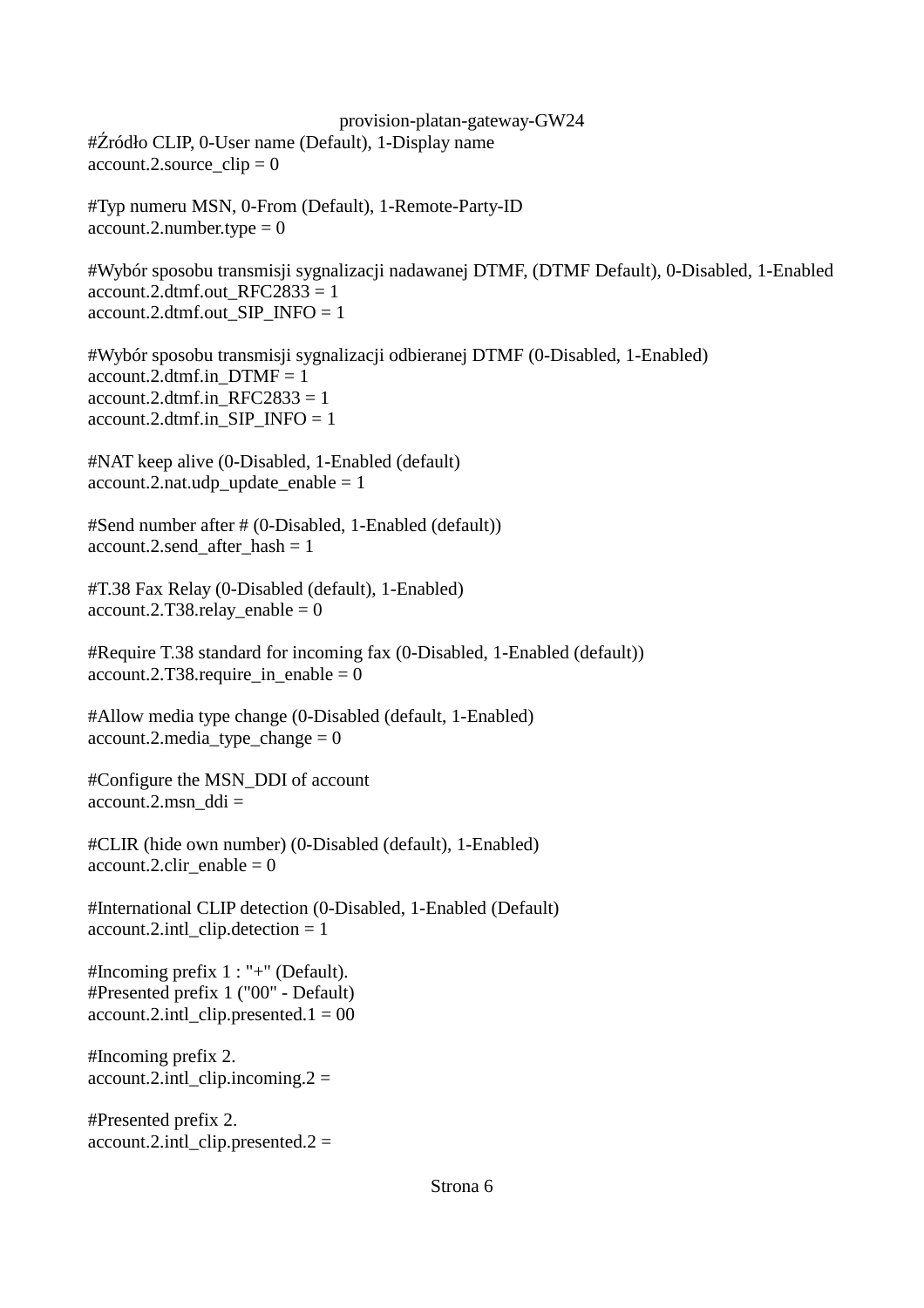## provision-platan-gateway-GW24 #Dialplan rule (112|9[89]x|11[68]xxx|19xxx|[1-9]xxxxxxxx|00x.S3|x.S3) (default)  $account.2. dialplan\_rule = (112|9[89]x|11[68]xxx|19xxx|[1-9]xxxxxxxx|00x.S3|x.S3)$

##### Line3 settings ########################################################################

###### Basic settings #######

#Activate/Deactivate the account, 0-Disabled (Default), 1-Enabled  $account.3.enable = 0$ 

#Configure the ID  $\text{account.3.id}$ 

#Configure the SIP server address (domain) and port  $account.3.\sin\_server\_host =$ 

#Configure the register user name account.3.user  $name =$ 

#Configure the register password account.3.password =

#Configure Dial number (#000 to #999) account.3.extension\_number =  $#203$ 

#Configure the display name of account account.3.display\_name =

#Configure the SIP server proxy account.3.outbound\_proxy\_enable =

#Call recording (0-Disabled (Default), 1-Enabled) account.3.call recording enable  $= 0$ 

#Announcement (0-None (Default), 1 to 4 ) account.3.call\_recording\_announcement =  $0$ 

######Advanced settings#######

#Domain  $account.3.$ domain  $=$ 

#Configure the sip server expaires (Timeout 60 by default)  $account.3.\sin\_server\_expires = 60$ 

#Źródło CLIP, 0-User name (Default), 1-Display name Strona 7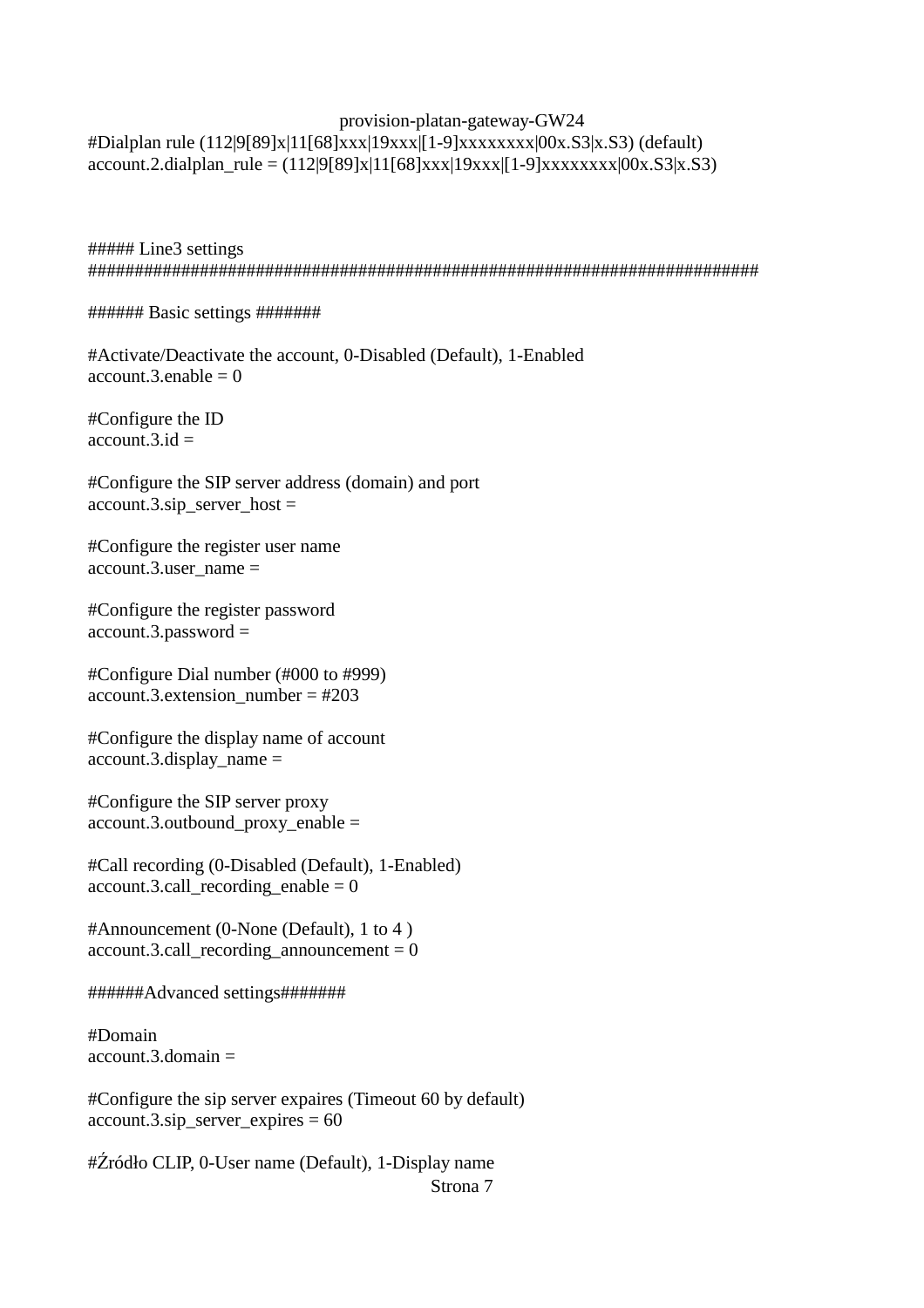$account.3$ .source\_clip = 0

#Typ numeru MSN, 0-From (Default), 1-Remote-Party-ID  $account.3.number.type = 0$ 

#Wybór sposobu transmisji sygnalizacji nadawanej DTMF, (DTMF Default), 0-Disabled, 1-Enabled account.3.dtmf.out\_RFC2833 = 1 account.3.dtmf.out  $SIP$  INFO = 1

#Wybór sposobu transmisji sygnalizacji odbieranej DTMF (0-Disabled, 1-Enabled) account.3.dtmf.in  $DTMF = 1$ account.3.dtmf.in  $RFC2833 = 1$  $account.3.dtmf.in\_SIP\_INFO = 1$ 

#NAT keep alive (0-Disabled, 1-Enabled (default) account.3.nat.udp update enable  $= 1$ 

#Send number after # (0-Disabled, 1-Enabled (default)) account.3.send after hash  $= 1$ 

#T.38 Fax Relay (0-Disabled (default), 1-Enabled)  $account.3.T38. relay\_enable = 0$ 

#Require T.38 standard for incoming fax (0-Disabled, 1-Enabled (default))  $account.3.T38.require_in\_enable = 0$ 

#Allow media type change (0-Disabled (default, 1-Enabled)  $account.3.media\_type\_change = 0$ 

#Configure the MSN\_DDI of account  $account.3.msn$  ddi =

#CLIR (hide own number) (0-Disabled (default), 1-Enabled) account.3.clir enable =  $0$ 

#International CLIP detection (0-Disabled, 1-Enabled (Default) account.3.intl\_clip.detection = 1

#Incoming prefix 1 : "+" (Default). #Presented prefix 1 ("00" - Default)  $account.3.intl_clip.presented.1 = 00$ 

#Incoming prefix 2. account.3.intl clip.incoming.2 =

#Presented prefix 2.  $account.3.intl$  clip.presented.2 =

#Dialplan rule (112|9[89]x|11[68]xxx|19xxx|[1-9]xxxxxxxx|00x.S3|x.S3) (default)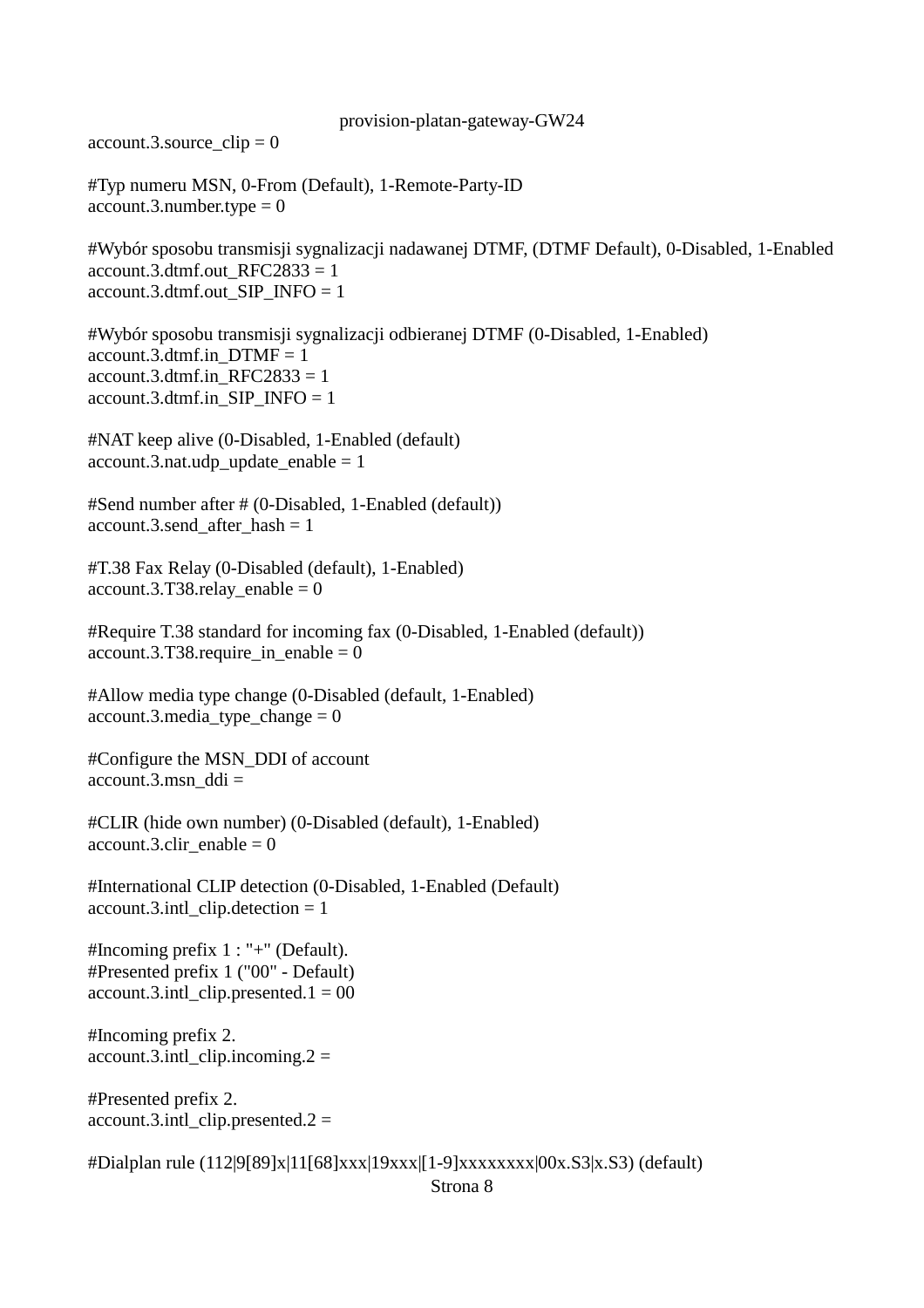# provision-platan-gateway-GW24  $account.3.dialplan\_rule = (112|9[89]x|11[68]xxx|19xxx|[1-9]xxxxxxx|00x.S3|x.S3)$

##### Line4 settings ########################################################################

#### ##### Basic settings #######

#Activate/Deactivate the account, 0-Disabled (Default), 1-Enabled  $account.4.enable = 0$ 

#Configure the ID account  $4$  id  $=$ 

#Configure the SIP server address (domain) and port  $account.4.\sin\_server\_host =$ 

#Configure the register user name  $account.4.user name =$ 

#Configure the register password account.4.password =

#Configure Dial number (#000 to #999) account.4.extension\_number =  $#204$ 

#Configure the display name of account account.4.display\_name =

#Configure the SIP server proxy account.4.outbound proxy enable  $=$ 

#Call recording (0-Disabled (Default), 1-Enabled)  $account.4.call\_reording\_enable = 0$ 

#Announcement (0-None (Default), 1 to 4 ) account.4.call\_recording\_announcement = 0

###### Advanced settings #######

#Domain  $account.4.domain =$ 

#Configure the sip server expaires (Timeout 60 by default) account.4.sip\_server\_expires = 60

#Źródło CLIP, 0-User name (Default), 1-Display name  $account.4$ .source\_clip = 0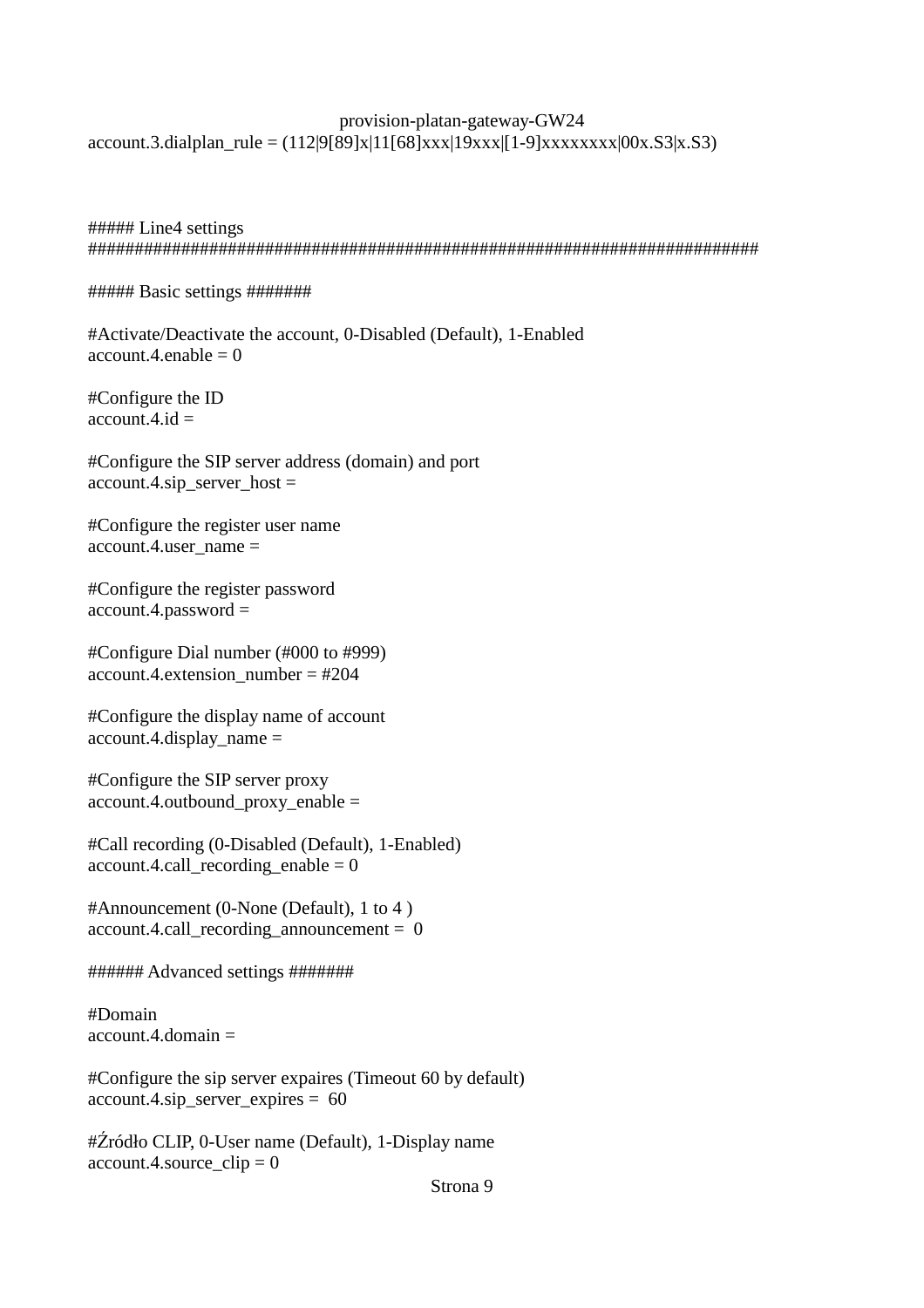#Typ numeru MSN, 0-From (Default), 1-Remote-Party-ID  $account.4.number.type = 0$ 

#Wybór sposobu transmisji sygnalizacji nadawanej DTMF, (DTMF Default), 0-Disabled, 1-Enabled  $account.4.dmf.out_RFC2833 = 1$ account.4.dtmf.out\_SIP\_INFO = 1

#Wybór sposobu transmisji sygnalizacji odbieranej DTMF (0-Disabled, 1-Enabled)  $account.4.dtmf.inDTMF = 1$ account.4.dtmf.in  $RFC2833 = 1$  $account.4.dtmf.in\_SIP\_INFO = 1$ 

#NAT keep alive (0-Disabled, 1-Enabled (default) account.4.nat.udp update enable  $= 1$ 

#Send number after # (0-Disabled, 1-Enabled (default)) account.4.send after hash  $= 1$ 

#T.38 Fax Relay (0-Disabled (default), 1-Enabled)  $account.4.T38. relay\_enable = 0$ 

#Require T.38 standard for incoming fax (0-Disabled, 1-Enabled (default))  $account.4.T38.require_in\_enable = 0$ 

#Allow media type change (0-Disabled (default, 1-Enabled) account.4.media type change  $= 0$ 

#Configure the MSN\_DDI of account  $account.4.msn$  ddi =

#CLIR (hide own number) (0-Disabled (default), 1-Enabled)  $account.4.clir\_enable = 0$ 

#International CLIP detection (0-Disabled, 1-Enabled (Default)  $account.4.int1$  clip.detection = 1

#Incoming prefix 1 : "+" (Default). #Presented prefix 1 ("00" - Default) account.4.intl clip.presented.1 =  $00$ 

#Incoming prefix 2.  $account.4.int1$  clip.incoming.  $2 =$ 

#Presented prefix 2.  $account.4.intl_clip.presented.2 =$ 

#Dialplan rule (112|9[89]x|11[68]xxx|19xxx|[1-9]xxxxxxxx|00x.S3|x.S3) (default)  $account.4.dialplan\_rule = (112|9[89]x|11[68]xxx|19xxx|[1-9]xxxxxxx|00x.S3|x.S3)$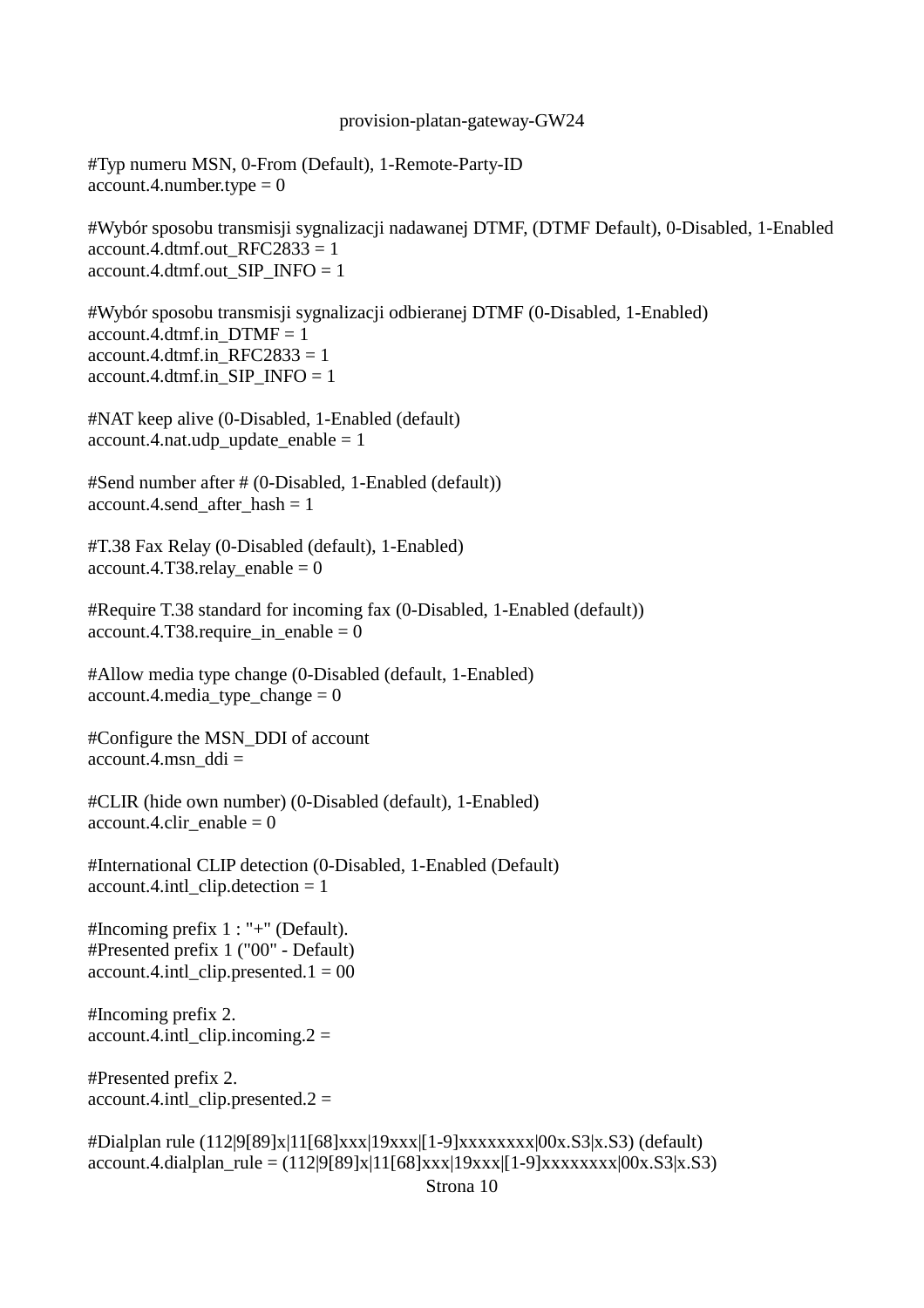# ##### Line5 settings ########################################################################

# ##### Basic settings #######

#Activate/Deactivate the account, 0-Disabled (Default), 1-Enabled  $account.5.enable = 0$ 

#Configure the ID  $account.5.id =$ 

#Configure the SIP server address (domain) and port account.5.sip\_server\_host =

#Configure the register user name account.5.user  $name =$ 

#Configure the register password account.5.password =

#Configure Dial number (#000 to #999) account.5.extension\_number =  $\text{\#205}$ 

#Configure the display name of account account.5.display\_name =

#Configure the SIP server proxy account.5.outbound\_proxy\_enable =

#Call recording (0-Disabled (Default), 1-Enabled) account.5.call recording enable  $= 0$ 

#Announcement (0-None (Default), 1 to 4 ) account.5.call\_recording\_announcement = 0

###### Advanced settings #######

#Domain  $account.5.domain =$ 

#Configure the sip server expaires (Timeout 60 by default) account.5.sip\_server\_expires = 60

#Źródło CLIP, 0-User name (Default), 1-Display name account.5.source  $clip = 0$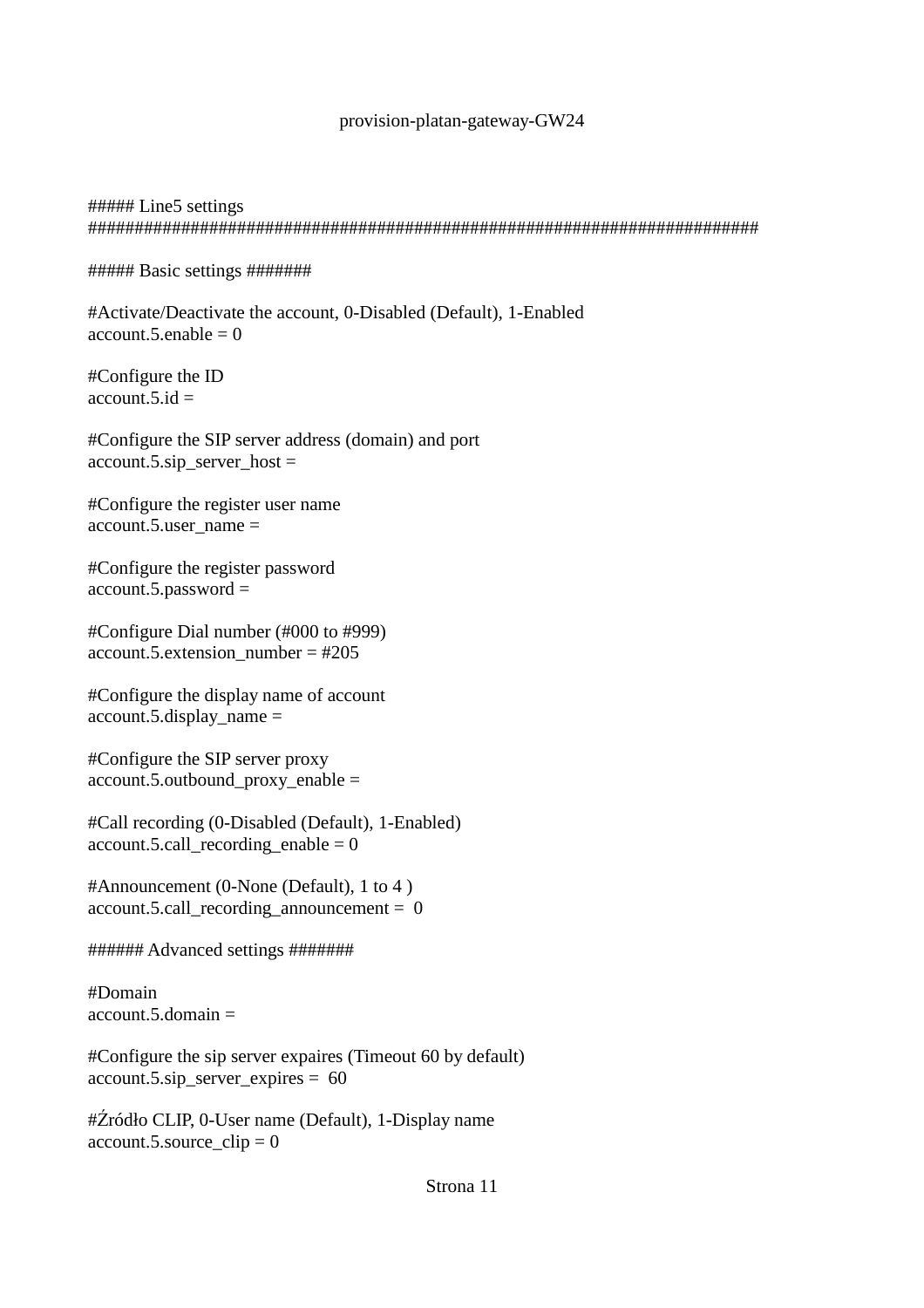provision-platan-gateway-GW24 #Typ numeru MSN, 0-From (Default), 1-Remote-Party-ID  $account.5.number.type = 0$ 

#Wybór sposobu transmisji sygnalizacji nadawanej DTMF, (DTMF Default), 0-Disabled, 1-Enabled  $account.5.dtmf.out_RFC2833 = 1$ account.5.dtmf.out SIP\_INFO =  $1$ 

#Wybór sposobu transmisji sygnalizacji odbieranej DTMF (0-Disabled, 1-Enabled) account.5.dtmf.in  $DTMF = 1$ account.5.dtmf.in  $RFC2833 = 1$  $account.5.dtmf.in$   $SIP$   $INFO = 1$ 

#NAT keep alive (0-Disabled, 1-Enabled (default)  $account.5.nat.ugh\_update\_enable = 1$ 

#Send number after # (0-Disabled, 1-Enabled (default)) account.5.send\_after\_hash = 1

#T.38 Fax Relay (0-Disabled (default), 1-Enabled)  $account.5.T38. relay\_enable = 0$ 

#Require T.38 standard for incoming fax (0-Disabled, 1-Enabled (default))  $account.5.T38.require_in\_enable = 0$ 

#Allow media type change (0-Disabled (default, 1-Enabled)  $account.5.\\ media\_type\_change = 0$ 

#Configure the MSN\_DDI of account  $account.5.msn$  ddi =

#CLIR (hide own number) (0-Disabled (default), 1-Enabled)  $account.5.clir$  enable = 0

#International CLIP detection (0-Disabled, 1-Enabled (Default)  $account.5.int1$  clip.detection = 1

#Incoming prefix 1 : "+" (Default). #Presented prefix 1 ("00" - Default)  $account.5.intl$  clip.presented.1 = 00

#Incoming prefix 2.  $account.5.int1$  clip.incoming.  $2 =$ 

#Presented prefix 2.  $account.5.intl_clip.presented.2 =$ 

#Dialplan rule (112|9[89]x|11[68]xxx|19xxx|[1-9]xxxxxxxx|00x.S3|x.S3) (default) account.5.dialplan\_rule =  $(112|9[89]x|11[68]xxx|19xxx|19xxx|19xxxxxx|00x.S3|x.S3)$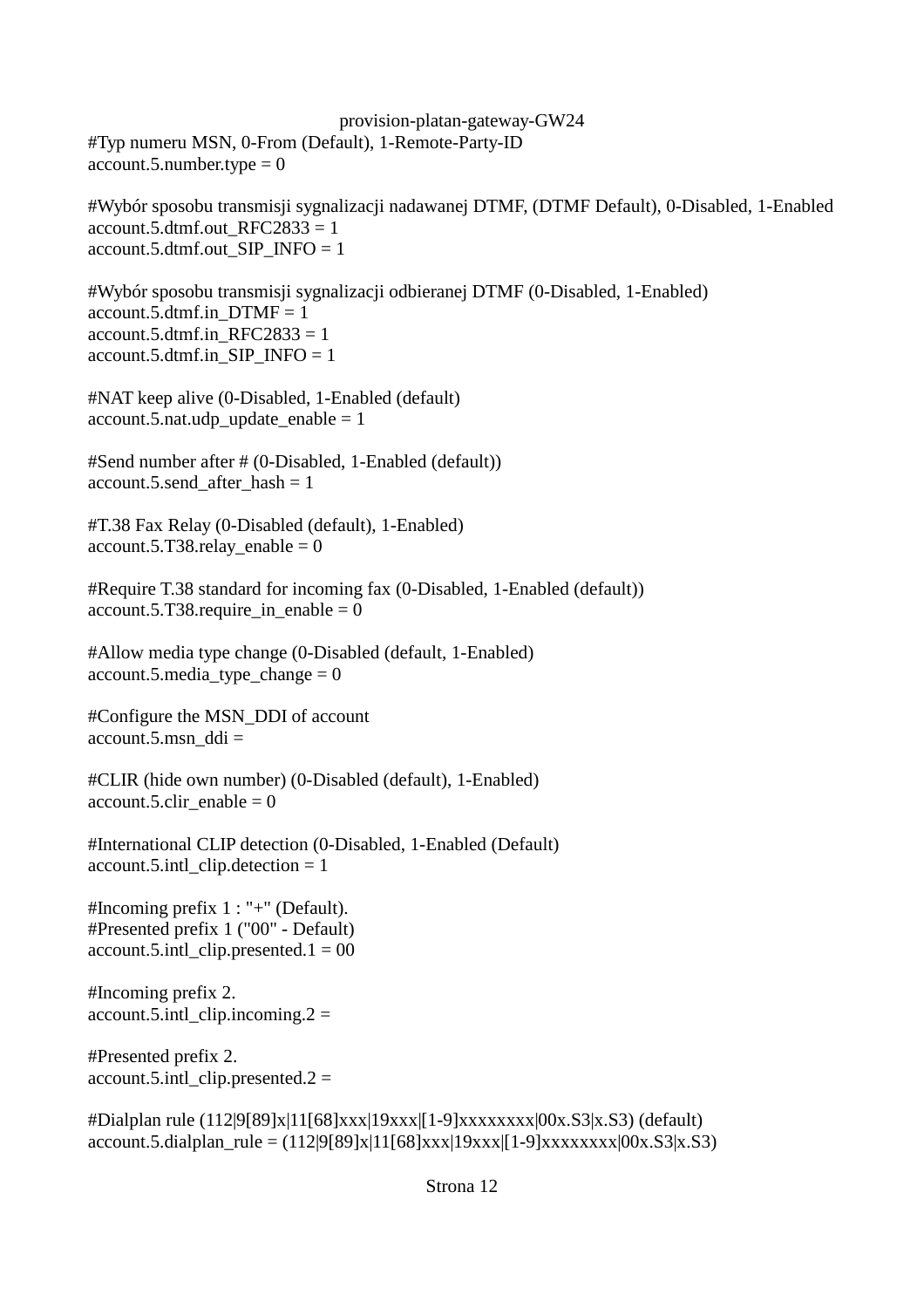# ##### Line6 settings ########################################################################

##### Basic settings #######

#Activate/Deactivate the account, 0-Disabled (Default), 1-Enabled  $account.6.enable = 0$ 

#Configure the ID  $account.6.id =$ 

#Configure the SIP server address (domain) and port account.6.sip\_server\_host =

#Configure the register user name account.6.user  $name =$ 

#Configure the register password account.6.password =

#Configure Dial number (#000 to #999) account.6.extension\_number = #206

#Configure the display name of account  $account.6. display$  name  $=$ 

#Configure the SIP server proxy account.6.outbound\_proxy\_enable =

#Call recording (0-Disabled (Default), 1-Enabled)  $account.6.call\_reording\_enable = 0$ 

#Announcement (0-None (Default), 1 to 4 )  $account.6. call recording announcement = 0$ 

###### Advanced settings #######

#Domain account.6.domain =

#Configure the sip server expaires (Timeout 60 by default) account.6.sip\_server\_expires =  $60$ 

#Źródło CLIP, 0-User name (Default), 1-Display name account.6.source  $clip = 0$ 

#Typ numeru MSN, 0-From (Default), 1-Remote-Party-ID Strona 13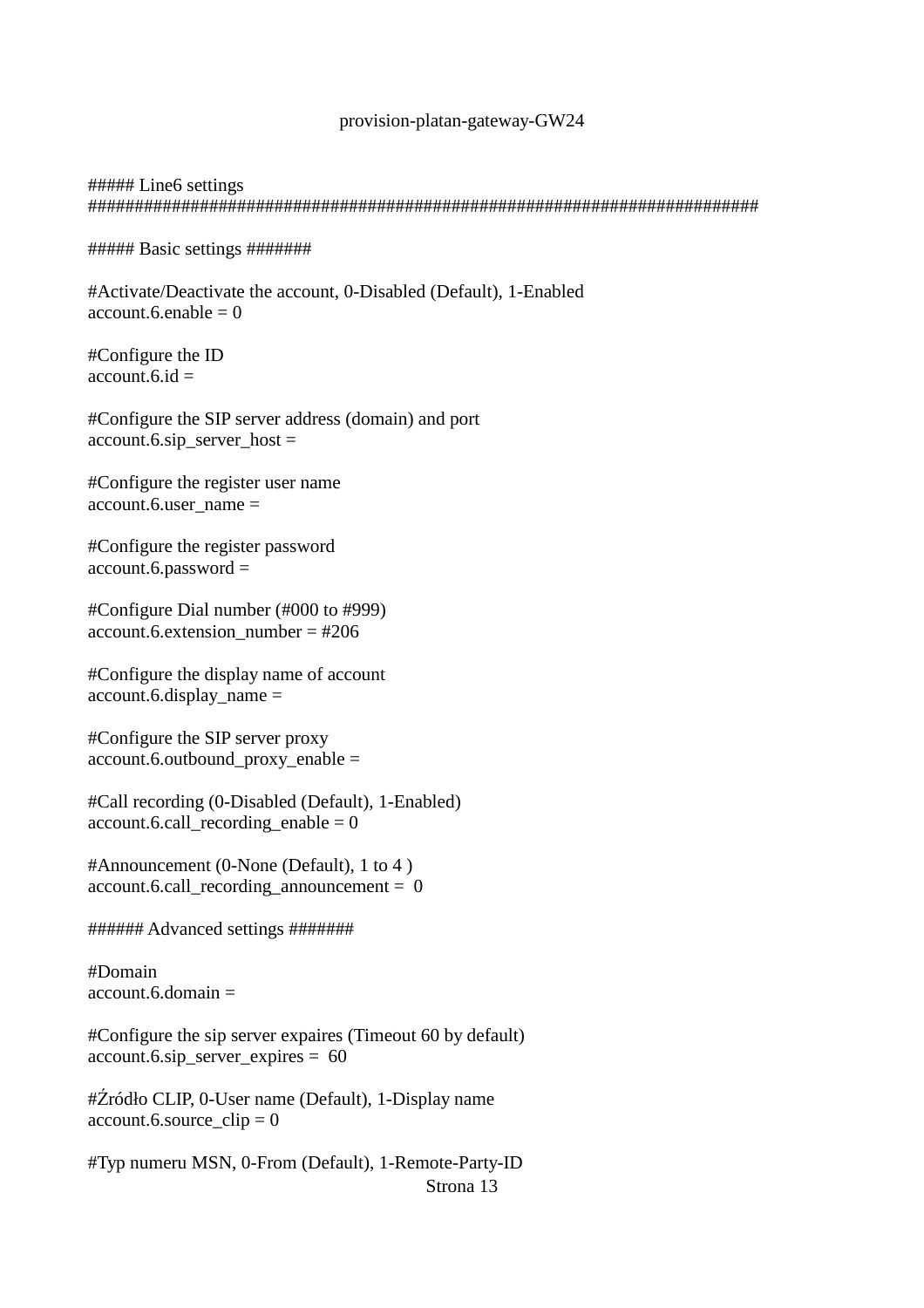$account.6.number.type =  $0$$ 

#Wybór sposobu transmisji sygnalizacji nadawanej DTMF, (DTMF Default), 0-Disabled, 1-Enabled account.6.dtmf.out  $RFC2833 = 1$ account.6.dtmf.out\_SIP\_INFO = 1

#Wybór sposobu transmisji sygnalizacji odbieranej DTMF (0-Disabled, 1-Enabled) account.6.dtmf.in  $DTMF = 1$ account.6.dtmf.in  $RFC2833 = 1$ account.6.dtmf.in SIP\_INFO =  $1$ 

#NAT keep alive (0-Disabled, 1-Enabled (default)  $account.6.nat.udy\_update\_enable = 1$ 

#Send number after # (0-Disabled, 1-Enabled (default)) account.6.send after hash  $= 1$ 

#T.38 Fax Relay (0-Disabled (default), 1-Enabled) account.6.T38.relay\_enable =  $0$ 

#Require T.38 standard for incoming fax (0-Disabled, 1-Enabled (default)) account.6.T38.require in enable = 0

#Allow media type change (0-Disabled (default, 1-Enabled)  $account.6.media\_type\_change = 0$ 

#Configure the MSN\_DDI of account account.6.msn\_ddi =

#CLIR (hide own number) (0-Disabled (default), 1-Enabled)  $account.6.clir$  enable = 0

#International CLIP detection (0-Disabled, 1-Enabled (Default) account.6.intl\_clip.detection = 1

#Incoming prefix 1 : "+" (Default). #Presented prefix 1 ("00" - Default)  $account.6.intl_clip.presented.1 = 00$ 

#Incoming prefix 2.  $account.6.intl_clip.incoming.2 =$ 

#Presented prefix 2. account.6.intl clip.presented.2 =

#Dialplan rule (112|9[89]x|11[68]xxx|19xxx|[1-9]xxxxxxxx|00x.S3|x.S3) (default)  $account.6. dialplan\_rule = (112|9[89]x|11[68]xxx|19xxx|[1-9]xxxxxxx[x00x.S3]x.S3)$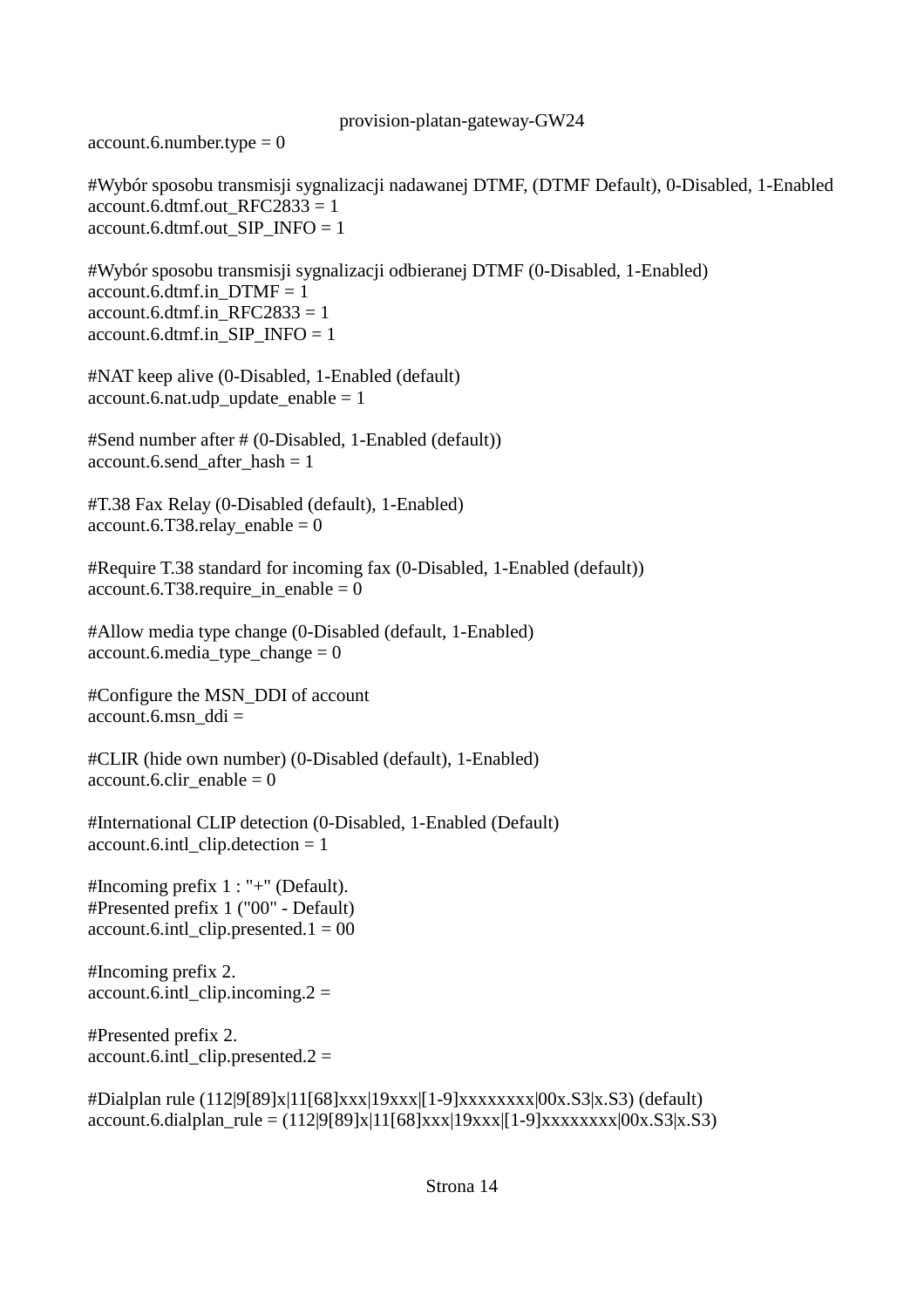### ##### Line7 settings ########################################################################

##### Basic settings #######

#Activate/Deactivate the account, 0-Disabled (Default), 1-Enabled  $account.7.enable = 0$ 

#Configure the ID account.7. $id =$ 

#Configure the SIP server address (domain) and port  $account.7.\sip\_server\_host =$ 

#Configure the register user name account.7.user  $name =$ 

#Configure the register password account.7.password =

#Configure Dial number (#000 to #999) account.7.extension\_number =  $\text{\#207}$ 

#Configure the display name of account  $account.7.$ display  $name =$ 

#Configure the SIP server proxy account.7.outbound\_proxy\_enable =

#Call recording (0-Disabled (Default), 1-Enabled) account.7.call\_recording\_enable =  $0$ 

#Announcement (0-None (Default), 1 to 4 )  $account.7.call\_recording\_announcement =  $0$$ 

###### Advanced settings #######

#Domain  $account.7.$ domain  $=$ 

#Configure the sip server expaires (Timeout 60 by default) account.7.sip\_server\_expires = 60

#Źródło CLIP, 0-User name (Default), 1-Display name  $account.7$ .source\_clip = 0

#Typ numeru MSN, 0-From (Default), 1-Remote-Party-ID  $account.7.number.type =  $0$$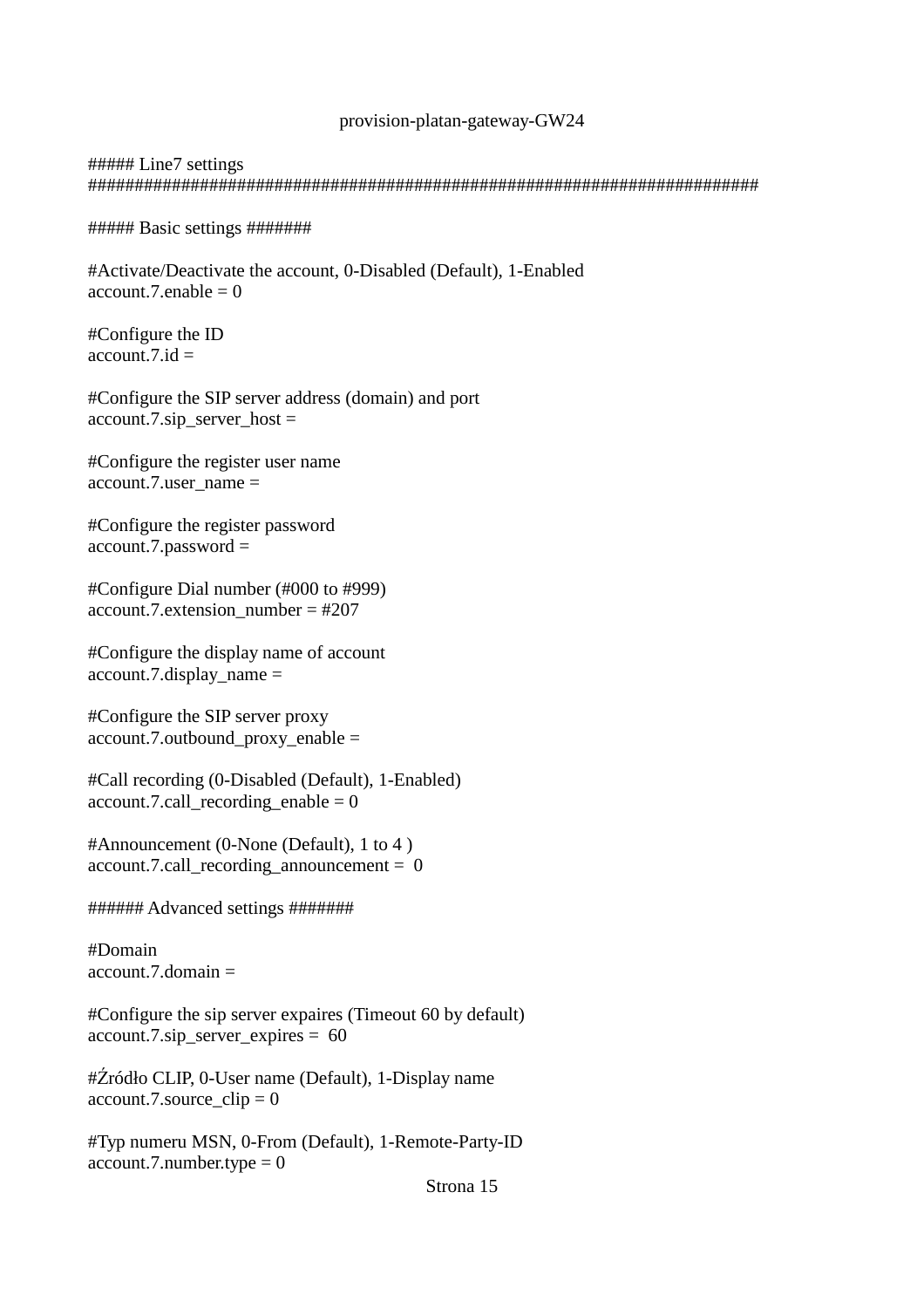#Wybór sposobu transmisji sygnalizacji nadawanej DTMF, (DTMF Default), 0-Disabled, 1-Enabled account.7.dtmf.out  $RFC2833 = 1$ account.7.dtmf.out\_SIP\_INFO = 1

#Wybór sposobu transmisji sygnalizacji odbieranej DTMF (0-Disabled, 1-Enabled) account.7.dtmf.in  $DTMF = 1$ account.7.dtmf.in  $RFC2833 = 1$  $account.7.dtmf.in\_SIP\_INFO = 1$ 

#NAT keep alive (0-Disabled, 1-Enabled (default)  $account.7.nat.udy\_update\_enable = 1$ 

#Send number after # (0-Disabled, 1-Enabled (default)) account.7.send after hash  $= 1$ 

#T.38 Fax Relay (0-Disabled (default), 1-Enabled) account.7.T38.relay enable =  $0$ 

#Require T.38 standard for incoming fax (0-Disabled, 1-Enabled (default))  $account.7.T38.require_in\_enable = 0$ 

#Allow media type change (0-Disabled (default, 1-Enabled)  $account.7.\\median\_type\_change = 0$ 

#Configure the MSN\_DDI of account  $account.7.msn$   $ddi =$ 

#CLIR (hide own number) (0-Disabled (default), 1-Enabled) account.7.clir enable  $= 0$ 

#International CLIP detection (0-Disabled, 1-Enabled (Default) account.7.intl\_clip.detection = 1

#Incoming prefix 1 : "+" (Default). #Presented prefix 1 ("00" - Default)  $account.7.int1$  clip.presented.1 = 00

#Incoming prefix 2. account.7.intl clip.incoming.2 =

#Presented prefix 2.  $account.7.int1$  clip.presented.2 =

#Dialplan rule (112|9[89]x|11[68]xxx|19xxx|[1-9]xxxxxxxx|00x.S3|x.S3) (default)  $account.7. dialplan\_rule = (112|9[89]x|11[68]xxx|19xxx|[1-9]xxxxxxx|00x.S3|x.S3)$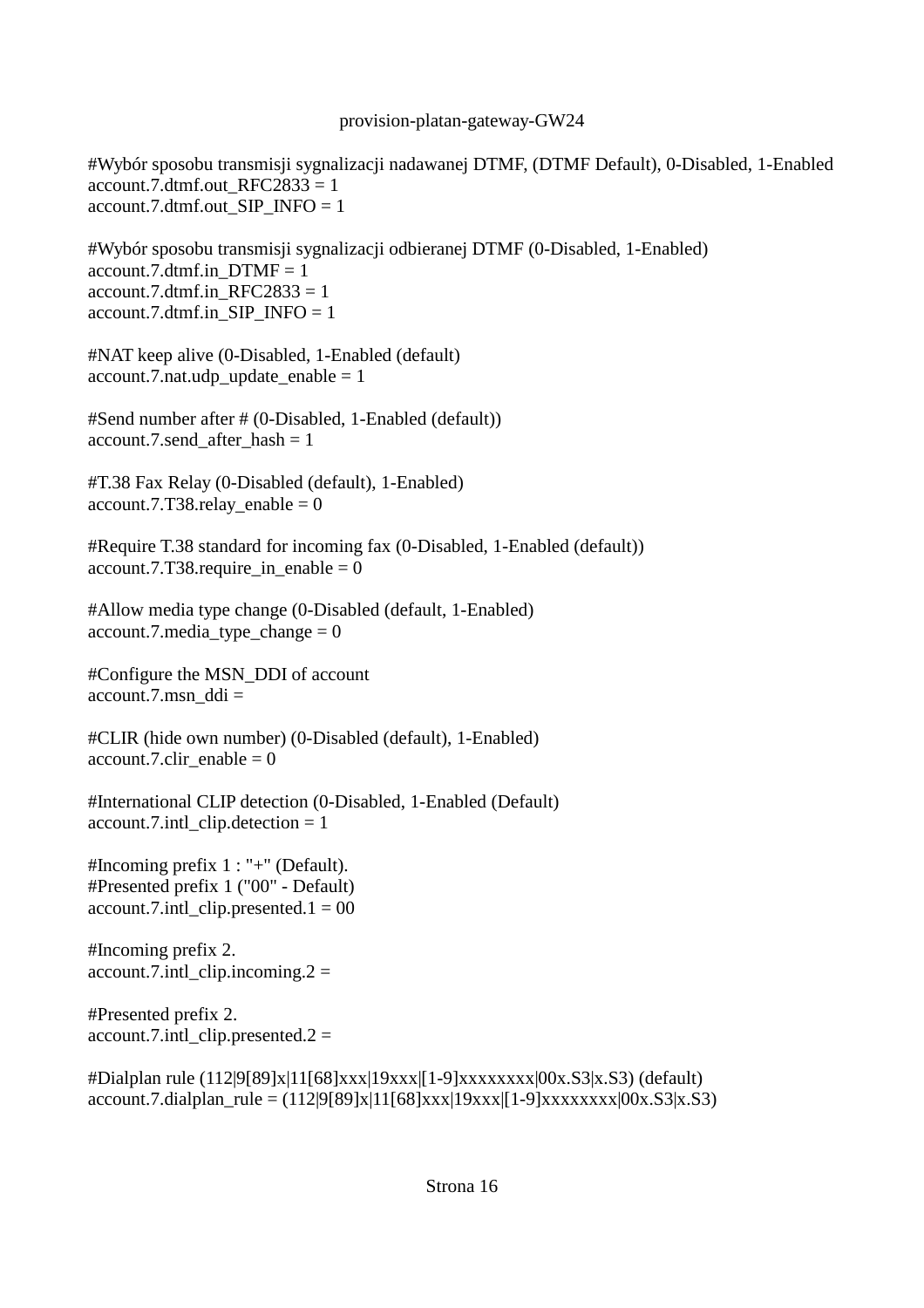# ##### Line8 settings ########################################################################

##### Basic settings #######

```
#Activate/Deactivate the account, 0-Disabled (Default), 1-Enabled 
account.8.enable = 0
```
#Configure the ID  $account.8.id =$ 

#Configure the SIP server address (domain) and port  $account.8.\sin\_server\_host =$ 

#Configure the register user name account.8.user  $name =$ 

#Configure the register password account.8.password =

#Configure Dial number (#000 to #999) account.8.extension\_number =  $#208$ 

#Configure the display name of account account.8.display\_name =

#Configure the SIP server proxy account.8.outbound\_proxy\_enable =

#Call recording (0-Disabled (Default), 1-Enabled) account.8.call recording enable  $= 0$ 

#Announcement (0-None (Default), 1 to 4 ) account.8.call recording announcement  $= 0$ 

###### Advanced settings #######

#Domain  $account.8.$ domain  $=$ 

#Configure the sip server expaires (Timeout 60 by default)  $account.8.\dot{sp\_server\_expires} = 60$ 

#Źródło CLIP, 0-User name (Default), 1-Display name  $account.8$ .source\_clip = 0

#Typ numeru MSN, 0-From (Default), 1-Remote-Party-ID  $account.8.$ number.type = 0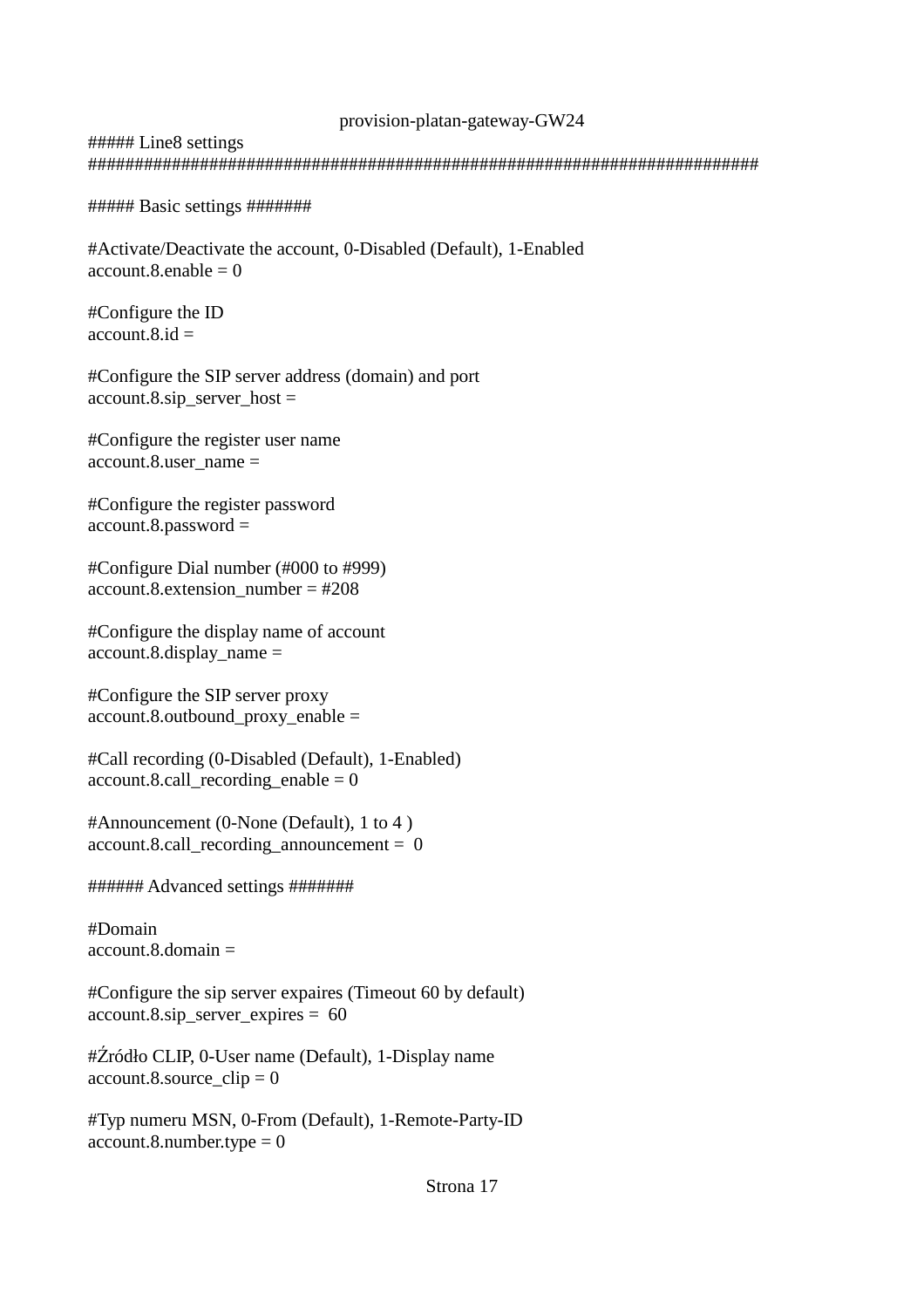#Wybór sposobu transmisji sygnalizacji nadawanej DTMF, (DTMF Default), 0-Disabled, 1-Enabled account.8.dtmf.out  $RFC2833 = 1$ account.8.dtmf.out SIP\_INFO =  $1$ 

#Wybór sposobu transmisji sygnalizacji odbieranej DTMF (0-Disabled, 1-Enabled) account.8.dtmf.in  $DTMF = 1$ account.8.dtmf.in  $RFC2833 = 1$  $account.8.dtmf.in\_SIP\_INFO = 1$ 

#NAT keep alive (0-Disabled, 1-Enabled (default)  $account.8.nat.ugh\_update\_enable = 1$ 

#Send number after # (0-Disabled, 1-Enabled (default)) account.8.send after hash  $= 1$ 

#T.38 Fax Relay (0-Disabled (default), 1-Enabled)  $account.8.T38. relay\_enable = 0$ 

#Require T.38 standard for incoming fax (0-Disabled, 1-Enabled (default))  $account.8.T38.require_in\_enable = 0$ 

#Allow media type change (0-Disabled (default, 1-Enabled) account.8.media type change  $= 0$ 

#Configure the MSN\_DDI of account  $account.8.msn$  ddi =

#CLIR (hide own number) (0-Disabled (default), 1-Enabled)  $account.8. \text{clir\_enable} = 0$ 

#International CLIP detection (0-Disabled, 1-Enabled (Default)  $account.8.int1$  clip.detection = 1

#Incoming prefix 1 : "+" (Default). #Presented prefix 1 ("00" - Default) account.8.intl clip.presented.1 =  $00$ 

#Incoming prefix 2.  $account.8.int1$  clip.incoming.  $2 =$ 

#Presented prefix 2.  $account.8.int1$  clip.presented.2 =

#Dialplan rule (112|9[89]x|11[68]xxx|19xxx|[1-9]xxxxxxxx|00x.S3|x.S3) (default)  $account.8.dialplan\_rule = (112|9[89]x|11[68]xxx|19xxx|[1-9]xxxxxxx|00x.S3|x.S3)$ 

##### Line9 settings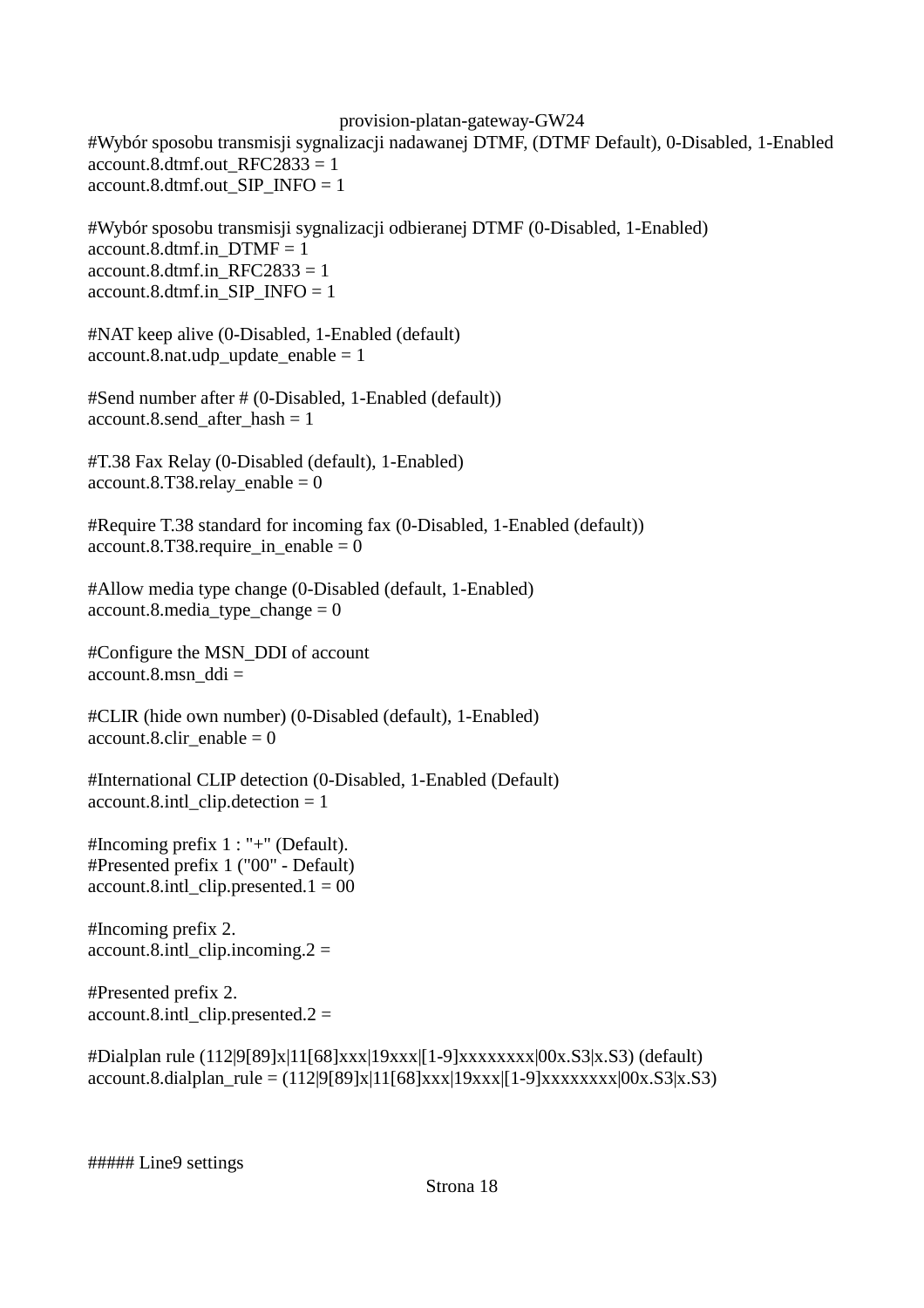### provision-platan-gateway-GW24 ########################################################################

##### Basic settings #######

#Activate/Deactivate the account, 0-Disabled (Default), 1-Enabled  $account.9.enable = 0$ 

#Configure the ID  $account.9.id =$ 

#Configure the SIP server address (domain) and port account.9.sip\_server\_host =

#Configure the register user name account.9.user  $name =$ 

```
#Configure the register password
account.9.password =
```
#Configure Dial number (#000 to #999) account.9.extension\_number =  $\text{\#209}$ 

#Configure the display name of account account.9.display\_name =

#Configure the SIP server proxy account.9.outbound proxy enable  $=$ 

#Call recording (0-Disabled (Default), 1-Enabled)  $account.9.call\_recording\_enable = 0$ 

#Announcement (0-None (Default), 1 to 4 ) account.9.call\_recording\_announcement = 0

###### Advanced settings #######

#Domain account.  $9$  domain  $=$ 

#Configure the sip server expaires (Timeout 60 by default) account.9.sip\_server\_expires = 60

#Źródło CLIP, 0-User name (Default), 1-Display name account.9.source  $clip = 0$ 

#Typ numeru MSN, 0-From (Default), 1-Remote-Party-ID  $account.9.$ number.type = 0

#Wybór sposobu transmisji sygnalizacji nadawanej DTMF, (DTMF Default), 0-Disabled, 1-Enabled Strona 19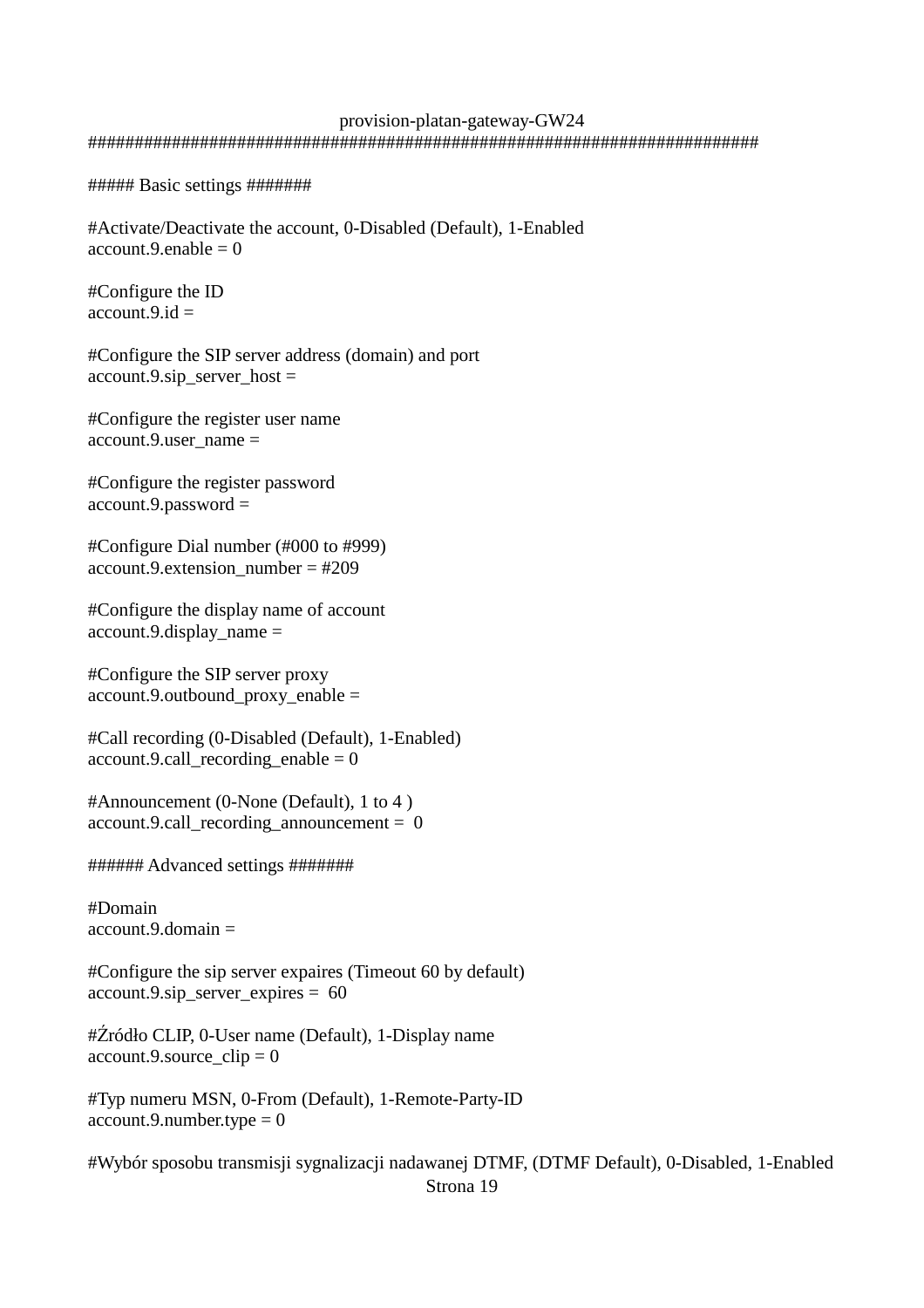provision-platan-gateway-GW24 account.9.dtmf.out  $RFC2833 = 1$ account.9.dtmf.out SIP\_INFO =  $1$ 

#Wybór sposobu transmisji sygnalizacji odbieranej DTMF (0-Disabled, 1-Enabled) account.9.dtmf.in  $DTMF = 1$ account.9.dtmf.in  $RFC2833 = 1$ account.9.dtmf.in\_SIP\_INFO = 1

#NAT keep alive (0-Disabled, 1-Enabled (default) account.9.nat.udp update enable  $= 1$ 

#Send number after # (0-Disabled, 1-Enabled (default)) account.9.send\_after\_hash = 1

#T.38 Fax Relay (0-Disabled (default), 1-Enabled) account.9.T38.relay enable = 0

#Require T.38 standard for incoming fax (0-Disabled, 1-Enabled (default)) account.9.T38.require in enable = 0

#Allow media type change (0-Disabled (default, 1-Enabled)  $account.9.\\median\_type\_change = 0$ 

#Configure the MSN\_DDI of account  $account.9.msn$  ddi =

#CLIR (hide own number) (0-Disabled (default), 1-Enabled)  $account.9. \text{clir\_enable} = 0$ 

#International CLIP detection (0-Disabled, 1-Enabled (Default) account.9.intl clip.detection  $= 1$ 

#Incoming prefix 1 : "+" (Default). #Presented prefix 1 ("00" - Default)  $account.9.int1$  clip.presented.1 = 00

#Incoming prefix 2.  $account.9.int1$  clip.incoming.  $2 =$ 

#Presented prefix 2. account.9.intl\_clip.presented.2 =

#Dialplan rule (112|9[89]x|11[68]xxx|19xxx|[1-9]xxxxxxxx|00x.S3|x.S3) (default)  $account.9.dialplan\_rule = (112|9[89]x|11[68]xxx|19xxx|[1-9]xxxxxxx|00x.S3|x.S3)$ 

##### Line10 settings ########################################################################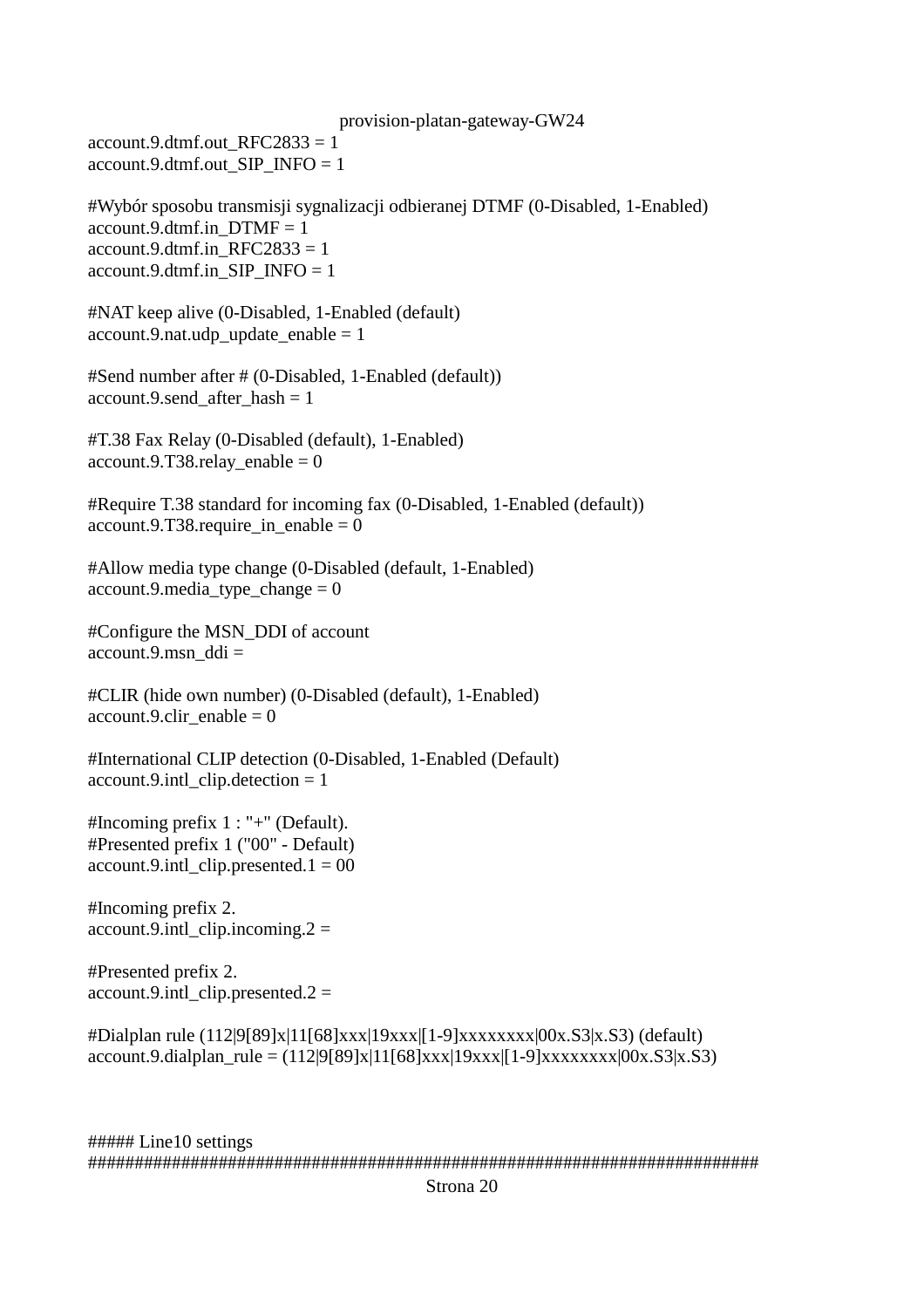##### Basic settings #######

#Activate/Deactivate the account, 0-Disabled (Default), 1-Enabled account.10.enable  $= 0$ 

#Configure the ID  $account.10.id =$ 

#Configure the SIP server address (domain) and port  $account.10.\text{sip\_server\_host} =$ 

#Configure the register user name account.10.user  $name =$ 

#Configure the register password account.10.password =

#Configure Dial number (#000 to #999) account.10.extension\_number = #210

#Configure the display name of account  $account.10.$ display\_name =

#Configure the SIP server proxy account.10.outbound proxy enable  $=$ 

#Call recording (0-Disabled (Default), 1-Enabled)  $account.10.call\_reording\_enable = 0$ 

#Announcement (0-None (Default), 1 to 4 )  $account.10.call recording announcement =  $0$$ 

###### Advanced settings #######

#Domain  $account.10.$ domain  $=$ 

#Configure the sip server expaires (Timeout 60 by default) account.10.sip\_server\_expires =  $60$ 

#Źródło CLIP, 0-User name (Default), 1-Display name  $account.10$ . source\_clip = 0

#Typ numeru MSN, 0-From (Default), 1-Remote-Party-ID  $account.10.$ number.type = 0

#Wybór sposobu transmisji sygnalizacji nadawanej DTMF, (DTMF Default), 0-Disabled, 1-Enabled account.10.dtmf.out  $RFC2833 = 1$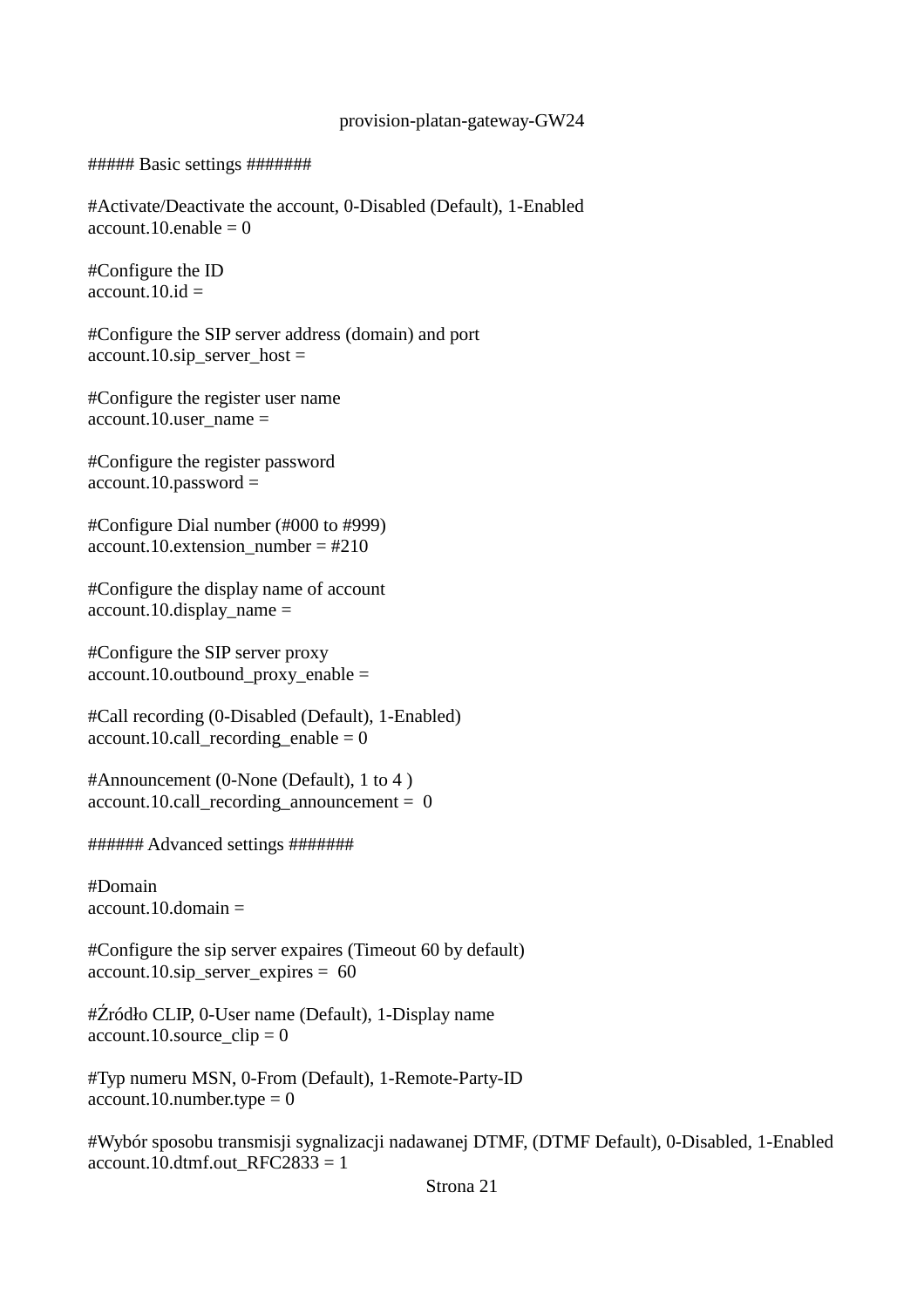account.10.dtmf.out\_SIP\_INFO = 1

#Wybór sposobu transmisji sygnalizacji odbieranej DTMF (0-Disabled, 1-Enabled) account.10.dtmf.in  $DTMF = 1$  $account.10.dmf.in\_RFC2833 = 1$ account.10.dtmf.in SIP\_INFO = 1

#NAT keep alive (0-Disabled, 1-Enabled (default)  $account.10.nat.$ udp\_update\_enable = 1

#Send number after # (0-Disabled, 1-Enabled (default)) account.10.send\_after\_hash = 1

#T.38 Fax Relay (0-Disabled (default), 1-Enabled)  $account.10.T38.$ relay\_enable = 0

#Require T.38 standard for incoming fax (0-Disabled, 1-Enabled (default)) account.10.T38.require in enable = 0

#Allow media type change (0-Disabled (default, 1-Enabled)  $account.10.\\ media\_type\_change = 0$ 

#Configure the MSN\_DDI of account account.10.msn\_ddi =

#CLIR (hide own number) (0-Disabled (default), 1-Enabled)  $account.10.clir\_enable = 0$ 

#International CLIP detection (0-Disabled, 1-Enabled (Default)  $account.10.intl$  clip.detection = 1

#Incoming prefix 1 : "+" (Default). #Presented prefix 1 ("00" - Default) account.10.intl clip.presented.1 =  $00$ 

#Incoming prefix 2.  $account.10.int\_clip.incoming.2 =$ 

#Presented prefix 2. account.10.intl clip.presented.2 =

#Dialplan rule (112|9[89]x|11[68]xxx|19xxx|[1-9]xxxxxxxx|00x.S3|x.S3) (default)  $account.10. dialplan\_rule = (112|9[89]x|11[68]xxx|19xxx|[1-9]xxxxxxxx|00x.S3|x.S3)$ 

##### Line11 settings ########################################################################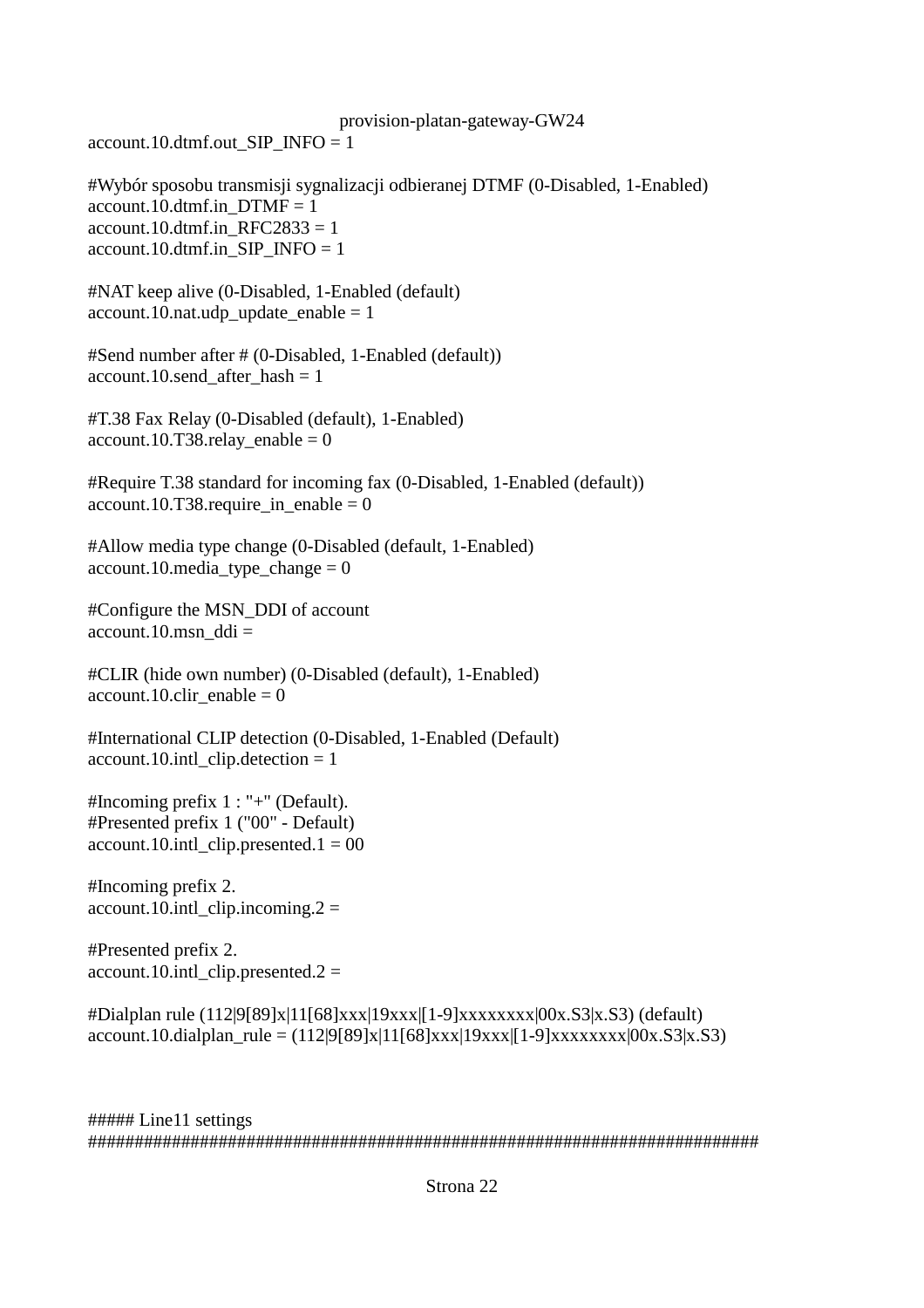##### Basic settings #######

#Activate/Deactivate the account, 0-Disabled (Default), 1-Enabled  $account.11.enable = 0$ 

#Configure the ID  $account.11.id =$ 

#Configure the SIP server address (domain) and port  $account.11.\text{sip\_server\_host} =$ 

#Configure the register user name account.11.user\_name =

#Configure the register password  $account.11.password =$ 

#Configure Dial number (#000 to #999) account.11.extension\_number =  $#211$ 

#Configure the display name of account  $account.11.$ display\_name =

#Configure the SIP server proxy account.11.outbound\_proxy\_enable =

#Call recording (0-Disabled (Default), 1-Enabled)  $account.11.call\_recording\_enable = 0$ 

#Announcement (0-None (Default), 1 to 4 ) account.11.call recording announcement =  $0$ 

###### Advanced settings #######

#Domain  $account.11.$ domain  $=$ 

#Configure the sip server expaires (Timeout 60 by default) account.11.sip\_server\_expires =  $60$ 

#Źródło CLIP, 0-User name (Default), 1-Display name  $account.11$ .source\_clip = 0

#Typ numeru MSN, 0-From (Default), 1-Remote-Party-ID  $account.11.number_type = 0$ 

#Wybór sposobu transmisji sygnalizacji nadawanej DTMF, (DTMF Default), 0-Disabled, 1-Enabled account.11.dtmf.out\_RFC2833 = 1 account.11.dtmf.out SIP\_INFO = 1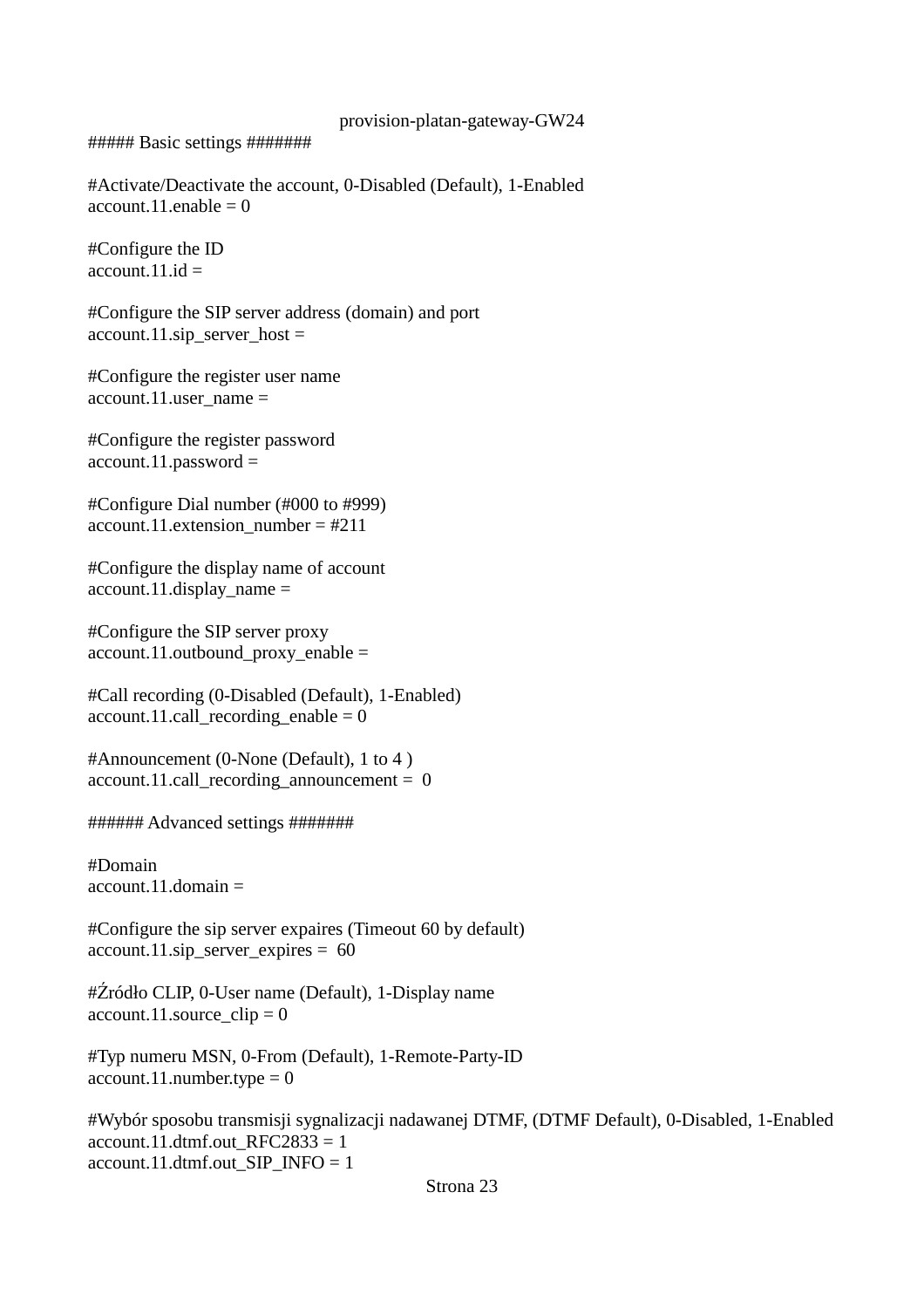#Wybór sposobu transmisji sygnalizacji odbieranej DTMF (0-Disabled, 1-Enabled) account.11.dtmf.in  $DTMF = 1$ account.11.dtmf.in  $RFC2833 = 1$ account.11.dtmf.in\_SIP\_INFO = 1

#NAT keep alive (0-Disabled, 1-Enabled (default)  $account.11.nat.ugh\_update\_enable = 1$ 

#Send number after # (0-Disabled, 1-Enabled (default)) account.11.send after hash  $= 1$ 

#T.38 Fax Relay (0-Disabled (default), 1-Enabled)  $account.11.T38. relay\_enable = 0$ 

#Require T.38 standard for incoming fax (0-Disabled, 1-Enabled (default))  $account.11.T38.require_in\_enable = 0$ 

#Allow media type change (0-Disabled (default, 1-Enabled)  $account.11.\\median\_type\_change = 0$ 

#Configure the MSN\_DDI of account  $account.11.msn$  ddi =

#CLIR (hide own number) (0-Disabled (default), 1-Enabled) account.11.clir\_enable =  $0$ 

#International CLIP detection (0-Disabled, 1-Enabled (Default)  $account.11.int1_clip. detection = 1$ 

#Incoming prefix 1 : "+" (Default). #Presented prefix 1 ("00" - Default)  $account.11.int1_clip.presented.1 = 00$ 

#Incoming prefix 2. account.11.intl clip.incoming.2 =

#Presented prefix 2.  $account.11.int1$  clip.presented.2 =

#Dialplan rule (112|9[89]x|11[68]xxx|19xxx|[1-9]xxxxxxxx|00x.S3|x.S3) (default)  $account.11. dialplan\_rule = (112|9[89]x|11[68]xxx|19xxx|[1-9]xxxxxxx[x,00x.S3]x.S3)$ 

##### Line12 settings ########################################################################

##### Basic settings #######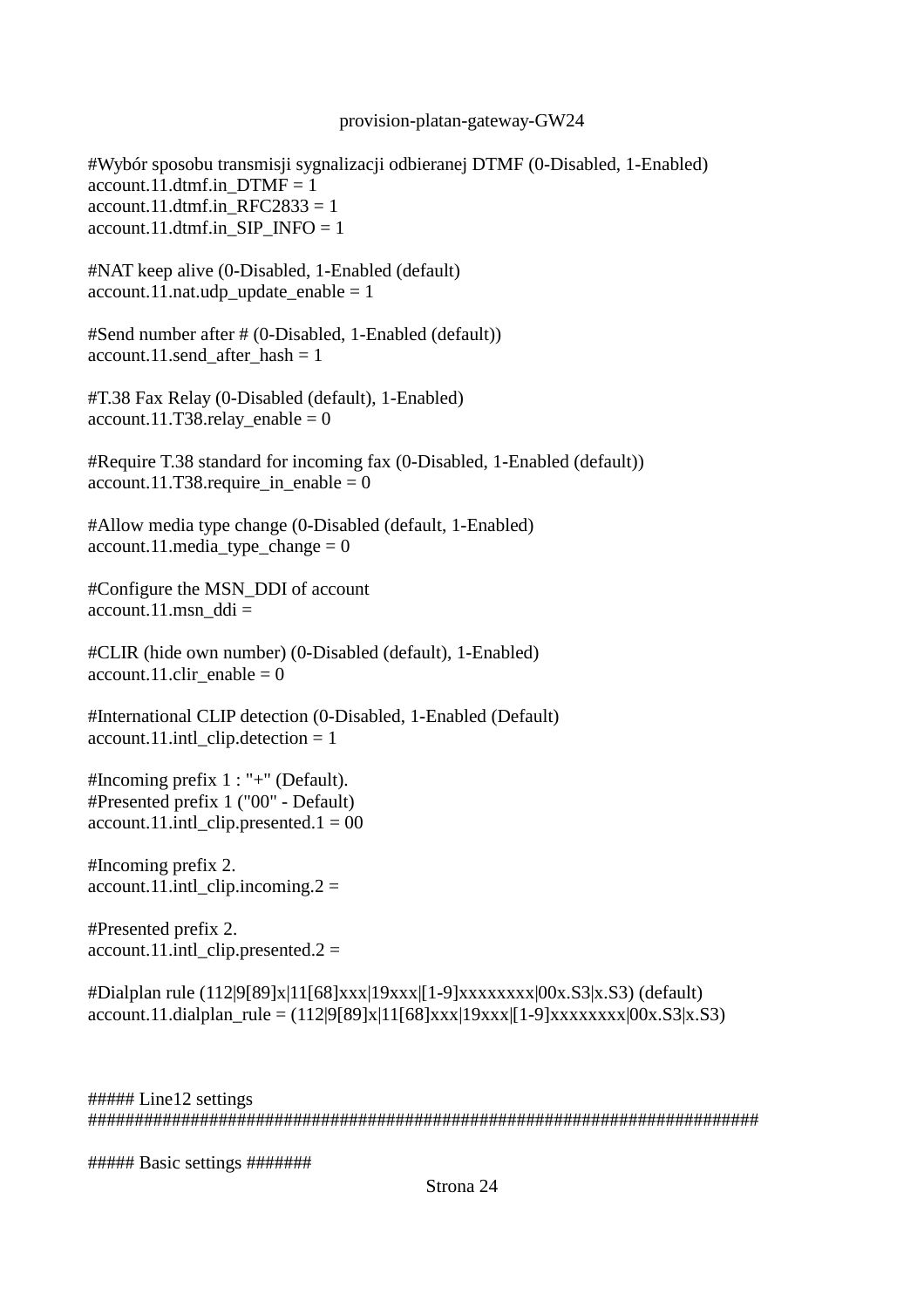#Activate/Deactivate the account, 0-Disabled (Default), 1-Enabled account.12.enable  $= 0$ 

#Configure the ID  $account.12.id =$ 

#Configure the SIP server address (domain) and port  $account.12.\text{sip\_server\_host} =$ 

#Configure the register user name account.12.user\_name =

#Configure the register password  $account.12.password =$ 

#Configure Dial number (#000 to #999)  $account.12. extension number = #212$ 

#Configure the display name of account  $account.12.$ display\_name =

#Configure the SIP server proxy account.12.outbound\_proxy\_enable =

#Call recording (0-Disabled (Default), 1-Enabled) account.12.call recording enable  $= 0$ 

#Announcement (0-None (Default), 1 to 4 )  $account.12.call\_reording\_announcement = 0$ 

###### Advanced settings #######

#Domain  $account.12.$ domain  $=$ 

#Configure the sip server expaires (Timeout 60 by default) account.12.sip\_server\_expires = 60

#Źródło CLIP, 0-User name (Default), 1-Display name  $account.12$ .source\_clip = 0

#Typ numeru MSN, 0-From (Default), 1-Remote-Party-ID  $account.12_number.type = 0$ 

#Wybór sposobu transmisji sygnalizacji nadawanej DTMF, (DTMF Default), 0-Disabled, 1-Enabled account.12.dtmf.out  $RFC2833 = 1$ account.12.dtmf.out SIP\_INFO = 1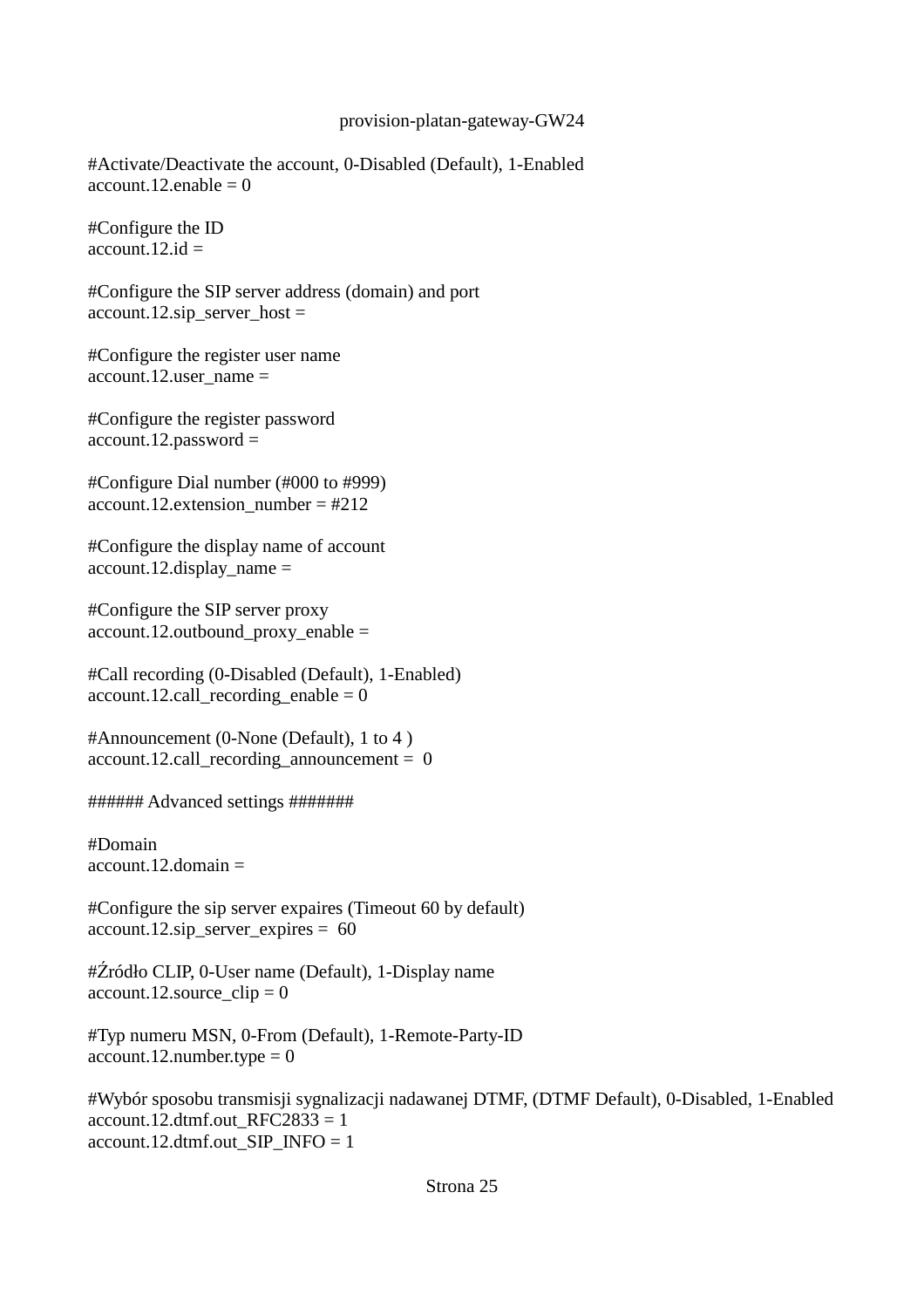provision-platan-gateway-GW24 #Wybór sposobu transmisji sygnalizacji odbieranej DTMF (0-Disabled, 1-Enabled) account.12.dtmf.in  $DTMF = 1$ account.12.dtmf.in  $RFC2833 = 1$  $account.12.dtmf.in\_SIP\_INFO = 1$ #NAT keep alive (0-Disabled, 1-Enabled (default)

account.12.nat.udp update enable  $= 1$ 

#Send number after # (0-Disabled, 1-Enabled (default)) account.12.send after hash  $= 1$ 

#T.38 Fax Relay (0-Disabled (default), 1-Enabled)  $account.12.T38. relay\_enable = 0$ 

#Require T.38 standard for incoming fax (0-Disabled, 1-Enabled (default)) account.12.T38.require in enable = 0

#Allow media type change (0-Disabled (default, 1-Enabled) account.12.media type change  $= 0$ 

#Configure the MSN\_DDI of account  $account.12.msn$  ddi =

#CLIR (hide own number) (0-Disabled (default), 1-Enabled) account.12.clir enable  $= 0$ 

#International CLIP detection (0-Disabled, 1-Enabled (Default)  $account.12.int\_clip. detection = 1$ 

#Incoming prefix 1 : "+" (Default). #Presented prefix 1 ("00" - Default) account.12.intl clip.presented.1 =  $00$ 

#Incoming prefix 2.  $account.12.int\_clip.incoming.2 =$ 

#Presented prefix 2.  $account.12.int\_clip.presented.2 =$ 

#Dialplan rule (112|9[89]x|11[68]xxx|19xxx|[1-9]xxxxxxxx|00x.S3|x.S3) (default)  $account.12.dialplan\_rule = (112|9[89]x|11[68]xxx|19xxx|[1-9]xxxxxxx[x,83]x,53)$ 

##### Line13 settings ########################################################################

##### Basic settings #######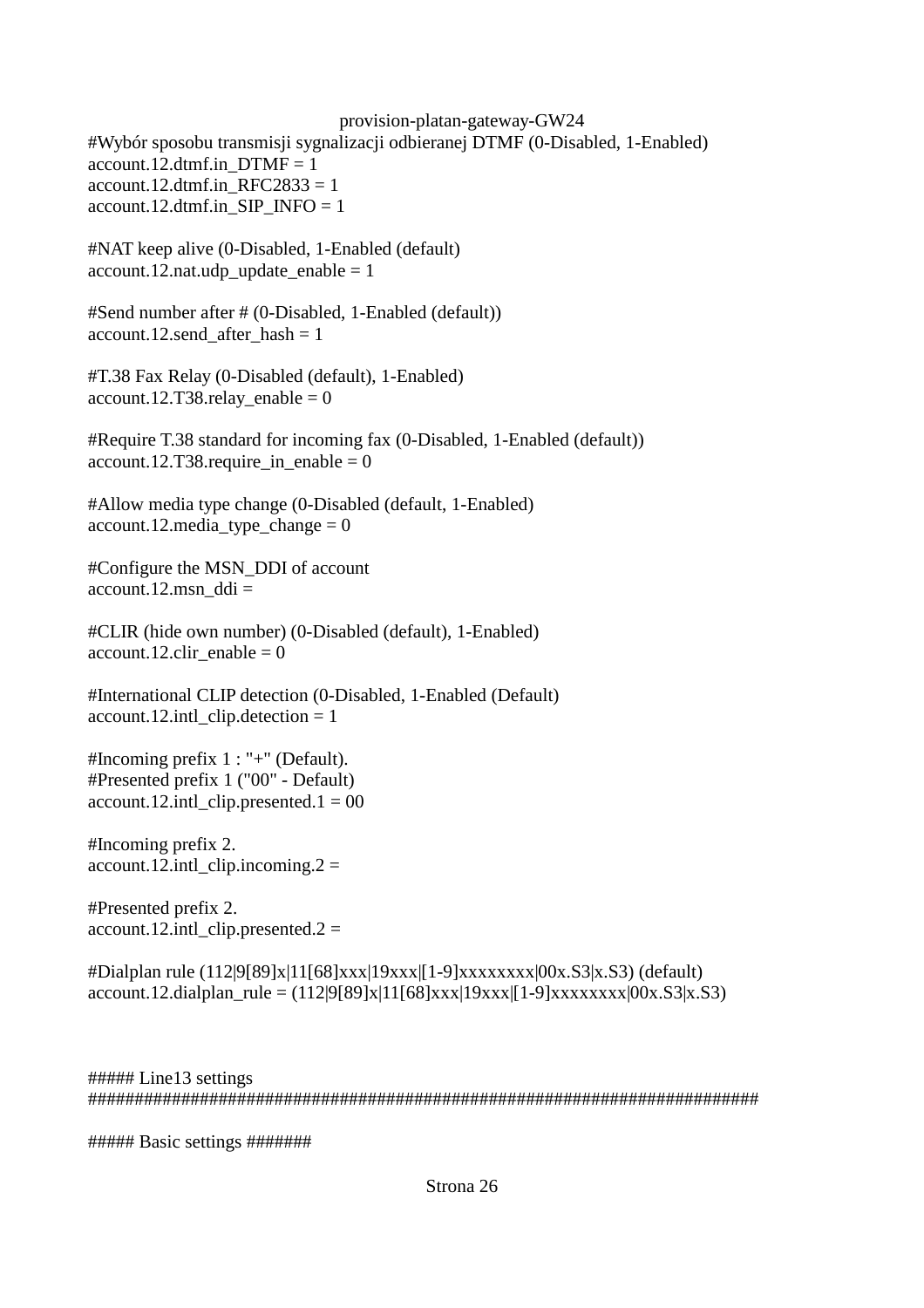#Activate/Deactivate the account, 0-Disabled (Default), 1-Enabled account.13.enable  $= 0$ 

#Configure the ID  $account.13.id =$ 

#Configure the SIP server address (domain) and port  $account.13.\text{sip\_server\_host} =$ 

#Configure the register user name account.13.user  $name =$ 

#Configure the register password  $account.13.password =$ 

#Configure Dial number (#000 to #999) account.13.extension\_number =  $#213$ 

#Configure the display name of account account.13.display\_name =

#Configure the SIP server proxy account.13.outbound proxy enable  $=$ 

#Call recording (0-Disabled (Default), 1-Enabled) account.13.call\_recording\_enable =  $0$ 

#Announcement (0-None (Default), 1 to 4 )  $account.13.call\_recording\_announcement = 0$ 

###### Advanced settings #######

#Domain  $account.13.domain =$ 

#Configure the sip server expaires (Timeout 60 by default) account.13.sip\_server\_expires = 60

#Źródło CLIP, 0-User name (Default), 1-Display name account.13.source  $clip = 0$ 

#Typ numeru MSN, 0-From (Default), 1-Remote-Party-ID  $account.13_number.type = 0$ 

#Wybór sposobu transmisji sygnalizacji nadawanej DTMF, (DTMF Default), 0-Disabled, 1-Enabled account.13.dtmf.out  $RFC2833 = 1$ account.13.dtmf.out SIP\_INFO = 1

#Wybór sposobu transmisji sygnalizacji odbieranej DTMF (0-Disabled, 1-Enabled) Strona 27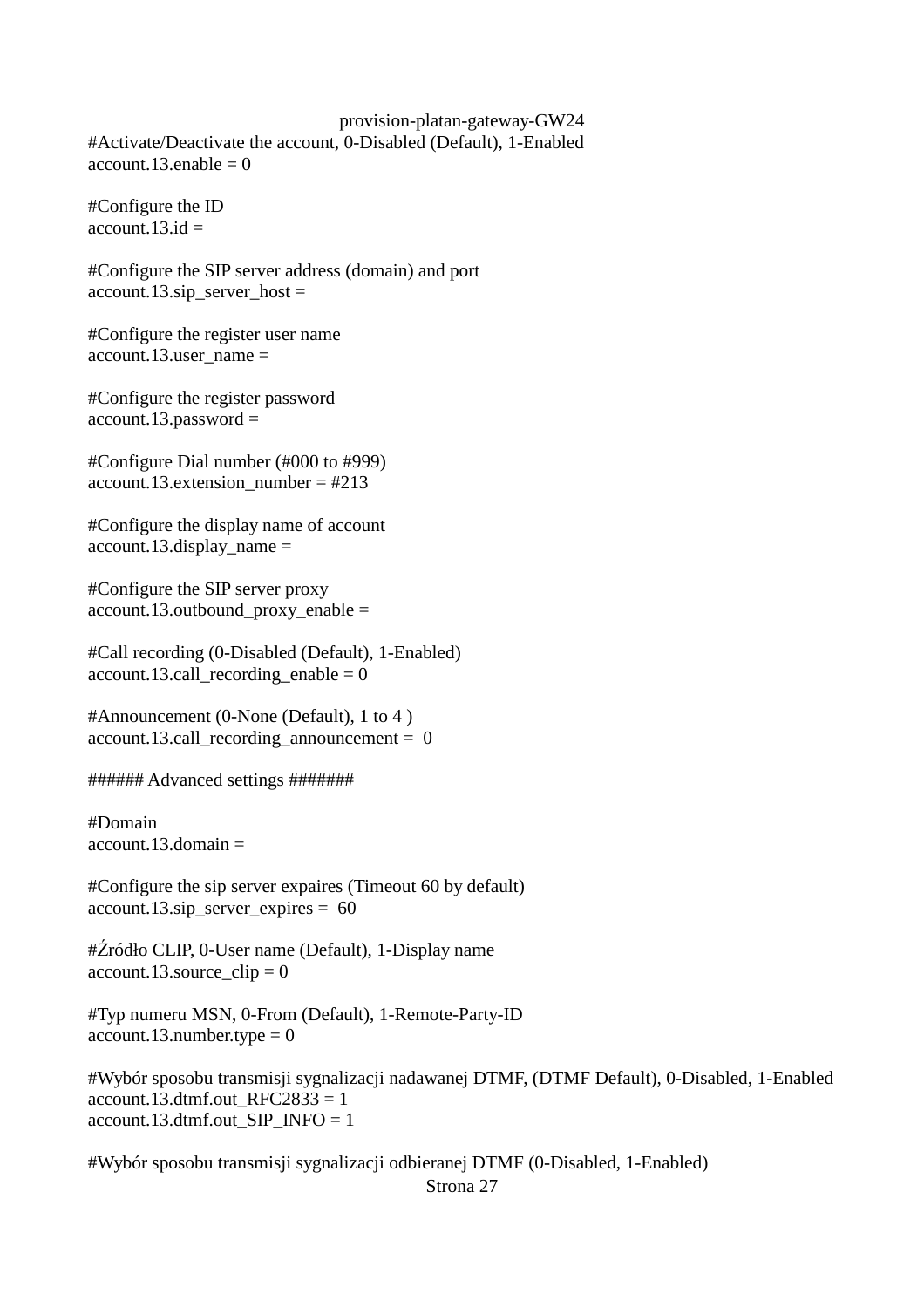account.13.dtmf.in  $DTMF = 1$ account.13.dtmf.in RFC2833 = 1 account.13.dtmf.in SIP\_INFO = 1

#NAT keep alive (0-Disabled, 1-Enabled (default)  $account.13.nat.ugh\_update\_enable = 1$ 

#Send number after # (0-Disabled, 1-Enabled (default)) account.13.send after hash  $= 1$ 

#T.38 Fax Relay (0-Disabled (default), 1-Enabled)  $account.13.T38. relay\_enable = 0$ 

#Require T.38 standard for incoming fax (0-Disabled, 1-Enabled (default))  $account.13.T38.require_in\_enable = 0$ 

#Allow media type change (0-Disabled (default, 1-Enabled) account.13.media type change  $= 0$ 

#Configure the MSN\_DDI of account account.13.msn  $ddi =$ 

#CLIR (hide own number) (0-Disabled (default), 1-Enabled)  $account.13.clir\_enable = 0$ 

#International CLIP detection (0-Disabled, 1-Enabled (Default) account.13.intl clip.detection  $= 1$ 

#Incoming prefix 1 : "+" (Default). #Presented prefix 1 ("00" - Default)  $account.13.int\_clip.presented.1 = 00$ 

#Incoming prefix 2. account.13.intl clip.incoming.2 =

#Presented prefix 2.  $account.13.int\_clip.presented.2 =$ 

#Dialplan rule (112|9[89]x|11[68]xxx|19xxx|[1-9]xxxxxxxx|00x.S3|x.S3) (default) account.13.dialplan\_rule =  $(112|9[89]x|11[68]xxx|19xxx|1-9]xxxxxxx1|00x.S3|x.S3)$ 

##### Line14 settings ########################################################################

##### Basic settings #######

#Activate/Deactivate the account, 0-Disabled (Default), 1-Enabled

Strona 28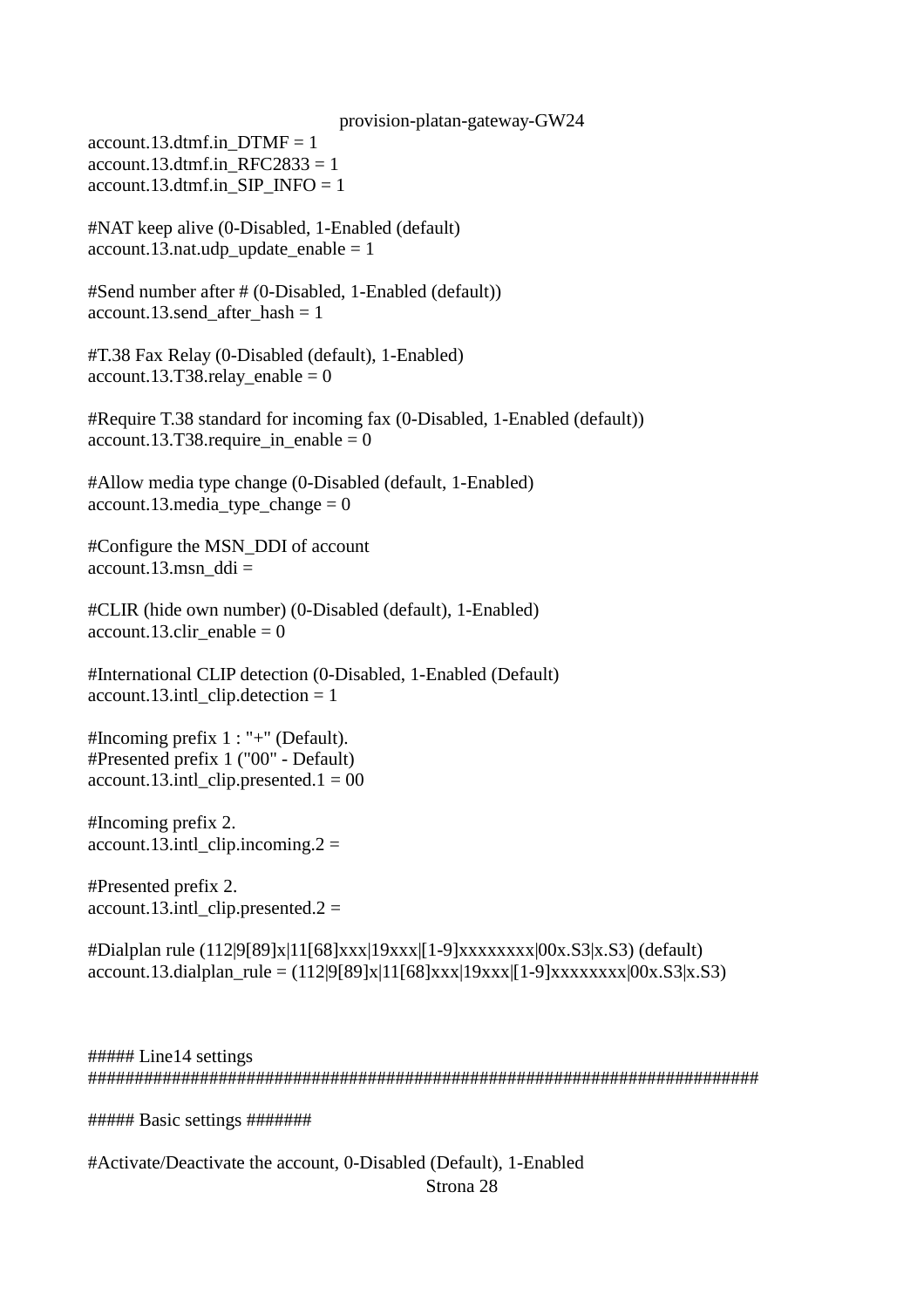$account.14.enable = 0$ 

#Configure the ID  $account.14.id =$ 

#Configure the SIP server address (domain) and port account.14.sip\_server\_host =

#Configure the register user name account.14.user  $name =$ 

#Configure the register password account.14.password =

#Configure Dial number (#000 to #999) account.14.extension\_number =  $\text{\#214}$ 

#Configure the display name of account account.14.display name  $=$ 

#Configure the SIP server proxy account.14.outbound\_proxy\_enable =

#Call recording (0-Disabled (Default), 1-Enabled)  $account.14.call\_recording\_enable = 0$ 

#Announcement (0-None (Default), 1 to 4 )  $account.14.call\_recording\_announcement = 0$ 

###### Advanced settings #######

#Domain  $account.14.domain =$ 

#Configure the sip server expaires (Timeout 60 by default) account.14.sip\_server\_expires =  $60$ 

#Źródło CLIP, 0-User name (Default), 1-Display name account.14.source  $clip = 0$ 

#Typ numeru MSN, 0-From (Default), 1-Remote-Party-ID  $account.14.number.type = 0$ 

#Wybór sposobu transmisji sygnalizacji nadawanej DTMF, (DTMF Default), 0-Disabled, 1-Enabled account.14.dtmf.out  $RFC2833 = 1$ account.14.dtmf.out SIP\_INFO = 1

#Wybór sposobu transmisji sygnalizacji odbieranej DTMF (0-Disabled, 1-Enabled) account.14.dtmf.in  $DTMF = 1$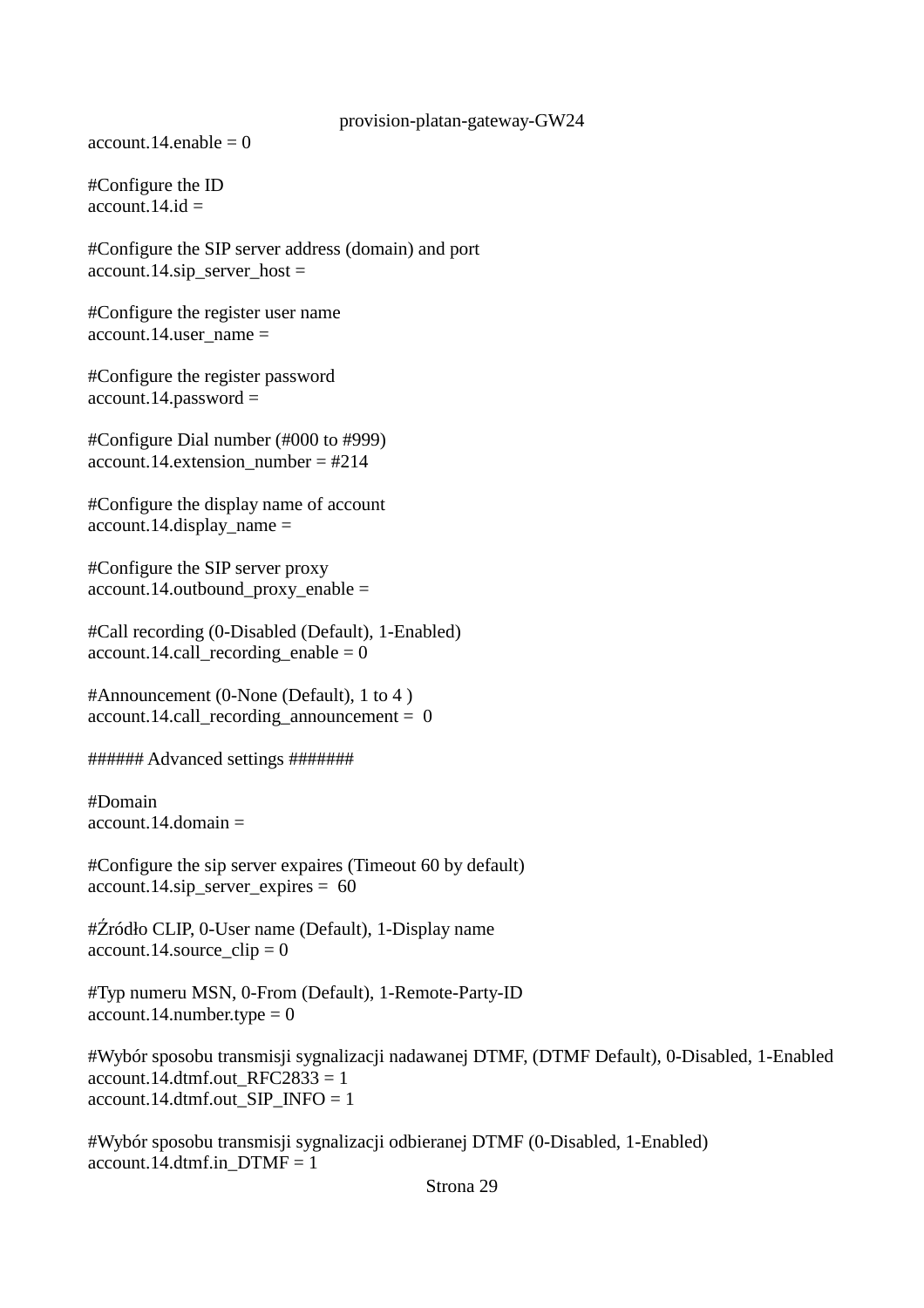provision-platan-gateway-GW24 account.14.dtmf.in  $RFC2833 = 1$ account.14.dtmf.in SIP\_INFO = 1

#NAT keep alive (0-Disabled, 1-Enabled (default)  $account.14.nat.$ udp\_update\_enable = 1

#Send number after # (0-Disabled, 1-Enabled (default)) account.14.send after hash  $= 1$ 

#T.38 Fax Relay (0-Disabled (default), 1-Enabled)  $account.14.T38. relay\_enable = 0$ 

#Require T.38 standard for incoming fax (0-Disabled, 1-Enabled (default)) account.14.T38.require in enable = 0

#Allow media type change (0-Disabled (default, 1-Enabled)  $account.14.\\ media\_type\_change = 0$ 

#Configure the MSN\_DDI of account account.14.msn\_ddi =

#CLIR (hide own number) (0-Disabled (default), 1-Enabled) account.14.clir enable =  $0$ 

#International CLIP detection (0-Disabled, 1-Enabled (Default) account.14.intl clip.detection  $= 1$ 

#Incoming prefix 1 : "+" (Default). #Presented prefix 1 ("00" - Default)  $account.14.int1$  clip.presented.1 = 00

#Incoming prefix 2.  $account.14.int\_clip.incoming.2 =$ 

#Presented prefix 2. account.14.intl clip.presented.2 =

#Dialplan rule (112|9[89]x|11[68]xxx|19xxx|[1-9]xxxxxxxx|00x.S3|x.S3) (default)  $account.14. dialplan\_rule = (112|9[89]x|11[68]xxx|19xxx|[1-9]xxxxxxxx|00x.S3|x.S3)$ 

##### Line15 settings ########################################################################

##### Basic settings #######

#Activate/Deactivate the account, 0-Disabled (Default), 1-Enabled  $account.15.enable = 0$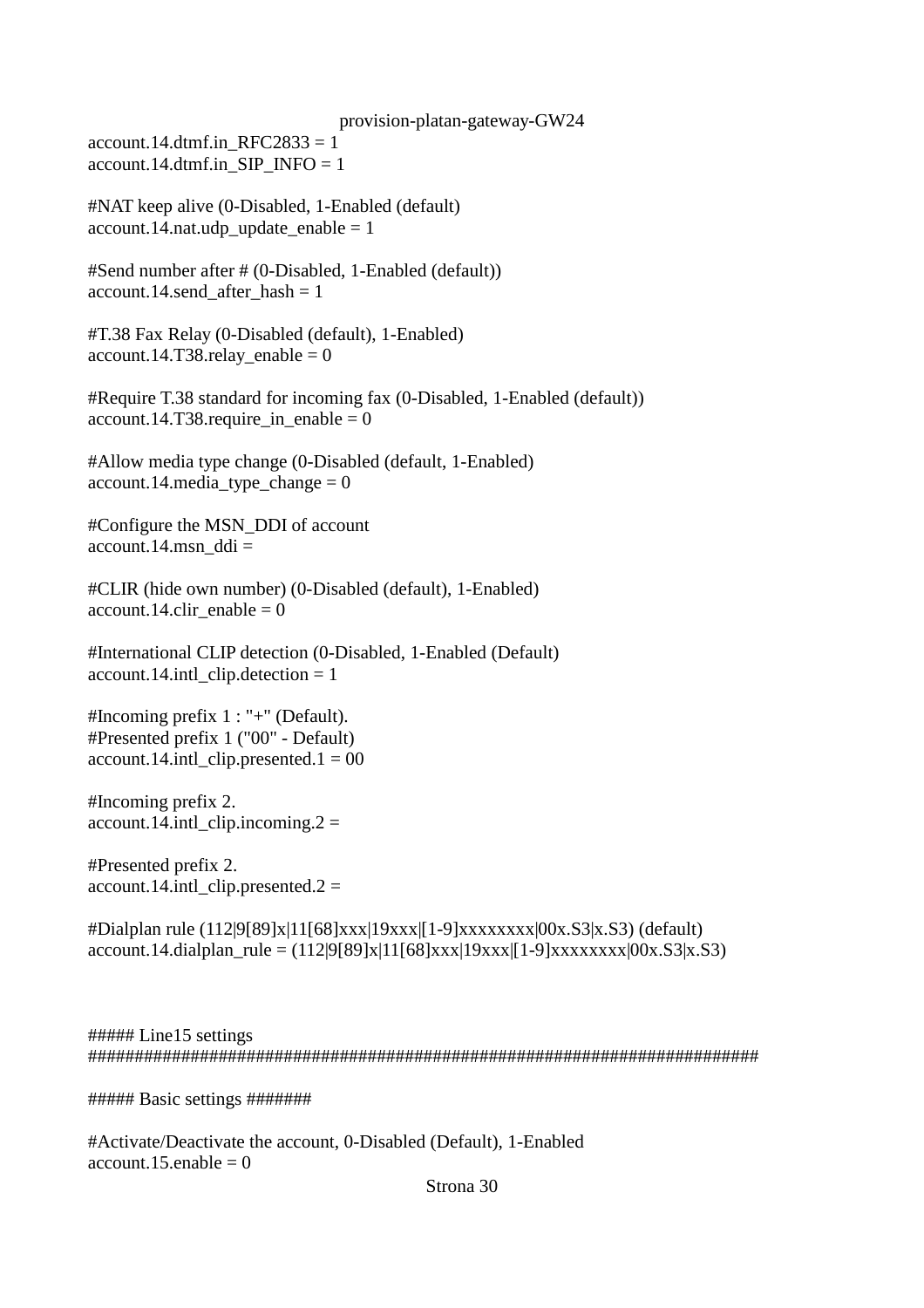#Configure the ID account 15 id  $=$ 

#Configure the SIP server address (domain) and port  $account.15.\sip\_server\_host =$ 

#Configure the register user name account.15.user  $name =$ 

#Configure the register password account.15.password =

#Configure Dial number (#000 to #999) account.15.extension\_number =  $\text{\#215}$ 

#Configure the display name of account  $account.15.$ display  $name =$ 

#Configure the SIP server proxy account.15.outbound\_proxy\_enable =

#Call recording (0-Disabled (Default), 1-Enabled)  $account.15.call\_recording\_enable = 0$ 

#Announcement (0-None (Default), 1 to 4 )  $account.15.call recording announcement = 0$ 

###### Advanced settings #######

#Domain account.15.domain =

#Configure the sip server expaires (Timeout 60 by default)  $account.15.\sin\_server\_expires = 60$ 

#Źródło CLIP, 0-User name (Default), 1-Display name  $account.15$ .source\_clip = 0

#Typ numeru MSN, 0-From (Default), 1-Remote-Party-ID  $account.15.$ number.type = 0

#Wybór sposobu transmisji sygnalizacji nadawanej DTMF, (DTMF Default), 0-Disabled, 1-Enabled account.15.dtmf.out  $RFC2833 = 1$ account.15.dtmf.out\_SIP\_INFO = 1

#Wybór sposobu transmisji sygnalizacji odbieranej DTMF (0-Disabled, 1-Enabled) account.15.dtmf.in  $DTMF = 1$ account.15.dtmf.in  $RFC2833 = 1$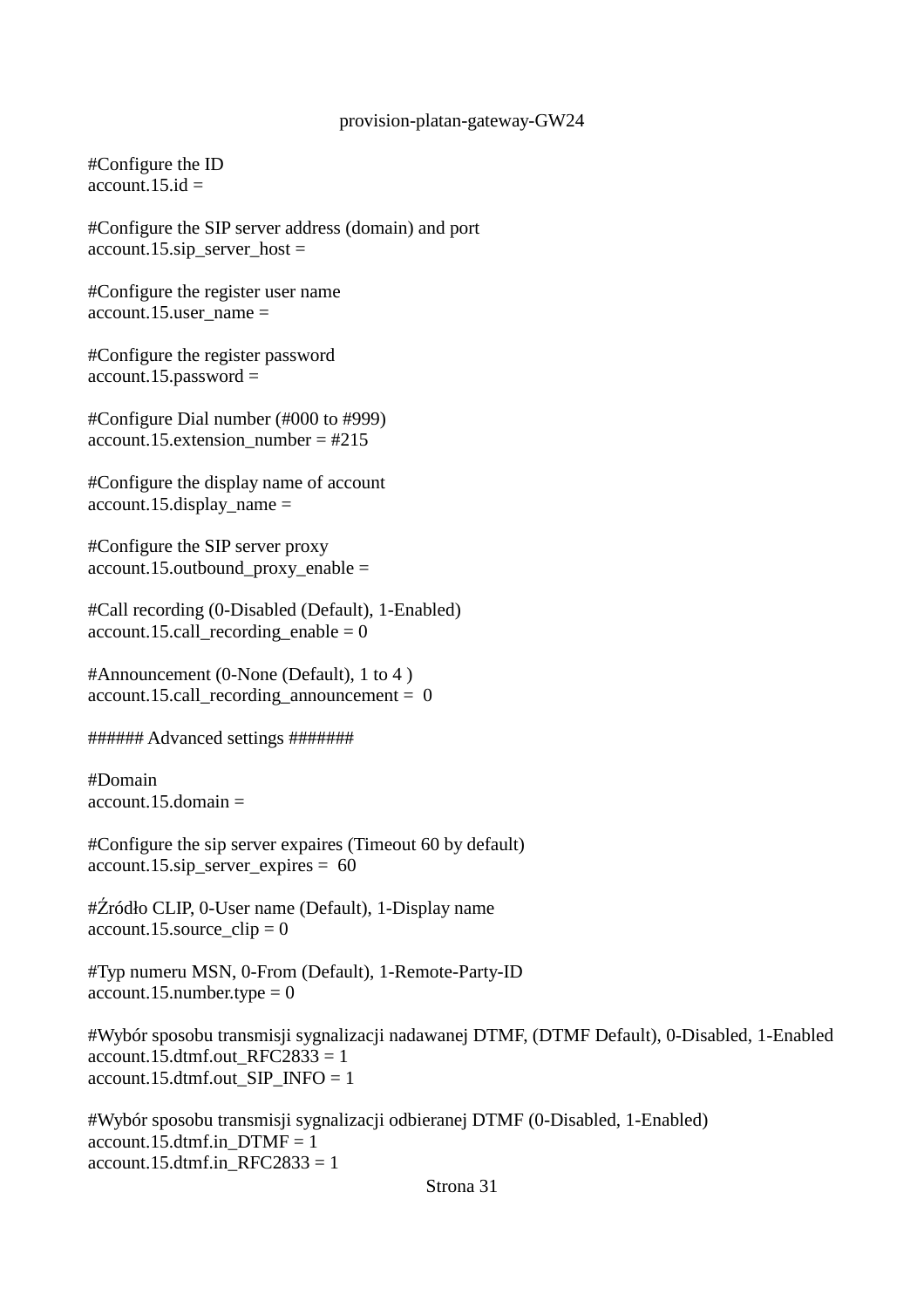account.15.dtmf.in\_SIP\_INFO = 1

#NAT keep alive (0-Disabled, 1-Enabled (default)  $account.15.nat.udy\_update\_enable = 1$ 

#Send number after # (0-Disabled, 1-Enabled (default)) account.15.send after hash  $= 1$ 

#T.38 Fax Relay (0-Disabled (default), 1-Enabled) account.15.T38.relay enable = 0

#Require T.38 standard for incoming fax (0-Disabled, 1-Enabled (default))  $account.15.T38.require_in\_enable = 0$ 

#Allow media type change (0-Disabled (default, 1-Enabled) account.15.media type change  $= 0$ 

#Configure the MSN\_DDI of account  $account.15.msn$  ddi =

#CLIR (hide own number) (0-Disabled (default), 1-Enabled) account.15.clir enable  $= 0$ 

#International CLIP detection (0-Disabled, 1-Enabled (Default) account.15.intl\_clip.detection = 1

#Incoming prefix 1 : "+" (Default). #Presented prefix 1 ("00" - Default)  $account.15.int\_clip.presented.1 = 00$ 

#Incoming prefix 2. account.15.intl clip.incoming.2 =

#Presented prefix 2.  $account.15.int\_clip.presented.2 =$ 

#Dialplan rule (112|9[89]x|11[68]xxx|19xxx|[1-9]xxxxxxxx|00x.S3|x.S3) (default)  $account.15.dialplan\_rule = (112|9[89]x|11[68]xxx|19xxx|[1-9]xxxxxxx[x,83]x,53)$ 

##### Line16 settings ########################################################################

##### Basic settings #######

#Activate/Deactivate the account, 0-Disabled (Default), 1-Enabled account.16.enable  $= 0$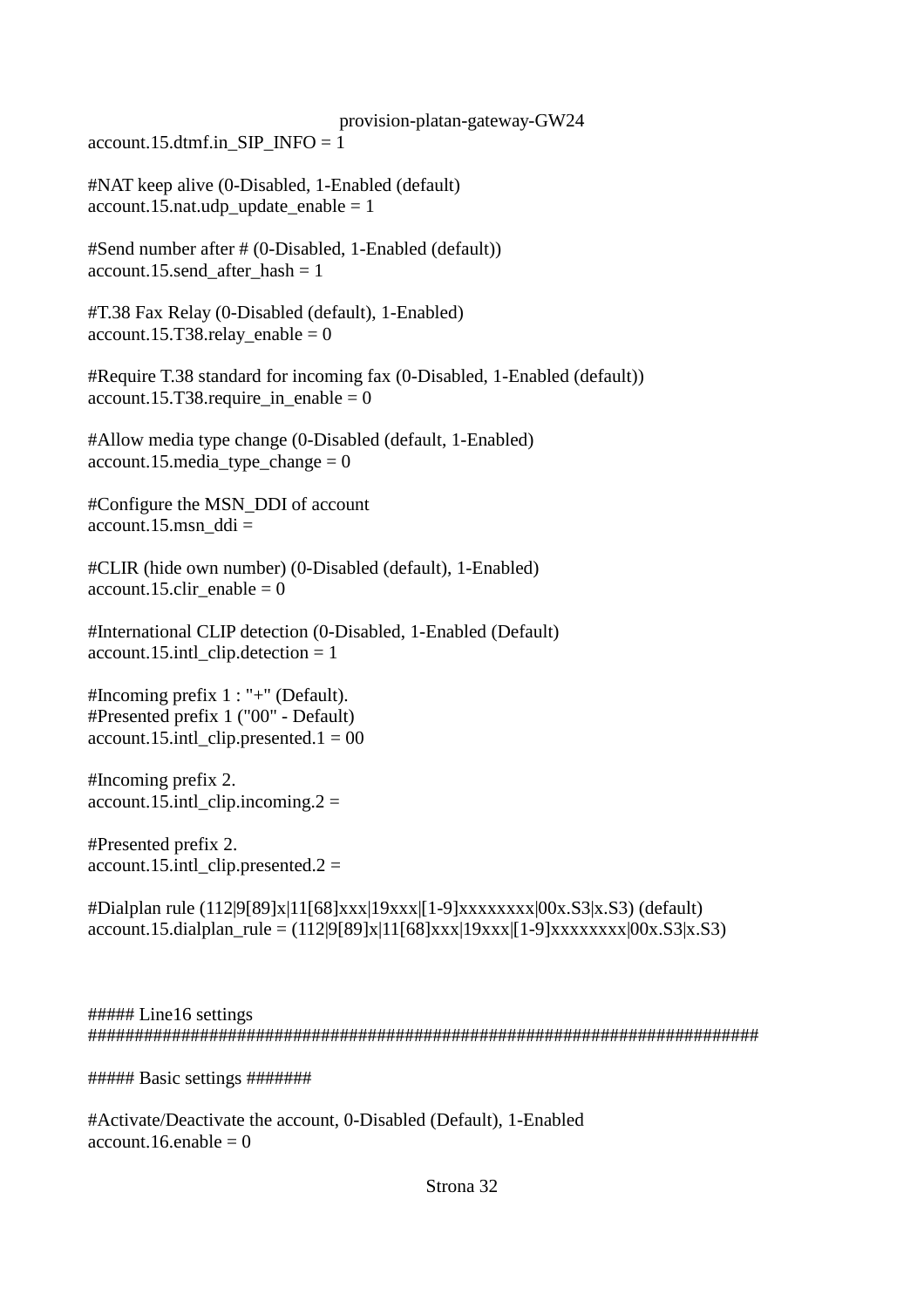#Configure the ID  $account.16.id =$ 

#Configure the SIP server address (domain) and port account.16.sip\_server\_host =

#Configure the register user name account.16.user  $name =$ 

#Configure the register password account.16.password =

#Configure Dial number (#000 to #999) account.16.extension\_number =  $#216$ 

#Configure the display name of account account.16.display\_name =

#Configure the SIP server proxy account.16.outbound\_proxy\_enable =

#Call recording (0-Disabled (Default), 1-Enabled) account.16.call recording enable  $= 0$ 

#Announcement (0-None (Default), 1 to 4 ) account.16.call recording announcement =  $0$ 

###### Advanced settings #######

#Domain  $account.16.$ domain  $=$ 

#Configure the sip server expaires (Timeout 60 by default) account.16.sip\_server\_expires =  $60$ 

#Źródło CLIP, 0-User name (Default), 1-Display name  $account.16$ .source\_clip = 0

#Typ numeru MSN, 0-From (Default), 1-Remote-Party-ID  $account.16.number.type =  $0$$ 

#Wybór sposobu transmisji sygnalizacji nadawanej DTMF, (DTMF Default), 0-Disabled, 1-Enabled account.16.dtmf.out  $RFC2833 = 1$ account.16.dtmf.out  $SIP$  INFO = 1

#Wybór sposobu transmisji sygnalizacji odbieranej DTMF (0-Disabled, 1-Enabled) account.16.dtmf.in  $DTMF = 1$ account.16.dtmf.in RFC2833 = 1 account.16.dtmf.in\_SIP\_INFO = 1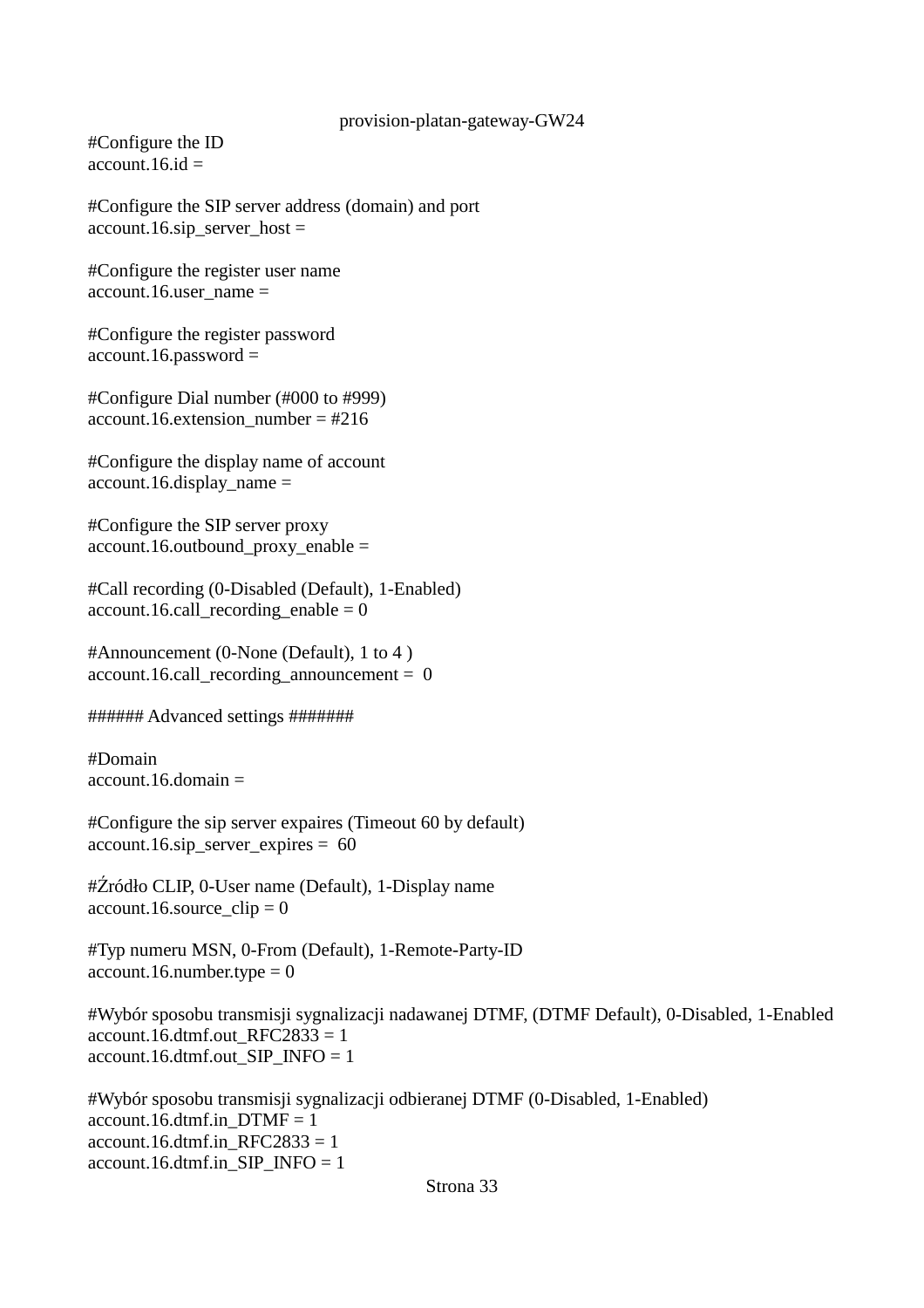#NAT keep alive (0-Disabled, 1-Enabled (default) account.16.nat.udp update enable  $= 1$ 

#Send number after # (0-Disabled, 1-Enabled (default)) account.16.send after hash  $= 1$ 

#T.38 Fax Relay (0-Disabled (default), 1-Enabled)  $account.16.T38. relay\_enable = 0$ 

#Require T.38 standard for incoming fax (0-Disabled, 1-Enabled (default))  $account.16.T38.require_in\_enable = 0$ 

#Allow media type change (0-Disabled (default, 1-Enabled) account.16.media type change  $= 0$ 

#Configure the MSN\_DDI of account account.16.msn  $ddi =$ 

#CLIR (hide own number) (0-Disabled (default), 1-Enabled) account.16.clir enable  $= 0$ 

#International CLIP detection (0-Disabled, 1-Enabled (Default) account.16.intl\_clip.detection = 1

#Incoming prefix 1 : "+" (Default). #Presented prefix 1 ("00" - Default)  $account.16.intl$  clip.presented.1 = 00

#Incoming prefix 2.  $account.16.intl_clip.incoming.2 =$ 

#Presented prefix 2. account.16.intl clip.presented.2 =

#Dialplan rule (112|9[89]x|11[68]xxx|19xxx|[1-9]xxxxxxxx|00x.S3|x.S3) (default)  $account.16. dialplan\_rule = (112|9[89]x|11[68]xxx|19xxx|[1-9]xxxxxxxx|00x.S3|x.S3)$ 

##### Line17 settings ########################################################################

##### Basic settings #######

#Activate/Deactivate the account, 0-Disabled (Default), 1-Enabled account.17.enable  $= 0$ 

#Configure the ID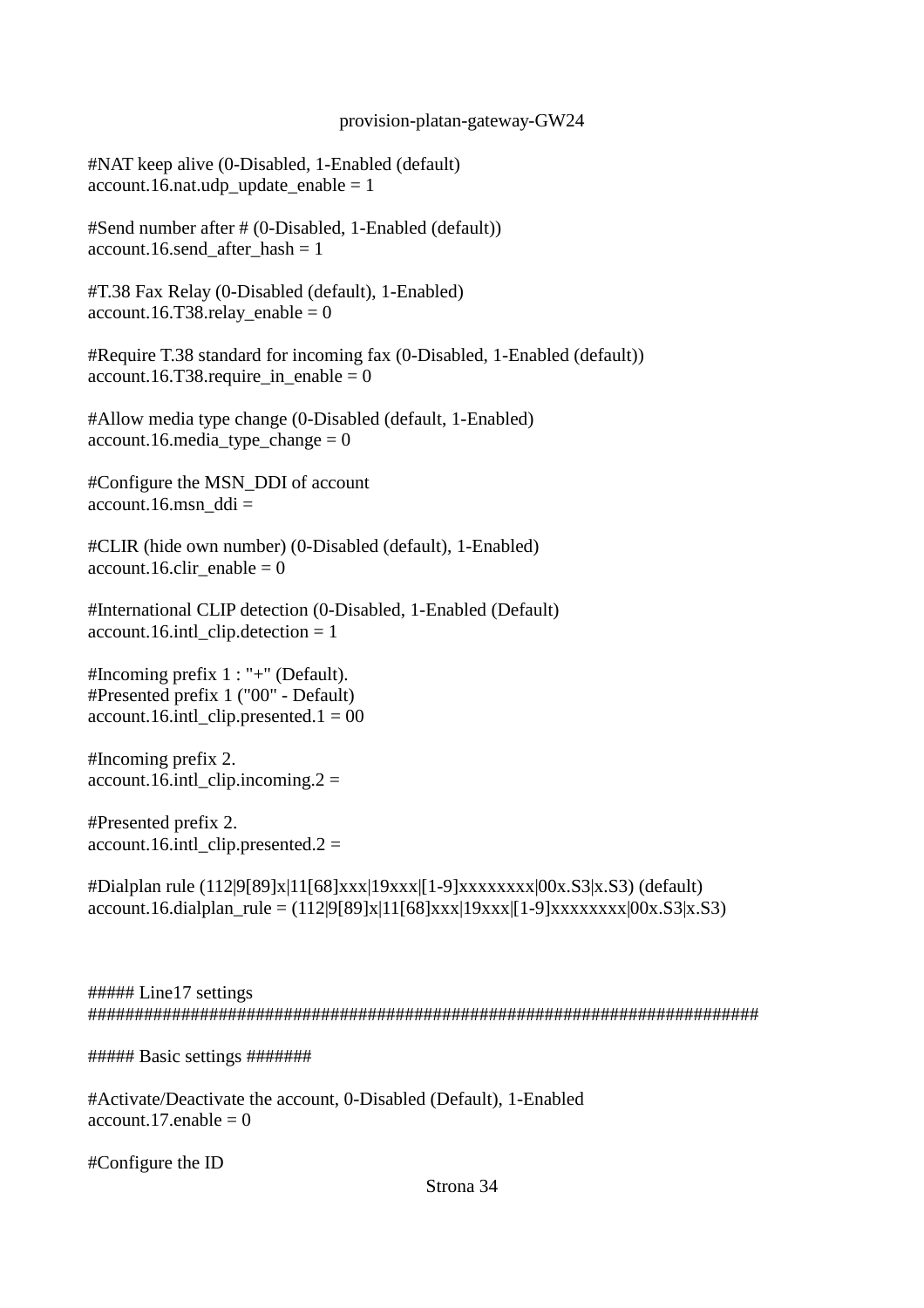$account.17.id =$ 

#Configure the SIP server address (domain) and port  $account.17.\text{sip\_server\_host} =$ 

#Configure the register user name account.17.user  $name =$ 

#Configure the register password account.17.password =

#Configure Dial number (#000 to #999) account.17.extension\_number = #217

#Configure the display name of account  $account.17.$ display  $name =$ 

#Configure the SIP server proxy account.17.outbound proxy enable  $=$ 

#Call recording (0-Disabled (Default), 1-Enabled)  $account.17.call\_recording\_enable = 0$ 

#Announcement (0-None (Default), 1 to 4 )  $account.17.call\_recording\_announcement = 0$ 

###### Advanced settings #######

#Domain  $account\ 17\ domain =$ 

#Configure the sip server expaires (Timeout 60 by default) account.17.sip\_server\_expires = 60

#Źródło CLIP, 0-User name (Default), 1-Display name account.17.source  $clip = 0$ 

#Typ numeru MSN, 0-From (Default), 1-Remote-Party-ID  $account.17.number.type = 0$ 

#Wybór sposobu transmisji sygnalizacji nadawanej DTMF, (DTMF Default), 0-Disabled, 1-Enabled account.17.dtmf.out  $RFC2833 = 1$ account.17.dtmf.out\_SIP\_INFO = 1

#Wybór sposobu transmisji sygnalizacji odbieranej DTMF (0-Disabled, 1-Enabled) account.17.dtmf.in  $DTMF = 1$ account.17.dtmf.in  $RFC2833 = 1$ account.17.dtmf.in SIP\_INFO = 1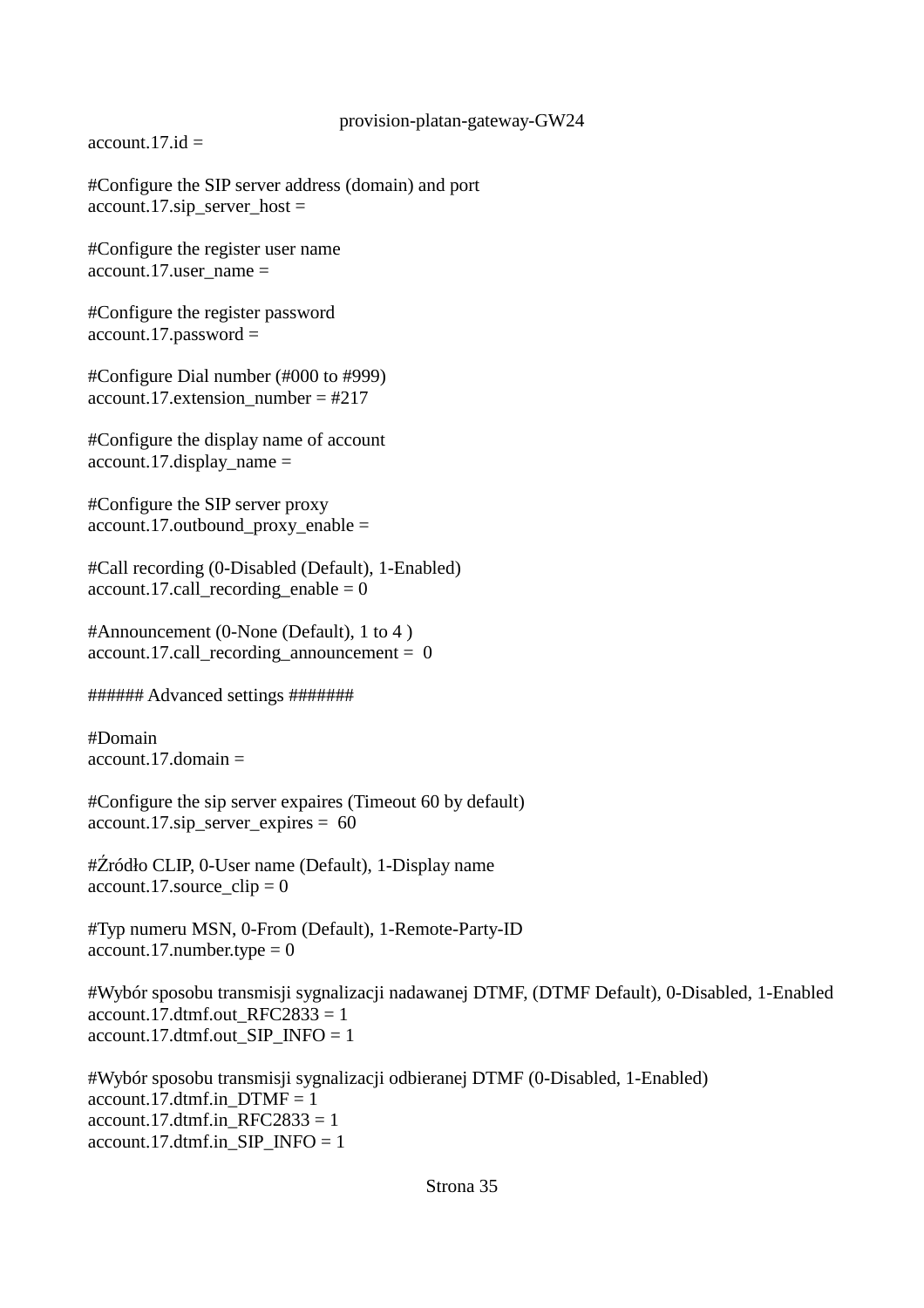provision-platan-gateway-GW24 #NAT keep alive (0-Disabled, 1-Enabled (default) account.17.nat.udp update enable  $= 1$ 

#Send number after # (0-Disabled, 1-Enabled (default)) account.17.send\_after\_hash = 1

#T.38 Fax Relay (0-Disabled (default), 1-Enabled) account.17.T38.relay enable =  $0$ 

#Require T.38 standard for incoming fax (0-Disabled, 1-Enabled (default))  $account.17.T38. require_in\_enable = 0$ 

#Allow media type change (0-Disabled (default, 1-Enabled)  $account.17.\\median\_type\_change = 0$ 

#Configure the MSN\_DDI of account account.17.msn  $ddi =$ 

#CLIR (hide own number) (0-Disabled (default), 1-Enabled)  $account.17.clir\_enable = 0$ 

#International CLIP detection (0-Disabled, 1-Enabled (Default) account.17.intl clip.detection  $= 1$ 

#Incoming prefix 1 : "+" (Default). #Presented prefix 1 ("00" - Default) account.17.intl clip.presented.1 =  $00$ 

#Incoming prefix 2.  $account.17.int1$  clip.incoming.  $2 =$ 

#Presented prefix 2.  $account.17.intl_clip.presented.2 =$ 

#Dialplan rule (112|9[89]x|11[68]xxx|19xxx|[1-9]xxxxxxxx|00x.S3|x.S3) (default) account.17.dialplan\_rule =  $(112|9[89]x|11[68]xxx|19xxx|1-9]xxxxxxx1|00x.S3|x.S3)$ 

##### Line18 settings ########################################################################

##### Basic settings #######

#Activate/Deactivate the account, 0-Disabled (Default), 1-Enabled account.18 enable  $= 0$ 

#Configure the ID  $account.18.id =$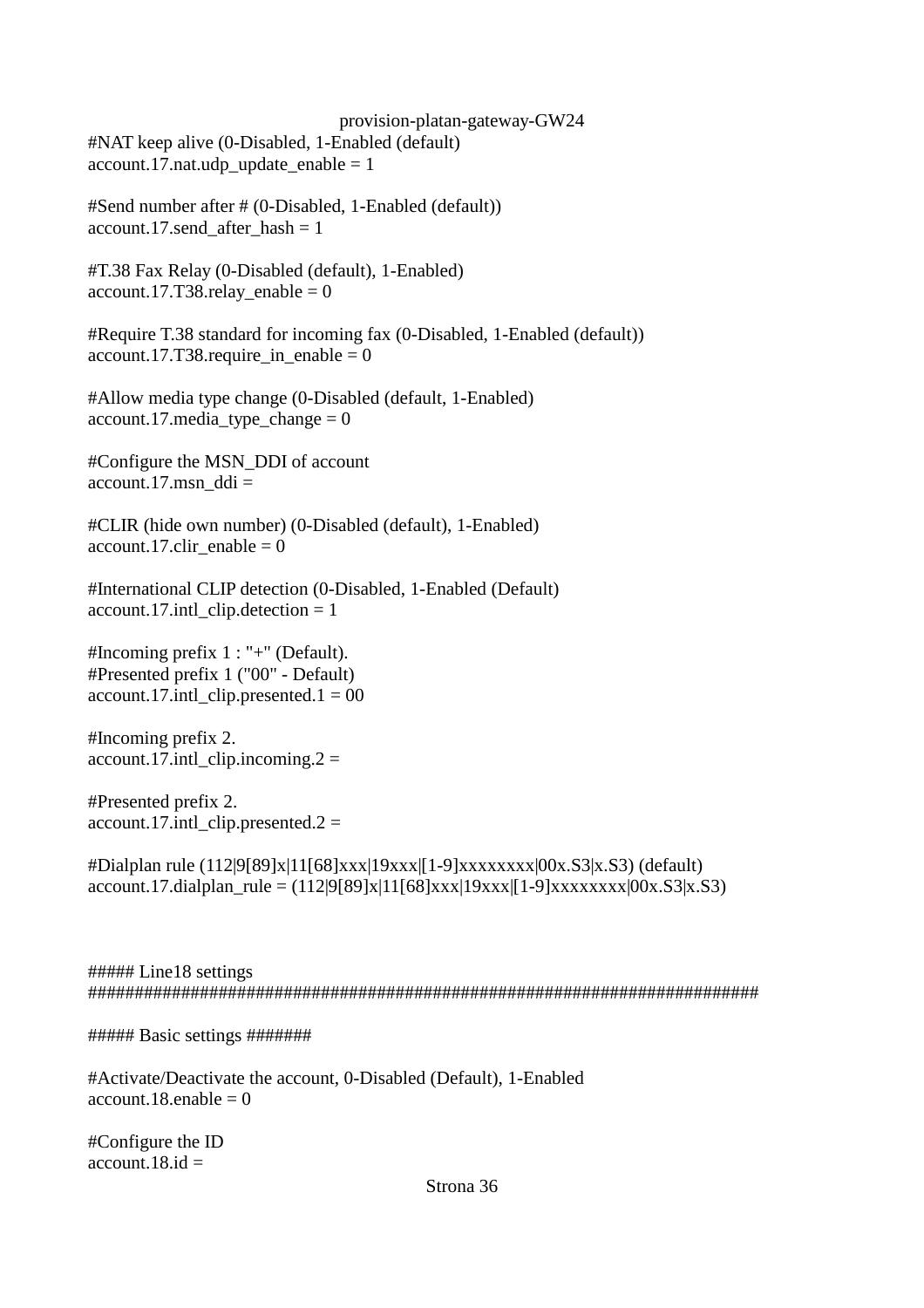#Configure the SIP server address (domain) and port account.18.sip\_server\_host =

#Configure the register user name account.18.user  $name =$ 

#Configure the register password account.18.password =

#Configure Dial number (#000 to #999)  $account.18. extension number = #218$ 

#Configure the display name of account  $account.18.$ display  $name =$ 

#Configure the SIP server proxy account.18.outbound proxy enable  $=$ 

#Call recording (0-Disabled (Default), 1-Enabled)  $account.18.call\_reording\_enable = 0$ 

#Announcement (0-None (Default), 1 to 4 )  $account.18. call\_recording\_announcement = 0$ 

###### Advanced settings #######

#Domain  $account.18.$ domain  $=$ 

#Configure the sip server expaires (Timeout 60 by default) account.18.sip\_server\_expires =  $60$ 

#Źródło CLIP, 0-User name (Default), 1-Display name  $account.18$ . source\_clip = 0

#Typ numeru MSN, 0-From (Default), 1-Remote-Party-ID  $account.18.$ number.type = 0

#Wybór sposobu transmisji sygnalizacji nadawanej DTMF, (DTMF Default), 0-Disabled, 1-Enabled  $account.18.dtmf.out\_RFC2833 = 1$ account.18.dtmf.out SIP\_INFO = 1

#Wybór sposobu transmisji sygnalizacji odbieranej DTMF (0-Disabled, 1-Enabled) account.18.dtmf.in  $DTMF = 1$ account.18.dtmf.in  $RFC2833 = 1$ account.18.dtmf.in SIP\_INFO = 1

#NAT keep alive (0-Disabled, 1-Enabled (default) Strona 37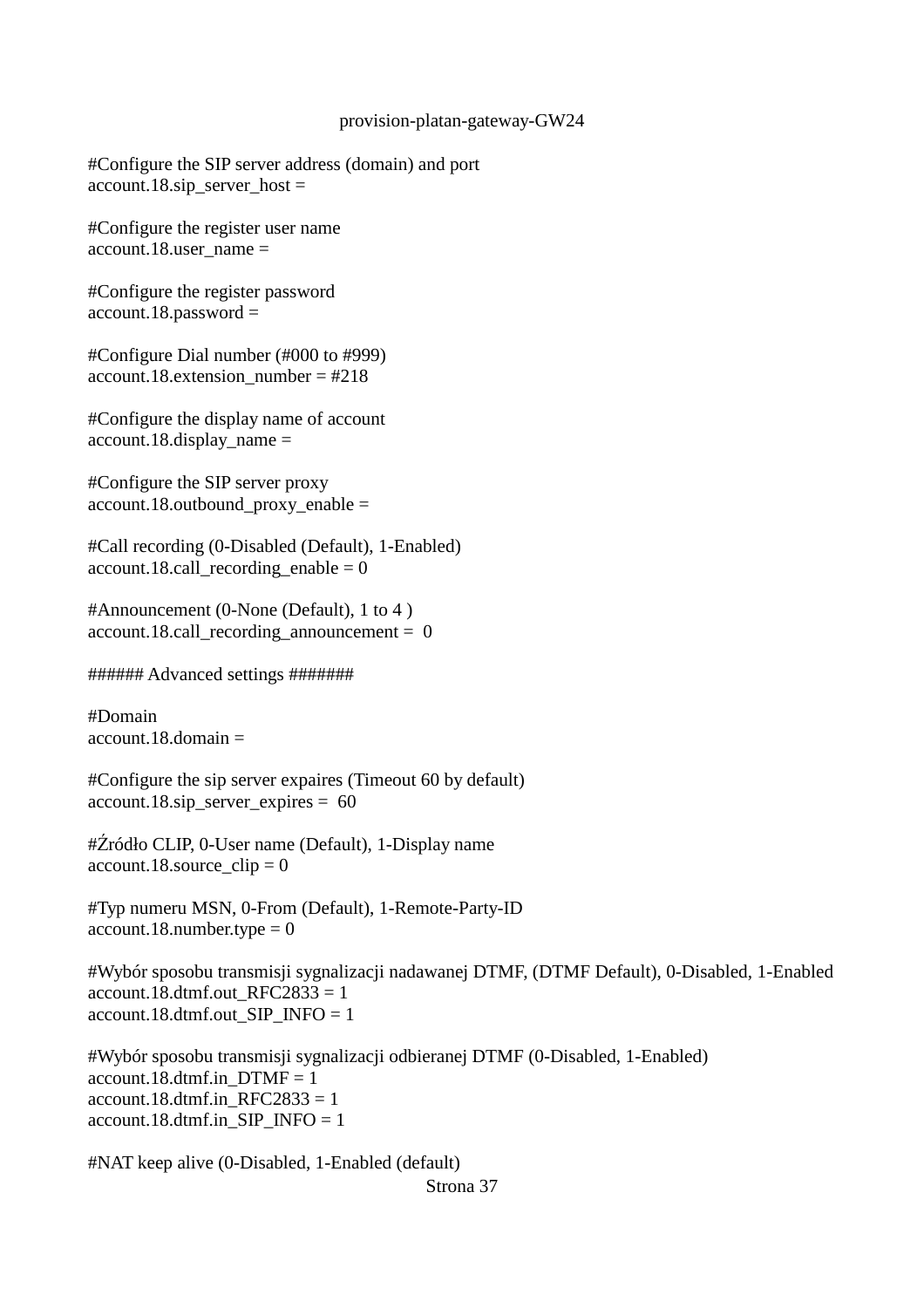$account.18.nat.$ udp\_update\_enable = 1

#Send number after # (0-Disabled, 1-Enabled (default)) account.18.send\_after\_hash = 1

#T.38 Fax Relay (0-Disabled (default), 1-Enabled) account.18.T38.relay enable =  $0$ 

#Require T.38 standard for incoming fax (0-Disabled, 1-Enabled (default)) account.18.T38.require in enable = 0

#Allow media type change (0-Disabled (default, 1-Enabled)  $account.18.\\median\_type\_change = 0$ 

#Configure the MSN\_DDI of account  $account.18.msn$  ddi =

#CLIR (hide own number) (0-Disabled (default), 1-Enabled) account.18.clir enable  $= 0$ 

#International CLIP detection (0-Disabled, 1-Enabled (Default)  $account.18.intLclip. detection = 1$ 

#Incoming prefix 1 : "+" (Default). #Presented prefix 1 ("00" - Default) account.18.intl clip.presented.1 =  $00$ 

#Incoming prefix 2.  $account.18.int\_clip.incoming.2 =$ 

#Presented prefix 2. account.18.intl clip.presented.2 =

 $\#$ Dialplan rule (112|9[89]x|11[68]xxx|19xxx|[1-9]xxxxxxxxx|00x.S3|x.S3) (default)  $account.18.dialplan\_rule = (112|9[89]x|11[68]xxx|19xxx|[1-9]xxxxxxx[x,83]x,53)$ 

##### Line19 settings ########################################################################

##### Basic settings #######

#Activate/Deactivate the account, 0-Disabled (Default), 1-Enabled  $account.19.enable = 0$ 

#Configure the ID account.19. $id =$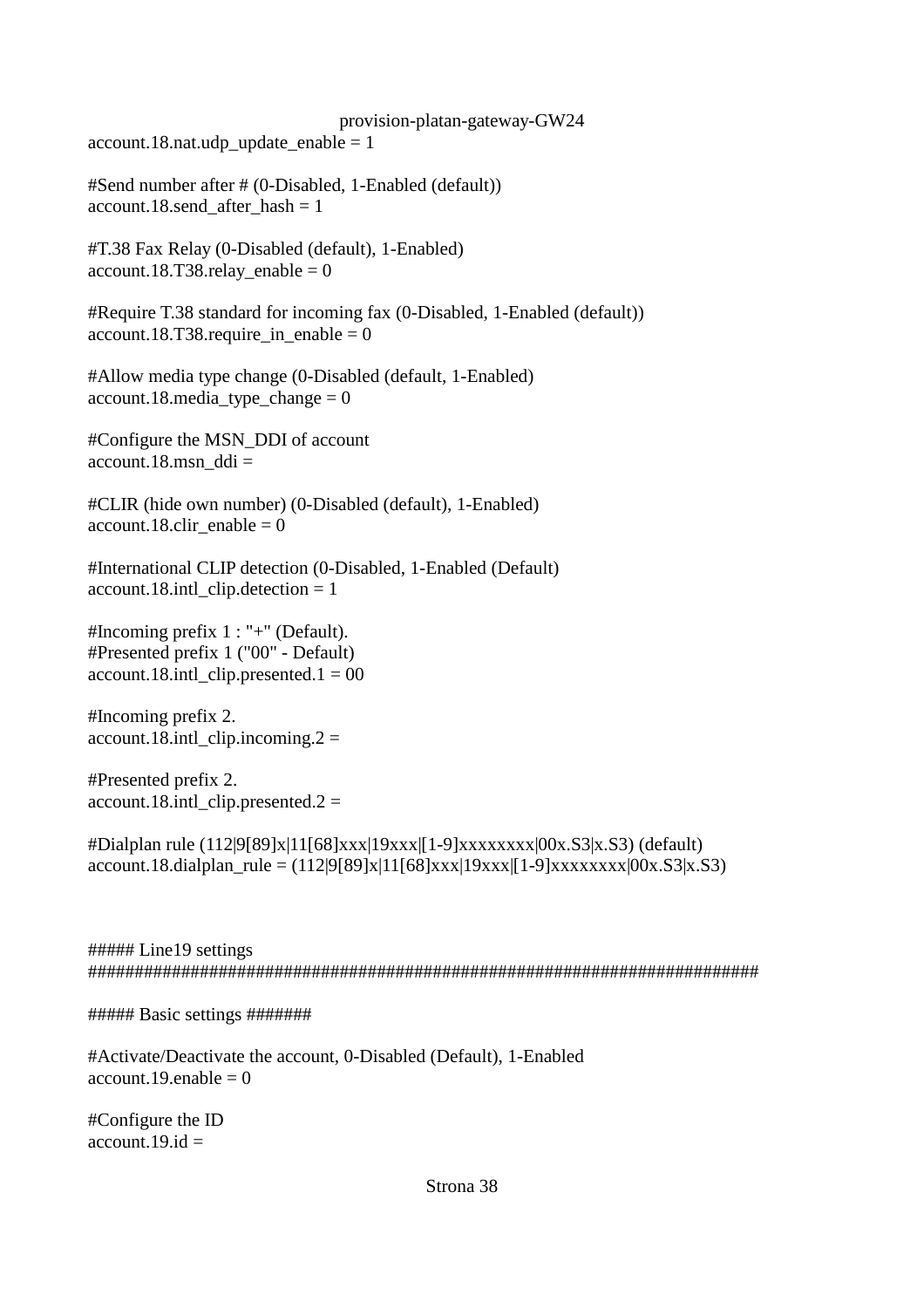provision-platan-gateway-GW24 #Configure the SIP server address (domain) and port account.19.sip\_server\_host =

#Configure the register user name account.19.user\_name =

#Configure the register password account.19.password =

#Configure Dial number (#000 to #999) account.19.extension\_number =  $\text{\#219}$ 

#Configure the display name of account account.19.display\_name =

#Configure the SIP server proxy account.19.outbound\_proxy\_enable =

#Call recording (0-Disabled (Default), 1-Enabled)  $account.19.call\_recording\_enable = 0$ 

#Announcement (0-None (Default), 1 to 4 ) account.19.call recording announcement =  $0$ 

###### Advanced settings #######

#Domain  $account.19.domain =$ 

#Configure the sip server expaires (Timeout 60 by default) account.19.sip\_server\_expires = 60

#Źródło CLIP, 0-User name (Default), 1-Display name account.19.source  $clip = 0$ 

#Typ numeru MSN, 0-From (Default), 1-Remote-Party-ID  $account.19.$ number.type = 0

#Wybór sposobu transmisji sygnalizacji nadawanej DTMF, (DTMF Default), 0-Disabled, 1-Enabled account.19.dtmf.out\_RFC2833 = 1 account.19.dtmf.out\_SIP\_INFO = 1

#Wybór sposobu transmisji sygnalizacji odbieranej DTMF (0-Disabled, 1-Enabled) account.19.dtmf.in  $DTMF = 1$  $account.19.$ dtmf.in\_RFC2833 = 1 account.19.dtmf.in\_SIP\_INFO = 1

#NAT keep alive (0-Disabled, 1-Enabled (default)  $account.19.nat.udy\_update\_enable = 1$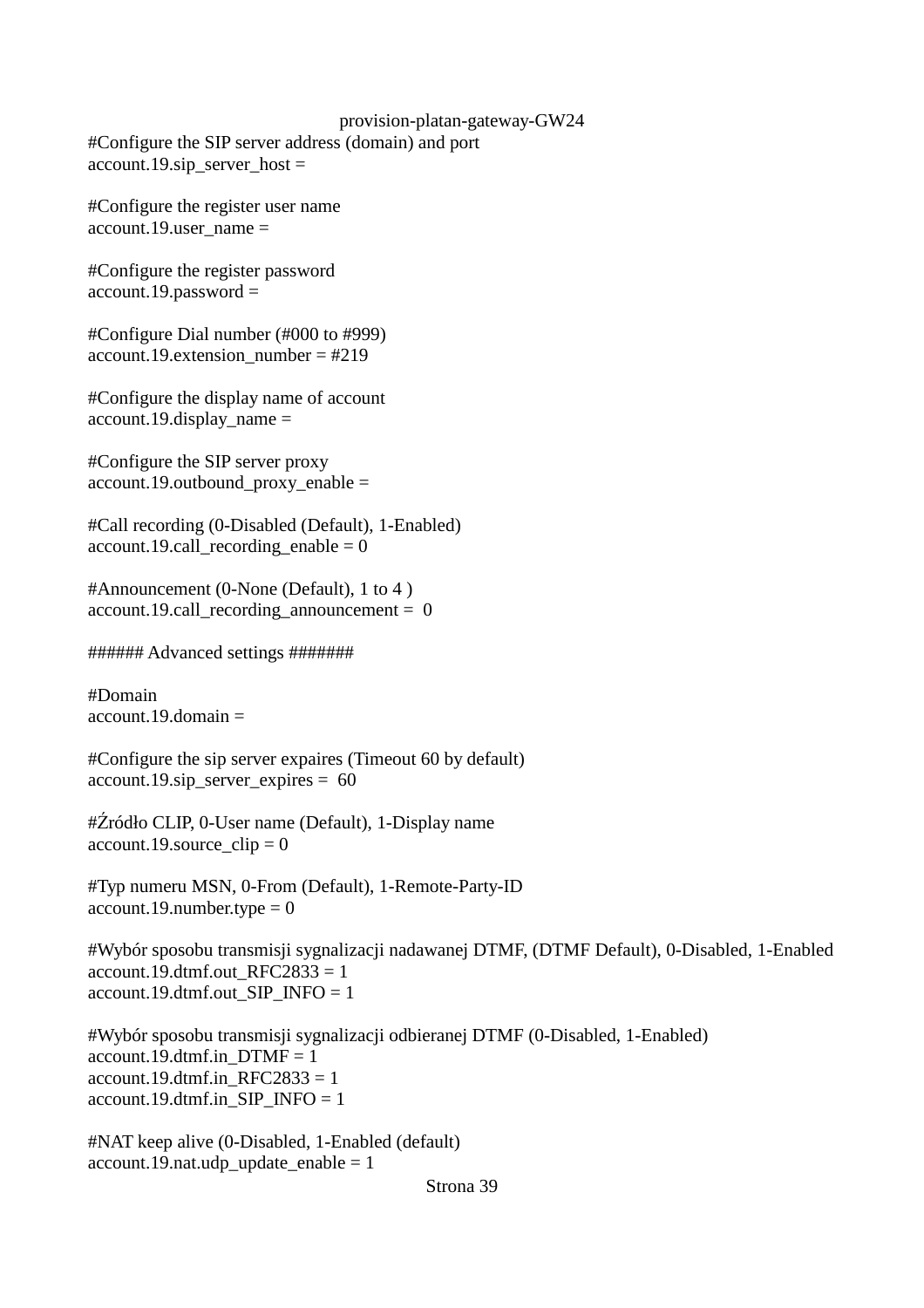#Send number after # (0-Disabled, 1-Enabled (default)) account.19.send after hash  $= 1$ 

#T.38 Fax Relay (0-Disabled (default), 1-Enabled)  $account.19. T38. relay\_enable = 0$ 

#Require T.38 standard for incoming fax (0-Disabled, 1-Enabled (default))  $account.19. T38. require_in\_enable = 0$ 

#Allow media type change (0-Disabled (default, 1-Enabled)  $account.19. media_type_change = 0$ 

#Configure the MSN\_DDI of account  $account.19.msn$  ddi =

#CLIR (hide own number) (0-Disabled (default), 1-Enabled) account.19.clir enable =  $0$ 

#International CLIP detection (0-Disabled, 1-Enabled (Default)  $account.19.intl_clip.detlection = 1$ 

#Incoming prefix 1 : "+" (Default). #Presented prefix 1 ("00" - Default)  $account.19.int1$  clip.presented.1 = 00

#Incoming prefix 2.  $account.19.int1$  clip.incoming.  $2 =$ 

#Presented prefix 2.  $account.19.int1$  clip.presented.2 =

#Dialplan rule (112|9[89]x|11[68]xxx|19xxx|[1-9]xxxxxxxx|00x.S3|x.S3) (default)  $account.19.dialplan\_rule = (112|9[89]x|11[68]xxx|19xxx|[1-9]xxxxxxxx|00x.S3|x.S3)$ 

##### Line20 settings ########################################################################

##### Basic settings #######

#Activate/Deactivate the account, 0-Disabled (Default), 1-Enabled account. 20. enable  $= 0$ 

#Configure the ID  $\overline{\text{account}}$ .20.id =

#Configure the SIP server address (domain) and port Strona 40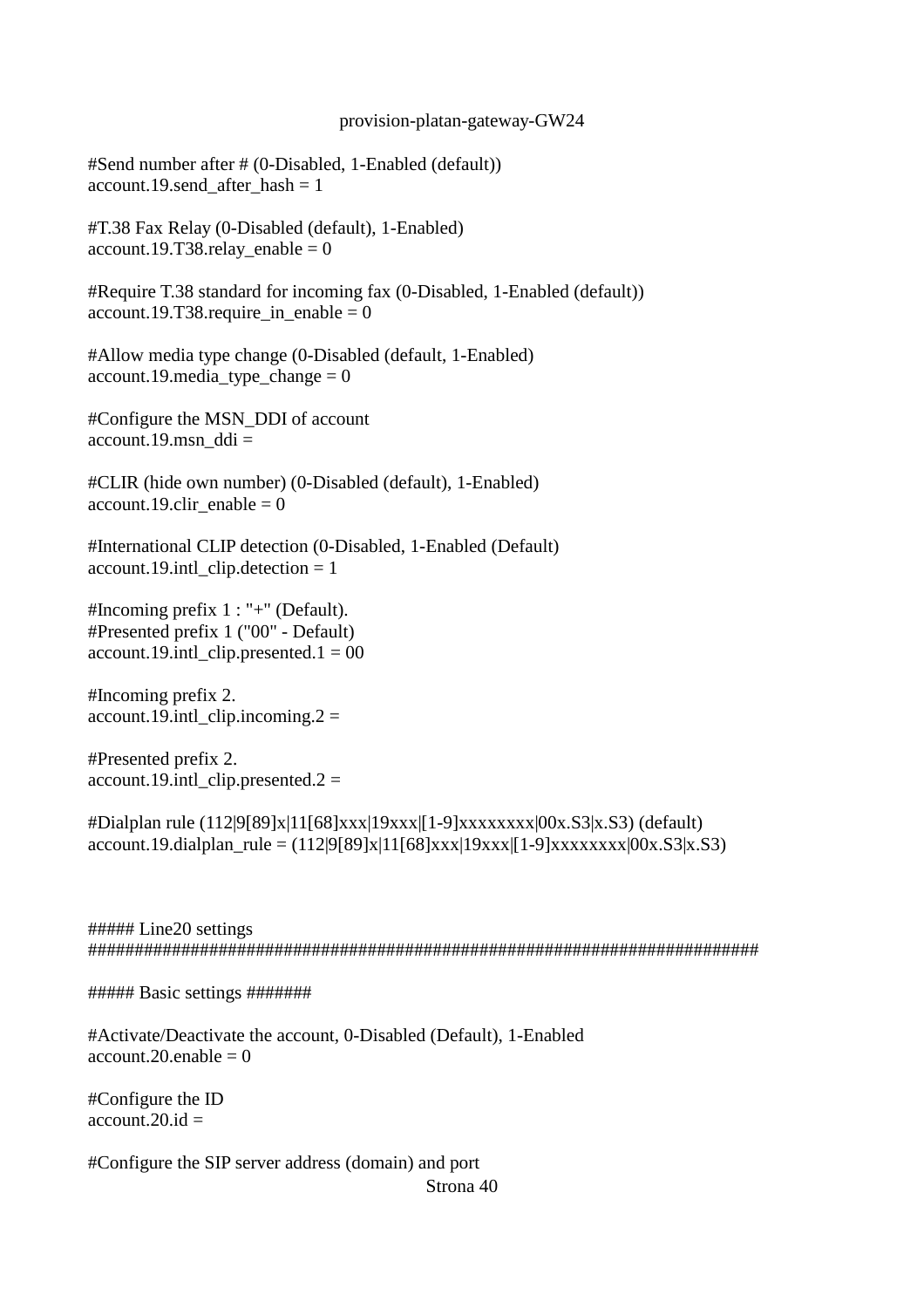$account.20.\text{sip\_server\_host} =$ 

#Configure the register user name  $account.20.$ user\_name =

#Configure the register password account.20.password =

#Configure Dial number (#000 to #999)  $account.20. extension number = #220$ 

#Configure the display name of account  $account.20.$ display\_name =

#Configure the SIP server proxy account.20.outbound\_proxy\_enable =

#Call recording (0-Disabled (Default), 1-Enabled) account.20.call recording enable  $= 0$ 

#Announcement (0-None (Default), 1 to 4 )  $account.20.call\_recording\_announcement =  $0$$ 

###### Advanced settings #######

#Domain  $account.20.$ domain  $=$ 

#Configure the sip server expaires (Timeout 60 by default)  $account.20.\text{sip\_server\_expires} = 60$ 

#Źródło CLIP, 0-User name (Default), 1-Display name  $account.20$ .source\_clip = 0

#Typ numeru MSN, 0-From (Default), 1-Remote-Party-ID  $account.20_number.type = 0$ 

#Wybór sposobu transmisji sygnalizacji nadawanej DTMF, (DTMF Default), 0-Disabled, 1-Enabled account.20.dtmf.out $RFC2833 = 1$ account.20.dtmf.out  $SIP$  INFO = 1

#Wybór sposobu transmisji sygnalizacji odbieranej DTMF (0-Disabled, 1-Enabled) account.20.dtmf.in  $DTMF = 1$ account.20.dtmf.in  $RFC2833 = 1$ account.20.dtmf.in\_SIP\_INFO = 1

#NAT keep alive (0-Disabled, 1-Enabled (default) account.20.nat.udp update enable  $= 1$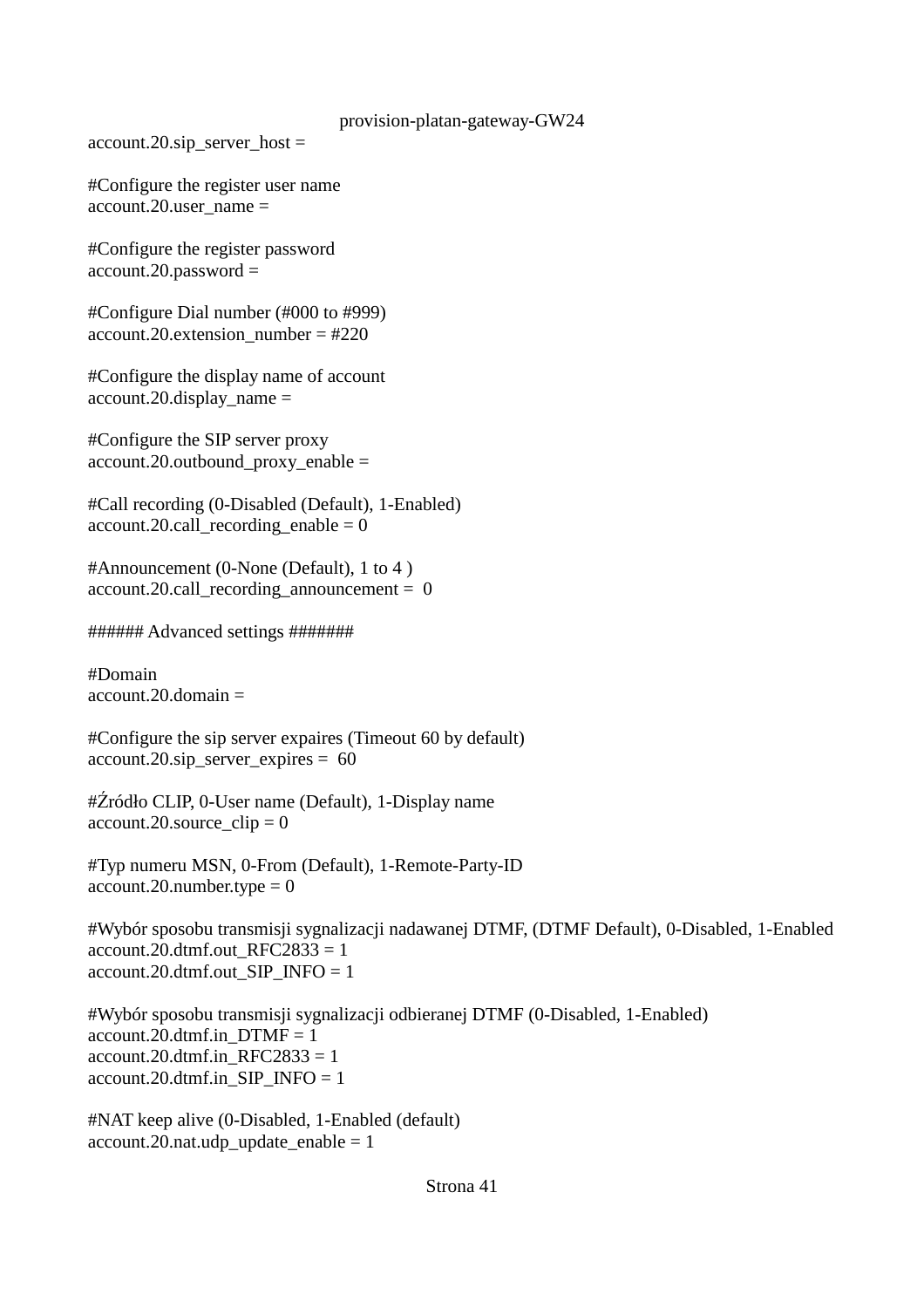provision-platan-gateway-GW24 #Send number after # (0-Disabled, 1-Enabled (default)) account.20.send after hash  $= 1$ 

#T.38 Fax Relay (0-Disabled (default), 1-Enabled)  $account.20.T38. relay\_enable = 0$ 

#Require T.38 standard for incoming fax (0-Disabled, 1-Enabled (default)) account.20.T38.require in enable =  $0$ 

#Allow media type change (0-Disabled (default, 1-Enabled)  $account.20.\\ media\_type\_change = 0$ 

#Configure the MSN\_DDI of account  $account.20.msn$  ddi =

#CLIR (hide own number) (0-Disabled (default), 1-Enabled) account.20.clir enable  $= 0$ 

#International CLIP detection (0-Disabled, 1-Enabled (Default) account.20.intl\_clip.detection = 1

#Incoming prefix 1 : "+" (Default). #Presented prefix 1 ("00" - Default)  $account.20.int\_clip.presented.1 = 00$ 

#Incoming prefix 2. account.20.intl clip.incoming.2 =

#Presented prefix 2.  $account.20.int$  clip.presented. $2 =$ 

#Dialplan rule (112|9[89]x|11[68]xxx|19xxx|[1-9]xxxxxxxx|00x.S3|x.S3) (default)  $account.20. dialplan\_rule = (112|9[89]x|11[68]xxx|19xxx|[1-9]xxxxxxx|00x.S3|x.S3)$ 

##### Line21 settings ########################################################################

##### Basic settings #######

#Activate/Deactivate the account, 0-Disabled (Default), 1-Enabled account. 21. enable  $= 0$ 

#Configure the ID account.21. $id =$ 

#Configure the SIP server address (domain) and port  $account.21.\text{sip\_server\_host} =$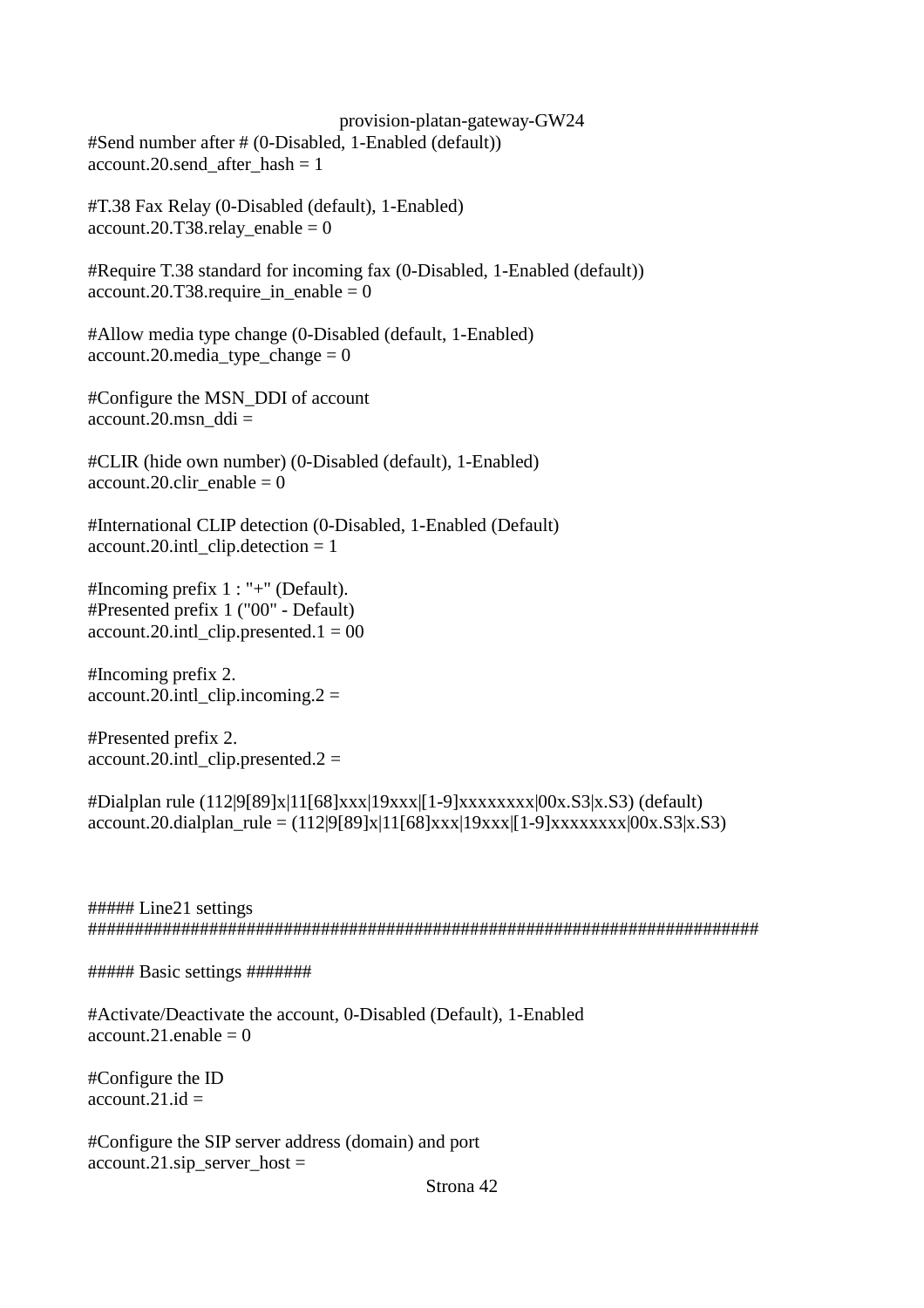#Configure the register user name account.21.user\_name =

#Configure the register password account.21.password =

#Configure Dial number (#000 to #999) account.21.extension\_number =  $\text{\#221}$ 

#Configure the display name of account  $account.21.$ display\_name =

#Configure the SIP server proxy  $account.21.outbound$   $proxy$   $enable =$ 

#Call recording (0-Disabled (Default), 1-Enabled) account.21.call recording enable  $= 0$ 

#Announcement (0-None (Default), 1 to 4 )  $account.21.call\_reording\_announcement = 0$ 

###### Advanced settings #######

#Domain  $account.21. domain =$ 

#Configure the sip server expaires (Timeout 60 by default)  $account.21.\text{sip\_server\_expires} = 60$ 

#Źródło CLIP, 0-User name (Default), 1-Display name account.21.source  $clip = 0$ 

#Typ numeru MSN, 0-From (Default), 1-Remote-Party-ID  $account.21.$ number.type = 0

#Wybór sposobu transmisji sygnalizacji nadawanej DTMF, (DTMF Default), 0-Disabled, 1-Enabled account.21.dtmf.out  $RFC2833 = 1$ account.21.dtmf.out SIP\_INFO = 1

#Wybór sposobu transmisji sygnalizacji odbieranej DTMF (0-Disabled, 1-Enabled)  $account.21.dtmf.inDTMF = 1$ account.21.dtmf.in  $RFC2833 = 1$ account.21.dtmf.in SIP\_INFO =  $1$ 

#NAT keep alive (0-Disabled, 1-Enabled (default)  $account.21.nat.$ udp\_update\_enable = 1

#Send number after # (0-Disabled, 1-Enabled (default)) Strona 43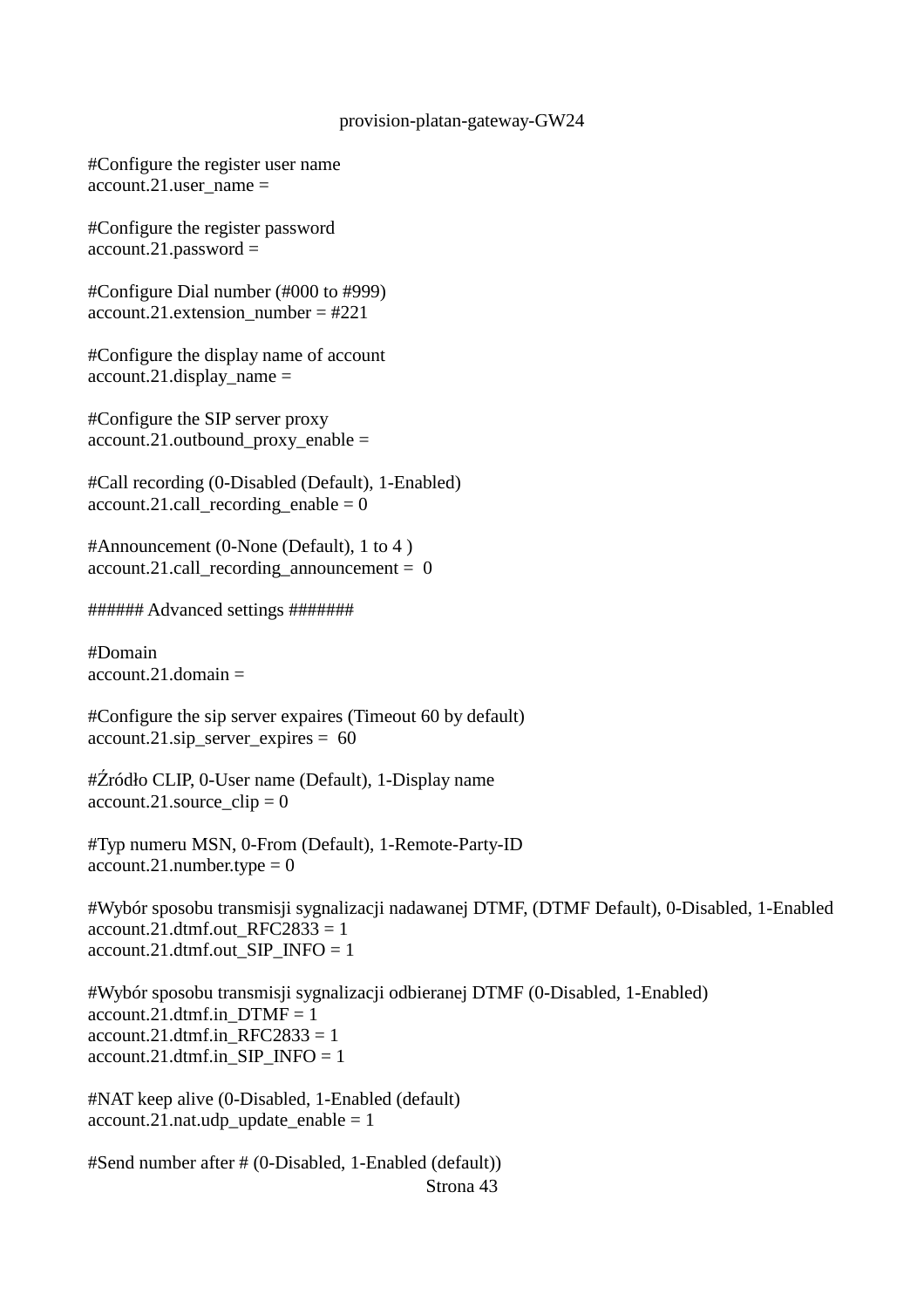account.21.send after hash  $= 1$ 

#T.38 Fax Relay (0-Disabled (default), 1-Enabled)  $account.21.T38. relay\_enable = 0$ 

#Require T.38 standard for incoming fax (0-Disabled, 1-Enabled (default)) account.21.T38.require\_in\_enable =  $0$ 

#Allow media type change (0-Disabled (default, 1-Enabled)  $account.21. media\_type\_change = 0$ 

#Configure the MSN\_DDI of account  $account.21.msn$  ddi =

#CLIR (hide own number) (0-Disabled (default), 1-Enabled)  $account.21.$ clir  $enable = 0$ 

#International CLIP detection (0-Disabled, 1-Enabled (Default)  $account.21.int1$  clip.detection = 1

#Incoming prefix 1 : "+" (Default). #Presented prefix 1 ("00" - Default) account.21.intl clip.presented.1 =  $00$ 

#Incoming prefix 2. account.21.intl clip.incoming.2 =

#Presented prefix 2.  $account.21.int\_clip.presented.2 =$ 

```
#Dialplan rule (112|9[89]x|11[68]xxx|19xxx|[1-9]xxxxxxxx|00x.S3|x.S3) (default)
account.21.dialplan_rule = (112|9[89]x|11[68]xxx|19xxx|1-9]xxxxxxx|00x.S3|x.S3)
```
##### Line22 settings ########################################################################

##### Basic settings #######

#Activate/Deactivate the account, 0-Disabled (Default), 1-Enabled  $account.22.enable = 0$ 

#Configure the ID  $account.22.id =$ 

#Configure the SIP server address (domain) and port account.22.sip server host =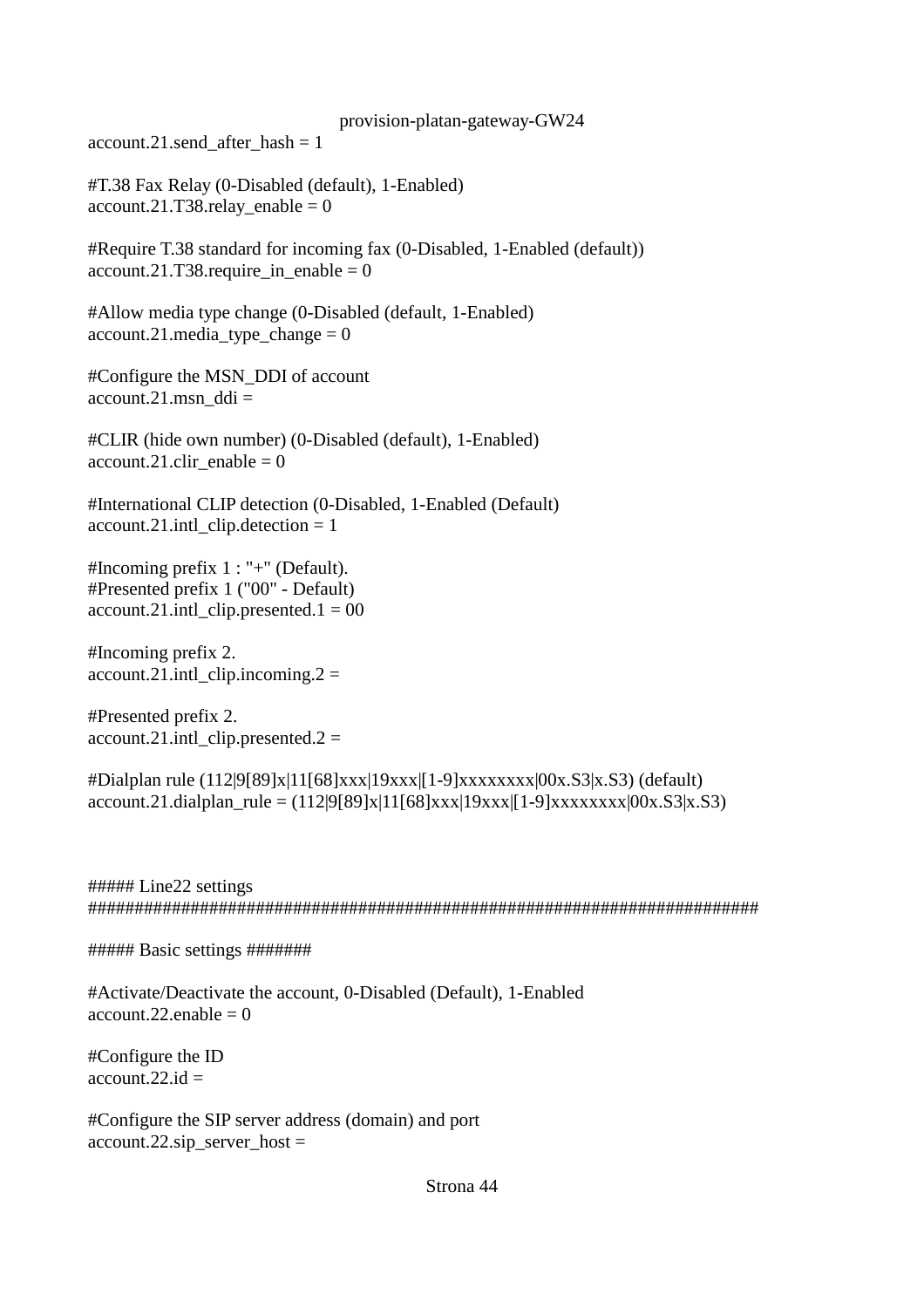#Configure the register user name  $account.22.$ user\_name =

#Configure the register password account.22.password =

#Configure Dial number (#000 to #999)  $account.22. extension number = #222$ 

#Configure the display name of account  $account.22.$ display\_name =

#Configure the SIP server proxy account.22.outbound\_proxy\_enable =

#Call recording (0-Disabled (Default), 1-Enabled)  $account.22.call\_recording\_enable = 0$ 

#Announcement (0-None (Default), 1 to 4 )  $account.22.call\_recording\_announcement = 0$ 

###### Advanced settings #######

#Domain  $account.22.$ domain  $=$ 

#Configure the sip server expaires (Timeout 60 by default)  $account.22.\text{sip\_server\_expires} = 60$ 

#Źródło CLIP, 0-User name (Default), 1-Display name account.22.source  $clip = 0$ 

#Typ numeru MSN, 0-From (Default), 1-Remote-Party-ID  $account.22_number.type = 0$ 

#Wybór sposobu transmisji sygnalizacji nadawanej DTMF, (DTMF Default), 0-Disabled, 1-Enabled account.22.dtmf.out  $RFC2833 = 1$ account.22.dtmf.out\_SIP\_INFO = 1

#Wybór sposobu transmisji sygnalizacji odbieranej DTMF (0-Disabled, 1-Enabled)  $account.22.dtmf.in_DTMF = 1$ account.22.dtmf.in  $RFC2833 = 1$  $account.22.dtmf.in$   $SIP$   $INFO = 1$ 

#NAT keep alive (0-Disabled, 1-Enabled (default)  $account.22.nat.udy\_update\_enable = 1$ 

#Send number after # (0-Disabled, 1-Enabled (default)) account.22.send after hash  $= 1$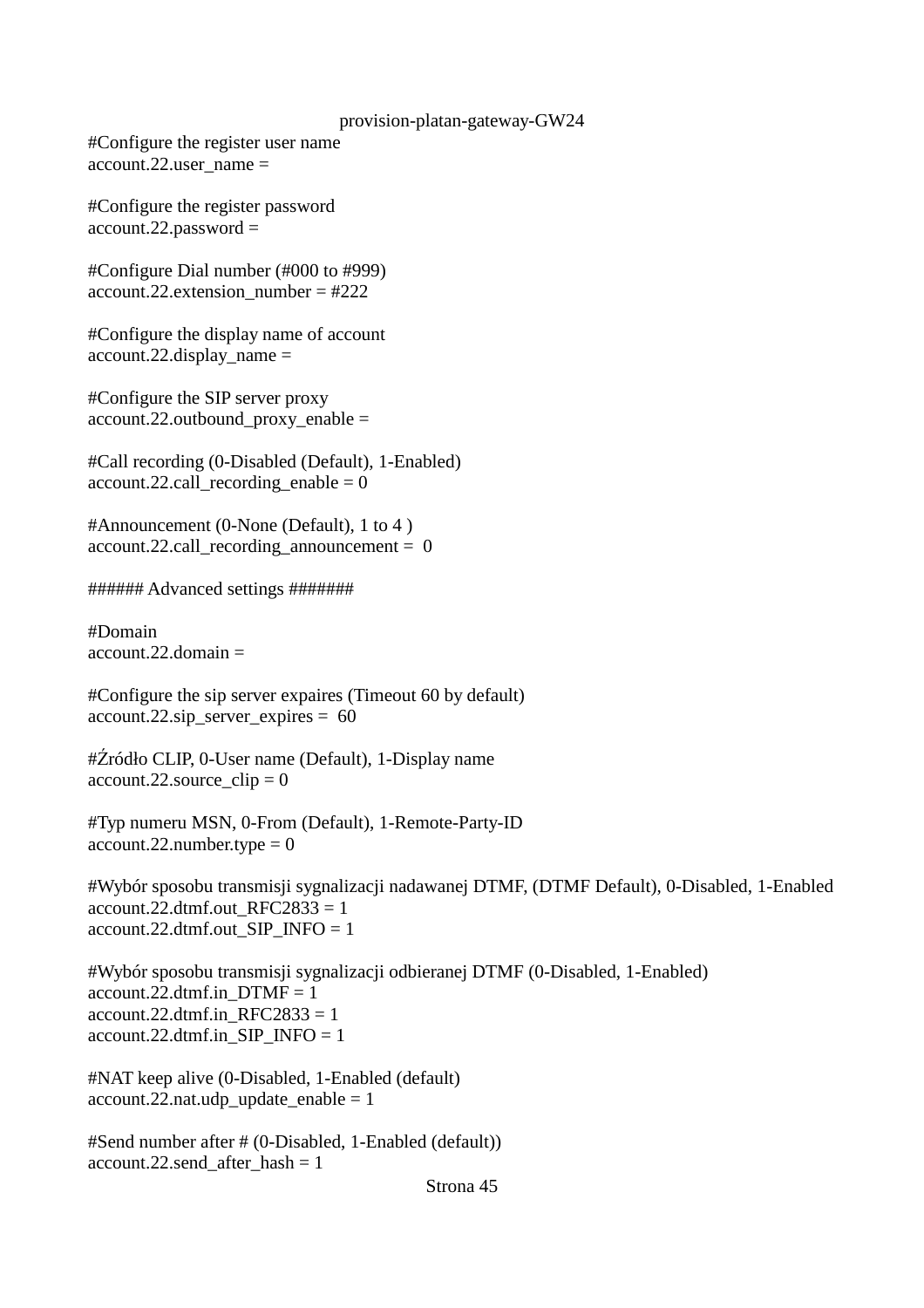#T.38 Fax Relay (0-Disabled (default), 1-Enabled) account.22.T38.relay\_enable =  $0$ 

#Require T.38 standard for incoming fax (0-Disabled, 1-Enabled (default)) account.22.T38.require in enable = 0

#Allow media type change (0-Disabled (default, 1-Enabled)  $account.22.\\median\_type\_change = 0$ 

#Configure the MSN\_DDI of account account.22.msn\_ddi =

#CLIR (hide own number) (0-Disabled (default), 1-Enabled) account.22.clir enable  $= 0$ 

#International CLIP detection (0-Disabled, 1-Enabled (Default)  $account.22.intl$  clip.detection = 1

#Incoming prefix 1 : "+" (Default). #Presented prefix 1 ("00" - Default)  $account.22.int\_clip.presented.1 = 00$ 

#Incoming prefix 2.  $account.22.int\_clip.incoming.2 =$ 

#Presented prefix 2.  $account.22.intLclip. presented.2 =$ 

#Dialplan rule (112|9[89]x|11[68]xxx|19xxx|[1-9]xxxxxxxx|00x.S3|x.S3) (default)  $account.22.dialplan\_rule = (112|9[89]x|11[68]xxx|19xxx|[1-9]xxxxxxxx|00x.S3|x.S3)$ 

##### Line23 settings ########################################################################

##### Basic settings #######

#Activate/Deactivate the account, 0-Disabled (Default), 1-Enabled  $account.23.enable = 0$ 

#Configure the ID  $account.23.id =$ 

#Configure the SIP server address (domain) and port  $account.23.\text{sip\_server\_host} =$ 

#Configure the register user name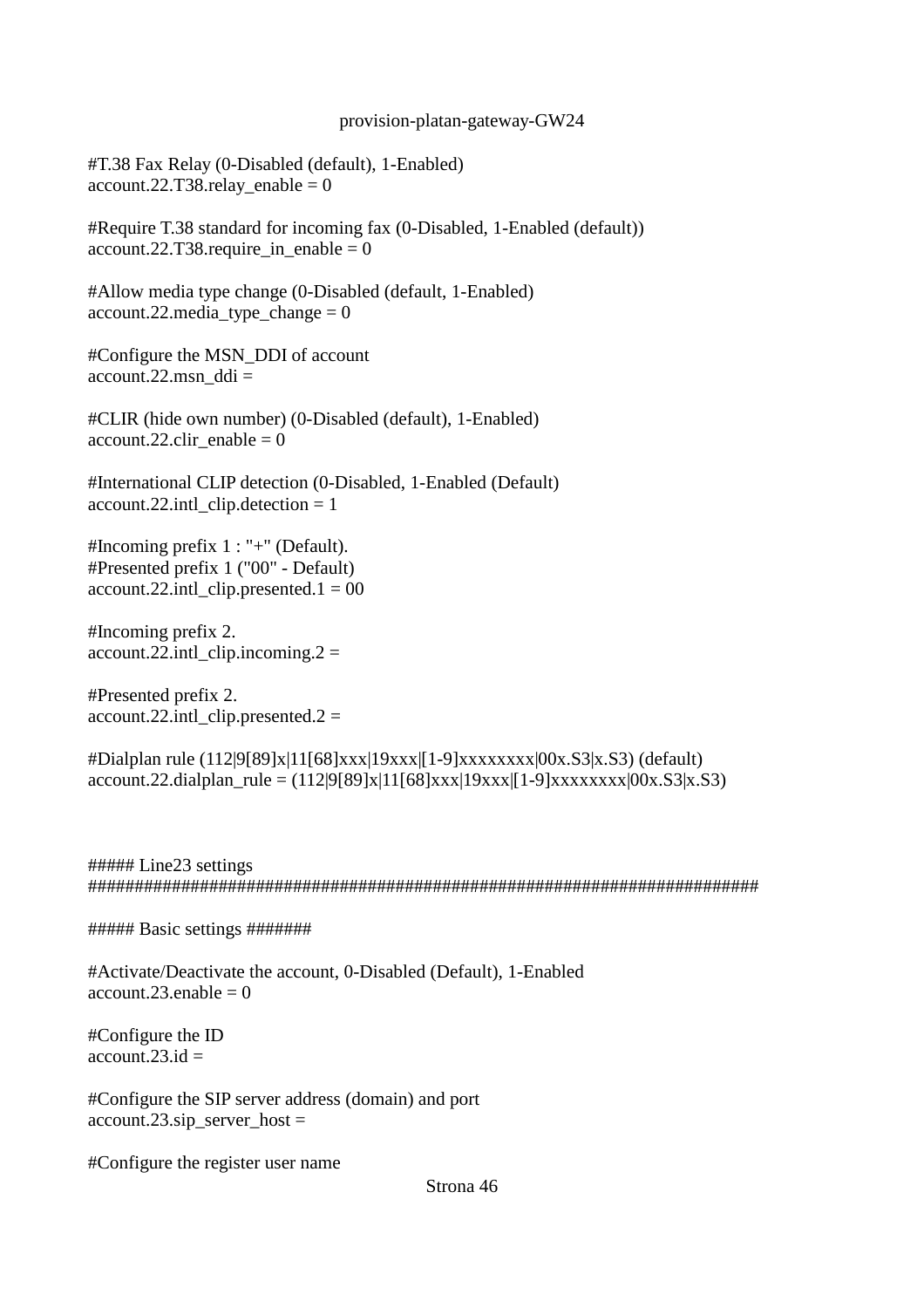account.23.user  $name =$ 

#Configure the register password account.23.password =

#Configure Dial number (#000 to #999)  $account.23. extension number = #223$ 

#Configure the display name of account  $account.23.$ display\_name =

#Configure the SIP server proxy account.23.outbound\_proxy\_enable =

#Call recording (0-Disabled (Default), 1-Enabled) account.23.call recording enable  $= 0$ 

#Announcement (0-None (Default), 1 to 4 )  $account.23.call recording announcement = 0$ 

###### Advanced settings #######

#Domain  $account.23.$ domain  $=$ 

#Configure the sip server expaires (Timeout 60 by default) account.23.sip\_server\_expires =  $60$ 

#Źródło CLIP, 0-User name (Default), 1-Display name  $account.23$ .source\_clip = 0

#Typ numeru MSN, 0-From (Default), 1-Remote-Party-ID  $account.23_number.type = 0$ 

#Wybór sposobu transmisji sygnalizacji nadawanej DTMF, (DTMF Default), 0-Disabled, 1-Enabled account.23.dtmf.out  $RFC2833 = 1$ account.23.dtmf.out\_SIP\_INFO = 1

#Wybór sposobu transmisji sygnalizacji odbieranej DTMF (0-Disabled, 1-Enabled) account.23.dtmf.in  $DTMF = 1$  $account.23.dtmf.in\_RFC2833 = 1$ account.23.dtmf.in SIP\_INFO = 1

#NAT keep alive (0-Disabled, 1-Enabled (default)  $account.23.nat.$ udp\_update\_enable = 1

#Send number after # (0-Disabled, 1-Enabled (default)) account.23.send after hash  $= 1$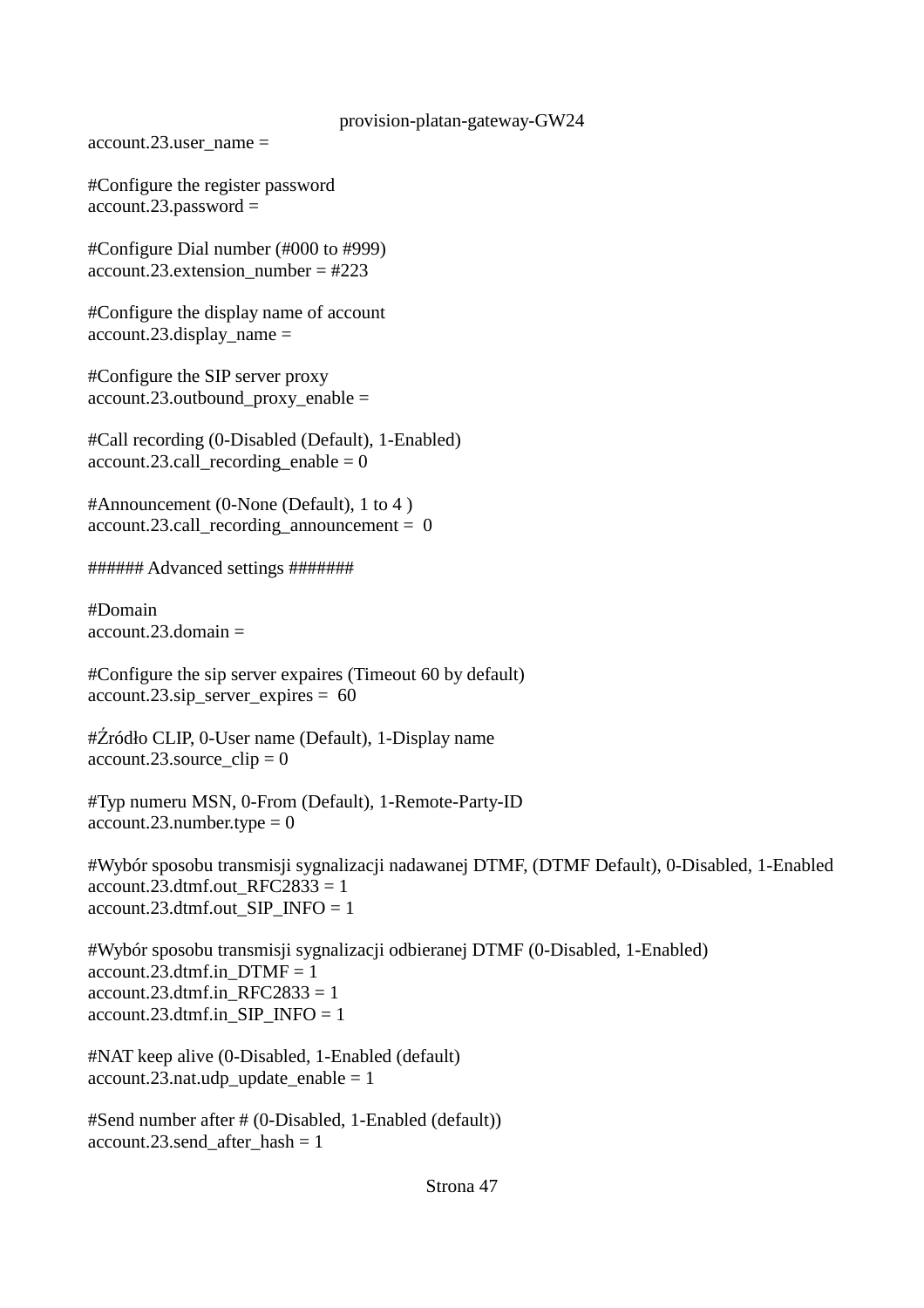provision-platan-gateway-GW24 #T.38 Fax Relay (0-Disabled (default), 1-Enabled)  $account.23.T38. relay\_enable = 0$ 

#Require T.38 standard for incoming fax (0-Disabled, 1-Enabled (default))  $account.23.T38.require_in\_enable = 0$ 

#Allow media type change (0-Disabled (default, 1-Enabled)  $account.23. media_type_change = 0$ 

#Configure the MSN\_DDI of account  $account.23.msn$  ddi =

#CLIR (hide own number) (0-Disabled (default), 1-Enabled) account.23.clir enable  $= 0$ 

#International CLIP detection (0-Disabled, 1-Enabled (Default)  $account.23.int[clip.detlection = 1]$ 

#Incoming prefix 1 : "+" (Default). #Presented prefix 1 ("00" - Default)  $account.23.int\_clip.presented.1 = 00$ 

#Incoming prefix 2.  $account.23.int\_clip.incoming.2 =$ 

#Presented prefix 2. account.23.intl clip.presented.2 =

#Dialplan rule (112|9[89]x|11[68]xxx|19xxx|[1-9]xxxxxxxx|00x.S3|x.S3) (default)  $account.23.dialplan\_rule = (112|9[89]x|11[68]xxx|19xxx|[1-9]xxxxxxxx|00x.S3|x.S3)$ 

##### Line24 settings ########################################################################

##### Basic settings #######

#Activate/Deactivate the account, 0-Disabled (Default), 1-Enabled account.  $24$  enable  $= 0$ 

#Configure the ID account.  $24$  id  $=$ 

#Configure the SIP server address (domain) and port  $account.24.\text{sip\_server\_host} =$ 

#Configure the register user name  $account.24.username =$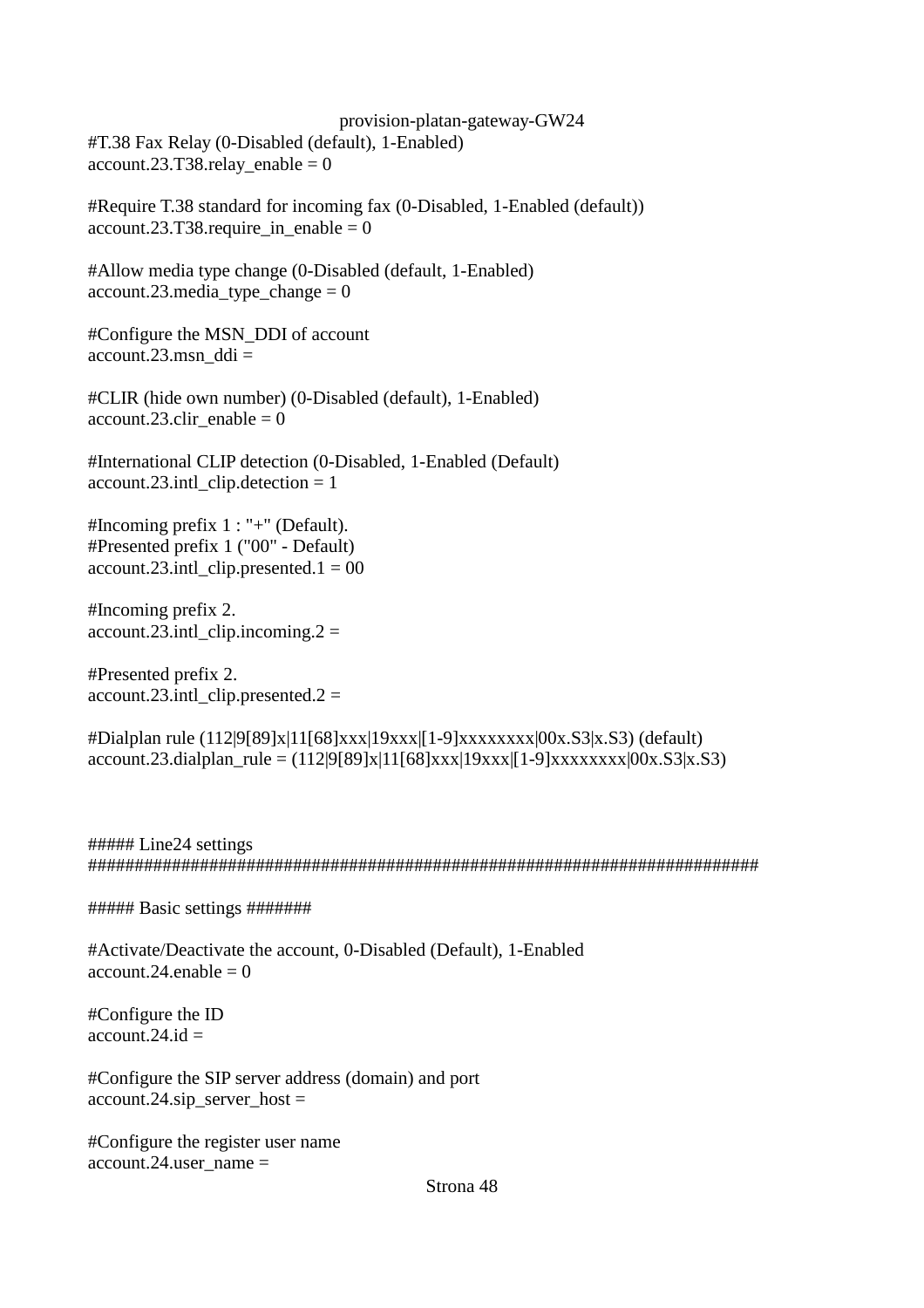#Configure the register password account.24.password =

#Configure Dial number (#000 to #999)  $account.24. extension number = #224$ 

#Configure the display name of account  $account.24. display_j$  name =

#Configure the SIP server proxy account.24.outbound\_proxy\_enable =

#Call recording (0-Disabled (Default), 1-Enabled) account.24.call recording enable  $= 0$ 

#Announcement (0-None (Default), 1 to 4 ) account.24.call\_recording\_announcement =  $0$ 

###### Advanced settings #######

#Domain account.  $24$ . domain  $=$ 

#Configure the sip server expaires (Timeout 60 by default) account.24.sip\_server\_expires =  $60$ 

#Źródło CLIP, 0-User name (Default), 1-Display name  $account.24$ .source\_clip = 0

#Typ numeru MSN, 0-From (Default), 1-Remote-Party-ID  $account.24.number.type = 0$ 

#Wybór sposobu transmisji sygnalizacji nadawanej DTMF, (DTMF Default), 0-Disabled, 1-Enabled account.24.dtmf.out\_RFC2833 = 1 account.24.dtmf.out SIP\_INFO =  $1$ 

#Wybór sposobu transmisji sygnalizacji odbieranej DTMF (0-Disabled, 1-Enabled) account.24.dtmf.in  $DTMF = 1$ account.24.dtmf.in  $RFC2833 = 1$  $account.24.dtmf.in_SIP_NFO = 1$ 

#NAT keep alive (0-Disabled, 1-Enabled (default) account.24.nat.udp update enable  $= 1$ 

#Send number after # (0-Disabled, 1-Enabled (default)) account.24.send after hash  $= 1$ 

#T.38 Fax Relay (0-Disabled (default), 1-Enabled) Strona 49